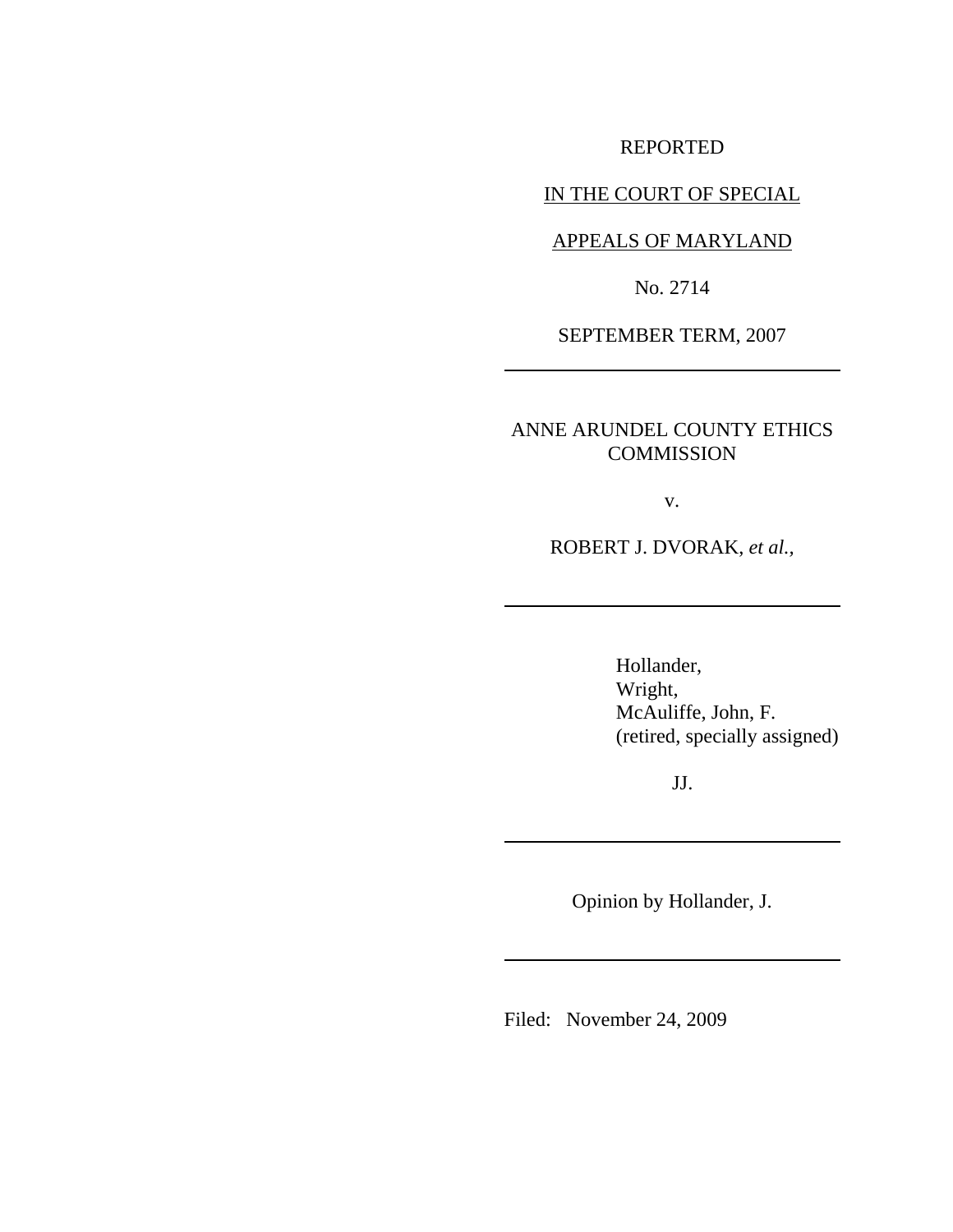This appeal arises from a seemingly endless battle between the Anne Arundel County Ethics Commission (the "Commission"), appellant, and Phillip Scheibe, Esquire and Robert Dvorak, appellees, who are former senior level employees of Anne Arundel County (the "County"). $<sup>1</sup>$ </sup> The appeal concerns appellees' involvement, after they left County employment, in class action litigation instituted against the County by various property owners, pertaining to the County's development impact fees. To some extent, the issues are muddled because we have two judicial trains running largely on parallel tracks, with different engineers. As we shall see, however, in this matter the tracks have crossed.

On June 4, 2004, the County Executive of Anne Arundel County filed a Complaint with the Commission against appellees, claiming that they violated Public Ethics Law, Article 9, § 5-105 ("§ 9-5-105") of the Anne Arundel County Code (the predecessor to § 7-5- 105 of the County Code).<sup>2</sup> Following a hearing that began in November 2005, the Commission found in the County's favor. It issued an Order on March 13, 2006 (the "Order"), requiring appellees to cease their participation in the litigation against the County and to accept no further compensation for their work. The circuit court subsequently

<sup>&</sup>lt;sup>1</sup>This appeal is the latest chapter in an ongoing dispute that involves several prior appellate proceedings. *See Anne Arundel County v. Halle Development, Inc., et al.,* 408 Md. 539 (2009) (Adkins, J.); *Dvorak v. Anne Arundel County Ethics Commission*, 400 Md. 446 (2007) (Bell, C.J.); *Anne Arundel County v. Halle Development, Inc.*, *et al.*, No. 2552, September Term 2006 (Md. Ct. Spec. App. February 7, 2008) (Rodowsky, J.); *Anne Arundel County v. Cambridge Commons*, 167 Md. App. 219 (2005) (Bloom, J.), *cert. denied*, 393 Md. 242 (2006); *Cambridge Commons v. Anne Arundel County*, No. 1340, September Term 2001 (Md. Ct. Spec. App. August 21, 2002) (Kenney, J.). In our attempt to recapitulate the history of this dispute, we shall quote liberally from the earlier appellate opinions.

 $2$ Unless otherwise noted, all statutory references shall be to the Anne Arundel County Code.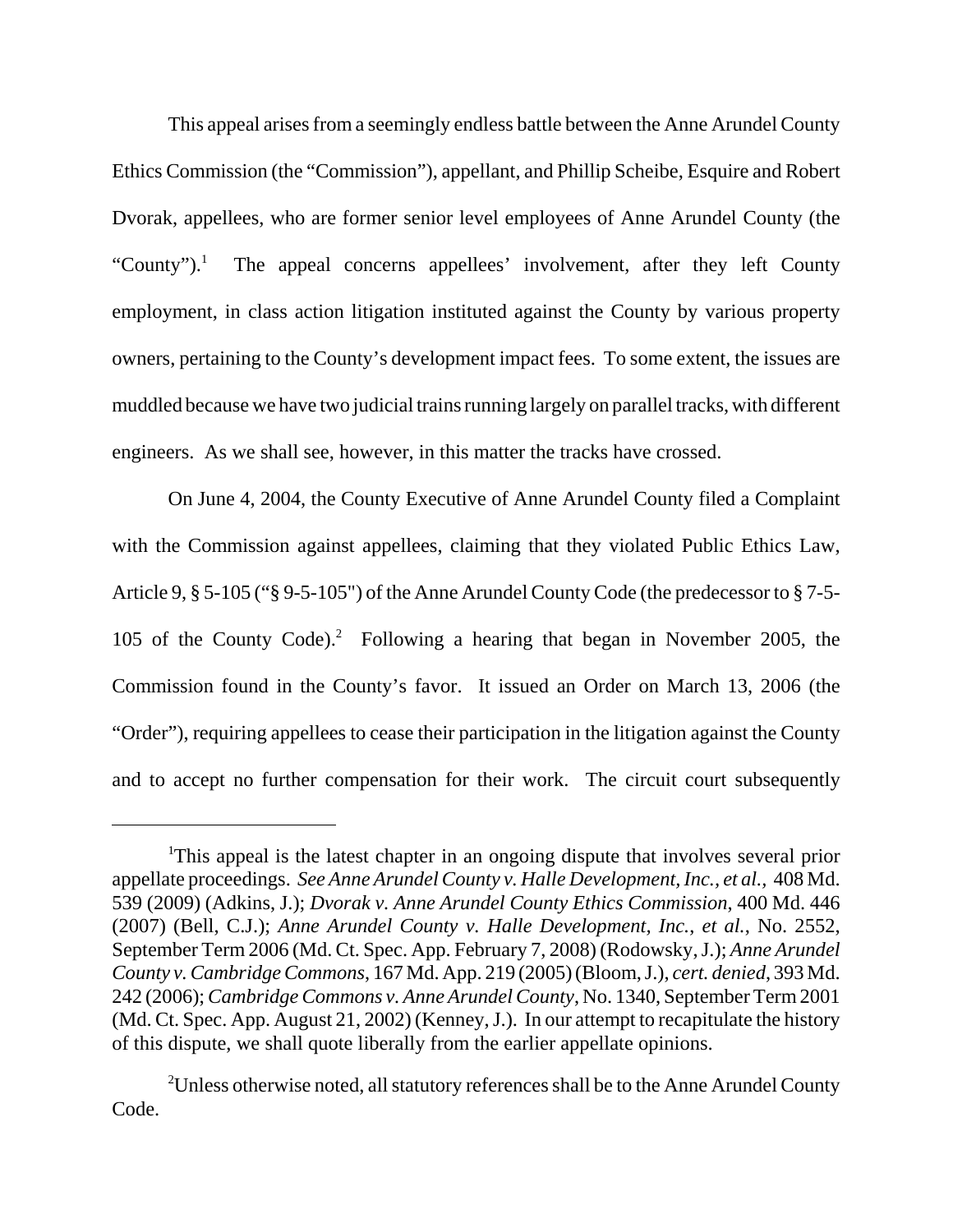affirmed (Harris, Jr., J.). However, in related litigation, the circuit court (Caroom, J.) denied the County's motion to disqualify Scheibe from his role as counsel for the plaintiffs.

Because appellees allegedly failed to comply with the Commission's Order, the Commission filed in the circuit court a "Petition for Permanent Injunctive Relief, Imposition of Fines and Other Appropriate Relief" (the "Petition"). At issue here is the circuit court's ruling on December 28, 2007, denying the Petition (Harris, Jr., J.).

Appellant presents three questions for our review, which we quote:

- I. Did the circuit court err by applying traditional equitable principles in a case involving a statutory injunction?
- II. Did the circuit court err by reconsidering and relying upon matters that are barred by res judicata?
- III. Did the circuit court abuse its discretion or err as a matter of law by relying on laches, hardship to private litigants, the failure of the Ethics Commission to pursue alternative remedies through the Attorney Grievance Commission, and other factors set forth in its decision?

For the reasons that follow, we shall reverse in part, vacate in part, and remand for

further proceedings.

# **FACTUAL AND PROCEDURAL BACKGROUND**<sup>3</sup>

Scheibe and Dvorak each worked for the County for many years, in various capacities.

Among other positions, Scheibe served as County Attorney for three years, beginning in

1967, and again from December 1994 until May 1999, when he retired. Dvorak worked for

<sup>&</sup>lt;sup>3</sup>The court docket and the contents of the record do not contain information prior to March 30, 2006. For the period prior to March 30, 2006, our factual summary derives from the record extract, which includes excerpts from the proceedings prior to that date.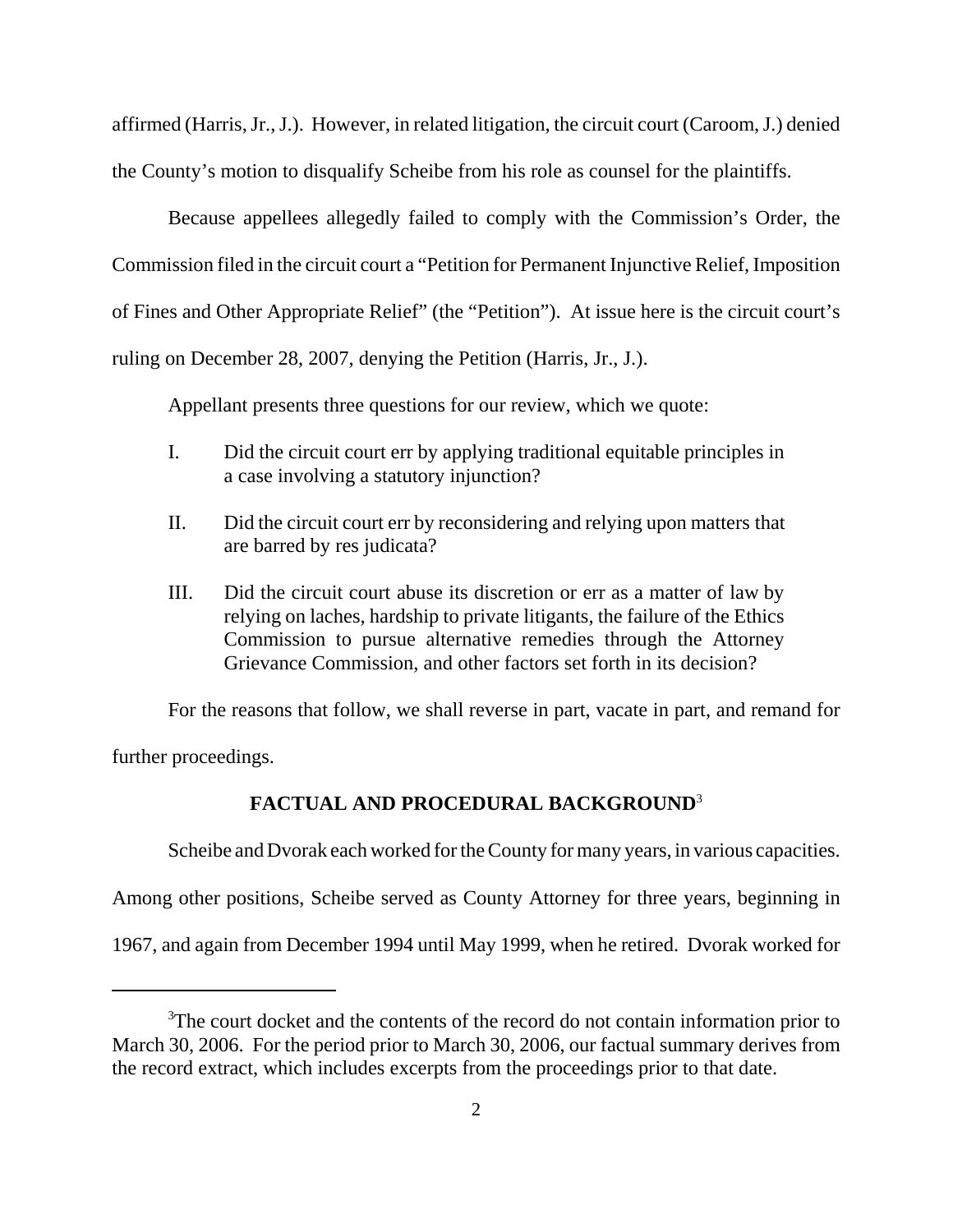the County for about 23 years, including service as the Director of the Department of Planning and Code Enforcement. He also served as the Chief Administrative Officer from 1994 until his retirement in 1997.

The underlying matter is rooted in the case of *Halle Development, Inc., et al. v. Anne Arundel County*, Case No. C-2001-69418-AA, a class action suit. Suit was filed on February 21, 2001, in the Circuit Court for Anne Arundel County, by Greiber & Scheibe, the law firm in which Scheibe is a principal(sometimes referred to as the "*Halle* litigation" or "the impact fee" litigation).<sup>4</sup> Scheibe entered his appearance as co-counsel for the *Halle* plaintiffs on December 13, 2002. The suit alleged that, between 1988 and 1996, Anne Arundel County mishandled and unlawfully used the development impact fees it collected. Greiber & Scheibe hired Dvorak in 2000, before filing the impact fee suit, to examine the County's public financial records. *See Dvorak*, 400 Md. at 447-48.

On December 15, 2006, in the *Halle* case, the circuit court entered judgment against the County in the amount of \$4,719,359, with five percent interest, measured from the date of payment of each fee. The circuit court also awarded attorneys' fees, equal to thirty percent of the total recovery.

On June 4, 2004, some three years after the *Halle* case began, and about eighteen months after Scheibe entered his appearance, the County Executive, Janet Owens, filed an

<sup>&</sup>lt;sup>4</sup>Halle Development, Inc. is one of the representative plaintiffs. Cambridge Commons was the original plaintiff, but it sold its property during the pendency of the impact fee suit.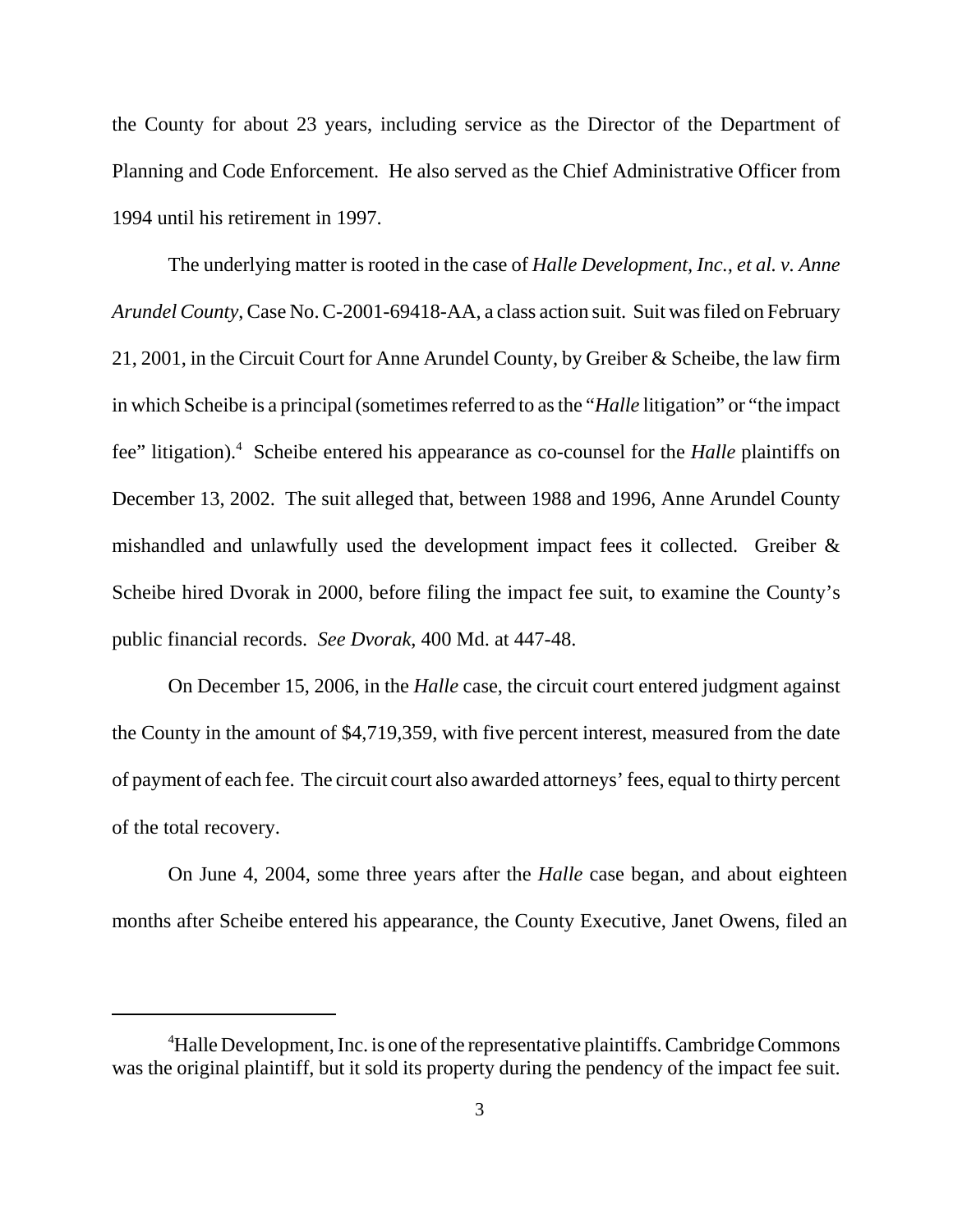ethics complaint with the Commission (the "Complaint"), $5$  alleging violations of Public

Ethics Law § 9-5-105 of the County Code, based on appellees' participation in the *Halle*

litigation. Owens averred:

In my opinion, the actions of former County Attorney Phillip F. Scheibe and former Chief Administrative Officer and Director of Planning & Code Enforcement Robert Dvorak in assisting and representing plaintiffs in certain cases against the County, constitute violations of the Anne Arundel County Public Ethics Law. While employed by the county, [appellees] participated substantially in matters that are now the subject of the litigation, and both had information not generally available to the public when they undertook the assistance and the representation of the plaintiffs.<sup>[6]</sup>

Section 9-5-105, on which Owens relied, provided, in part:

#### **§ 5-105. Representation by former employees.**

(a) A former employee may not assist or represent a party other than the County in a case, contract, or other specific matter for compensation if the matter involves the County and:

(1) the former employee participated significantly in the matter as an employee; or

(2) the former employee had information not generally available to the public when the former employee undertook the assistance or

<sup>5</sup> The Commission has both prosecutorial and quasi-judicial responsibilities. *Cf. Consumer Protection Division v. Consumer Publishing Co., Inc.*, 304 Md. 731, 762-70 (1985). To avoid confusion, we shall generally refer to the Commission as the "Agency" when we are speaking of it in its prosecutorial role, and shall refer to it as the "Commission" when speaking of it in its quasi-judicial role.

<sup>&</sup>lt;sup>6</sup>Ms. Owens also noted that Scheibe was co-counsel for the plaintiffs in two other cases pending against the County that involved impact fees. Dvorak was not involved in those cases. The Commission concluded that there was no evidence that Scheibe had violated the ethics law by participating in those cases, because in one, Scheibe withdrew his appearance, and in the other, the County was dismissed as a party.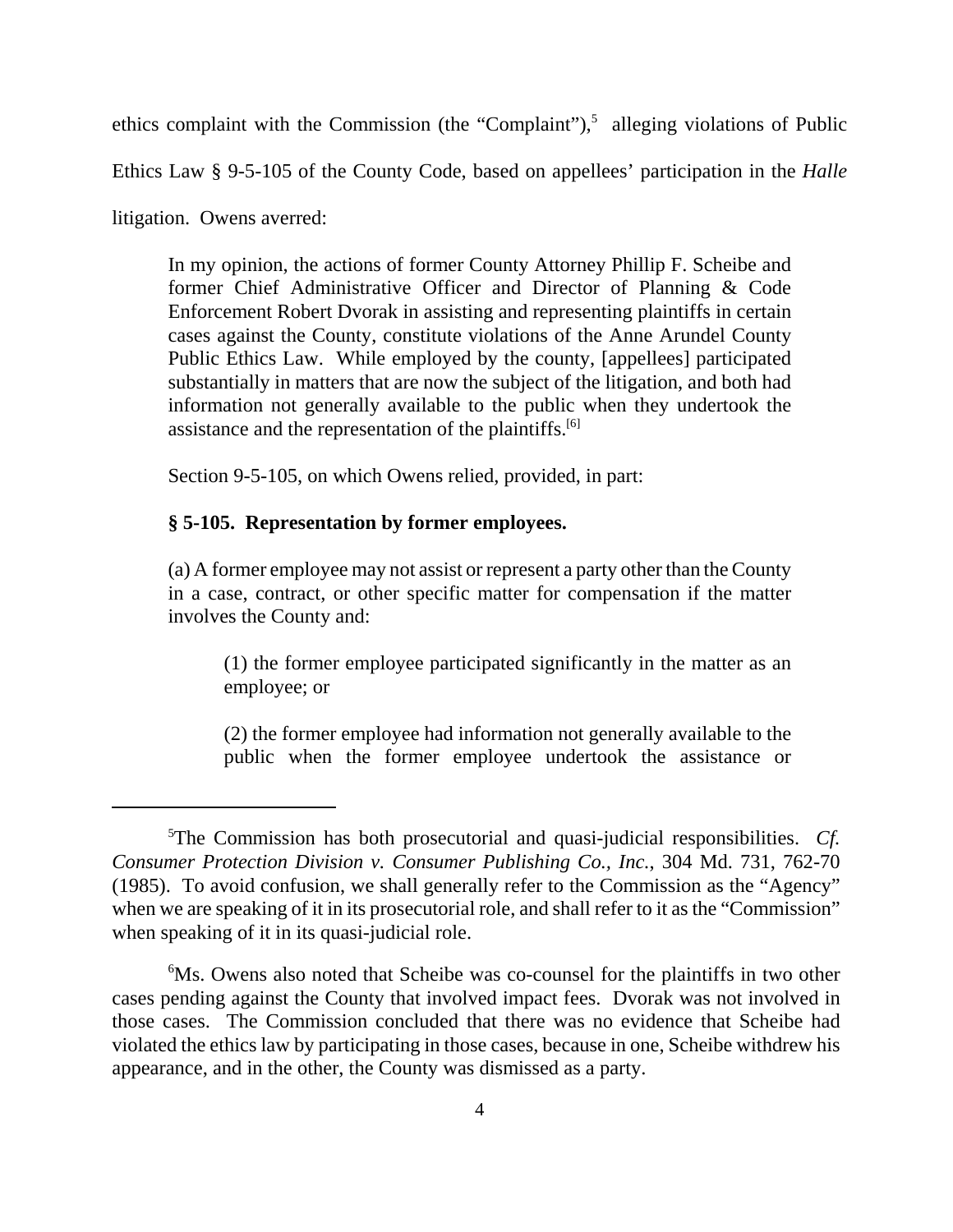representation.

Notably, § 9-5-105 became effective on November 5, 2003, *after* appellees had retired

from County service.<sup>7</sup> However, it replaced § 9-3-109 of the County's Public Ethics Law,

which was in effect during the time that appellees were employed by the County. Section 9-3-

109 provided, in part:

#### **§ 3-109. Representation by former employees.**

(a) A former employee may not assist or represent a person in connection with a specific matter in which the former employee, as a County employee:

(1) acted on behalf of or represented the County in a matter involving substantial responsibility on the part of the employee; or

(2) with reference to which the former employee acquired information not generally available to the public when the former employee undertakes the assistance or representation.

Based on the ethics Complaint, the Agency issued subpoenas duces tecum to appellees, requiring them to appear for a deposition and produce documents. Scheibe and Dvorak responded with a "Motion for Protective Order" on August 20, 2004, claiming, *inter alia,* that the Commission lacked jurisdiction over them and that it sought information relating to attorney work product that was "not subject to discovery." The Commission denied the motion on August 23, 2004.

<sup>&</sup>lt;sup>7</sup>Effective November 9, 2005, § 9-5-105 was repealed and reenacted as § 7-5-105, to conform its language to Md. Code (2004 Repl. Vol., 2008 Supp.), § 15-504 of the State Government Article ("S.G"). The Commission's findings were made when § 9-5-105 was in effect. In any event, § 7-5-105 is substantively the same as § 9-5-105. *See Dvorak,* 400 Md. at 448 n.3.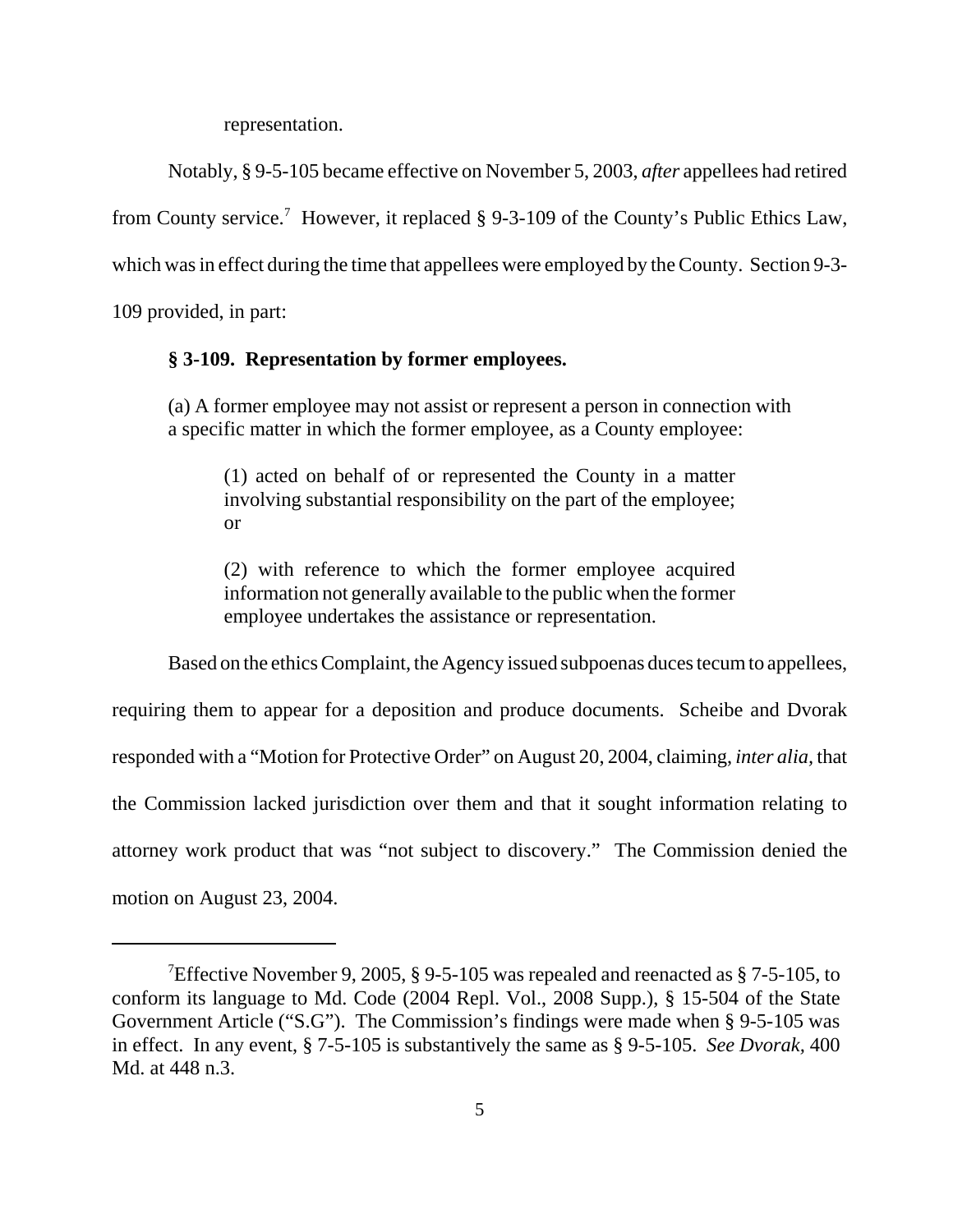Thereafter, on August 26, 2004, the Agency filed in the circuit court a "Petition to Enforce a Subpoena." On August 30, 2004, appellees filed a "Petition For Appeal" in the circuit court, challenging the Commission's denial of their motion for protective order. They argued that Dvorak was hired "for the sole purpose of examining and reporting his findings only as regards the financial records of Anne Arundel County, which are public records and are readily available to any citizen"; that the Complaint "as it relates to Phillip F. Scheibe [was] specious"; and that the Complaint was "politically motivated." Following a hearing on March 3, 2005, the court (Lerner, J.) issued an Order of that date, granting the Agency's petition to enforce the subpoenas and directing appellees to comply. When appellees failed to appear, the Agency filed a "Petition for Civil Contempt." By Order dated June 16, 2005, the court (Hackner, J.) found Scheibe and Dvorak in constructive civil contempt of the Order of March 3, 2005.

As to the ethics Complaint, Dvorak and Scheibe filed a motion with the Commission on November 10, 2005, seeking its dismissal. They argued that the documents on which the Complaint was based are public and are not "privileged or confidential." They also averred that "it was not possible for them to receive a fair and impartial hearing before the Commission"; that the Commission lacked jurisdiction over matters of professional misconduct applicable to Scheibe; and that § 9-5-105 is "vague, arbitrary and capacious [sic] in that it is devoid of any reasonable provisions that limit the amount of time the Commission may exercise its jurisdiction [after] a former employee's departure from County service...."

The Commission held an evidentiary hearing over the course of several days in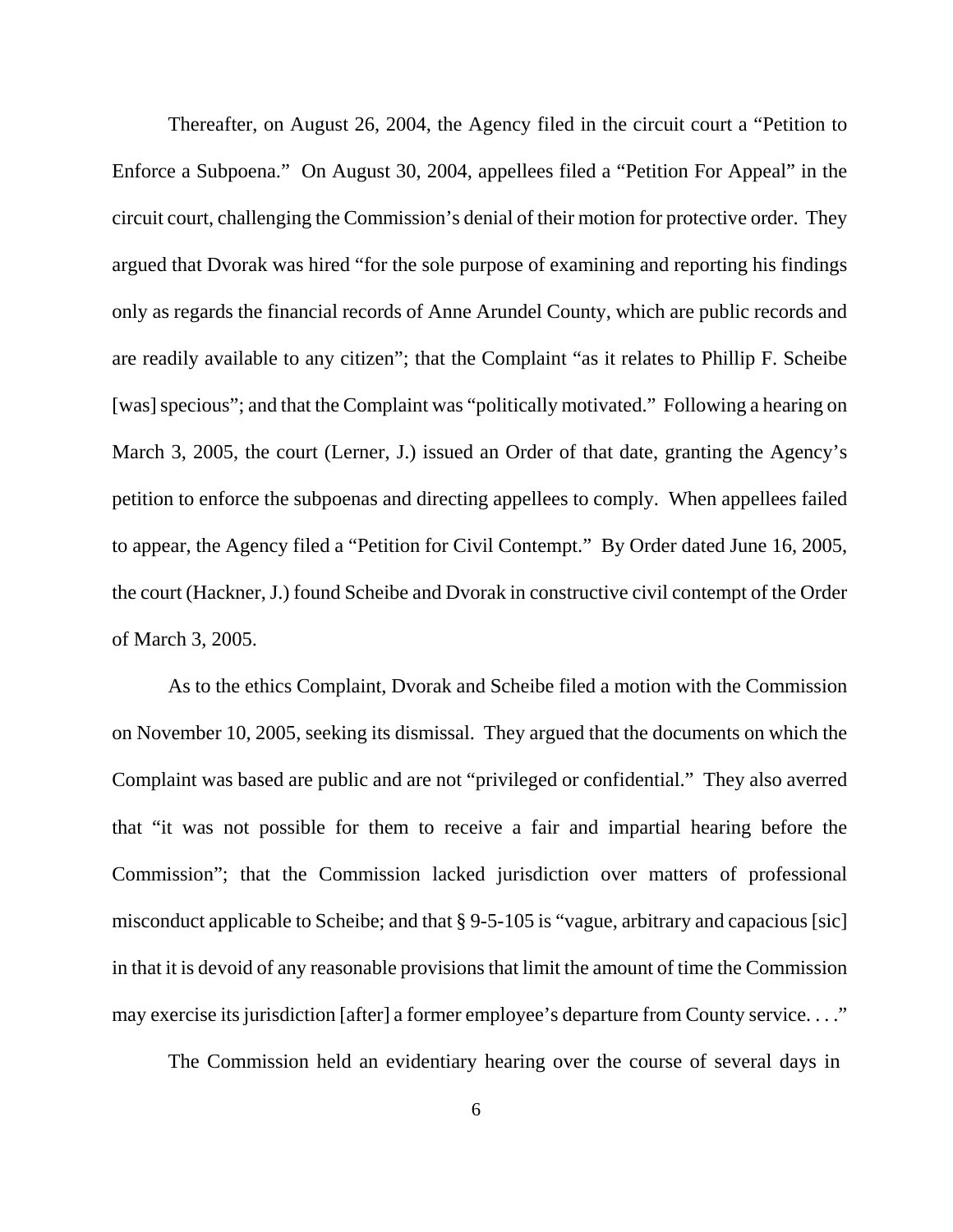November 2005, December 2005, and January 2006, pursuant to the County's Public Ethics Law, Article 9, § 4-102(d) (stating that "the Commission shall proceed to a hearing on the complaint, conducted in accordance with this title"). James Cannelli, an employee of the Planning and Zoning Department; Yolanda Takesian, a former Planning and Zoning Department employee; Gregory Nourse, a former Budget Office employee; and Raymond Elwell, the assistant Budget Officer who worked with Dvorak on the capital budget when Dvorak became Chief Administrative Officer, testified regarding Dvorak's work with the County and his involvement in the impact fee program. In addition, Robert Pollock, Assistant County Attorney, testified that when Scheibe was County Attorney, he asked Pollock to research and present him with a written opinion concerning the County's impact fee law. The parties also introduced numerous exhibits.

At the conclusion of the hearing, the Commission asked the parties to submit proposed findings of fact and conclusions of law. Although the Agency submitted proposed findings, appellees failed to do so. Instead, on March 7, 2006, appellees' counsel filed a "Supplemental Motion for Dismissal," claiming, *inter alia*, that appellees could not "be charged for ethics violations of law or applicable standards which were non-existent [sic] during their terms of employment with the County, nor can the Commission assume jurisdiction over [them] for charges based upon laws and standards that were recently enacted subsequent to their retirement."

On March 13, 2006, the Commission issued its "Findings of Fact and Conclusions of Law" ("Findings"), a 35-page document that addressed numerous issues. It determined that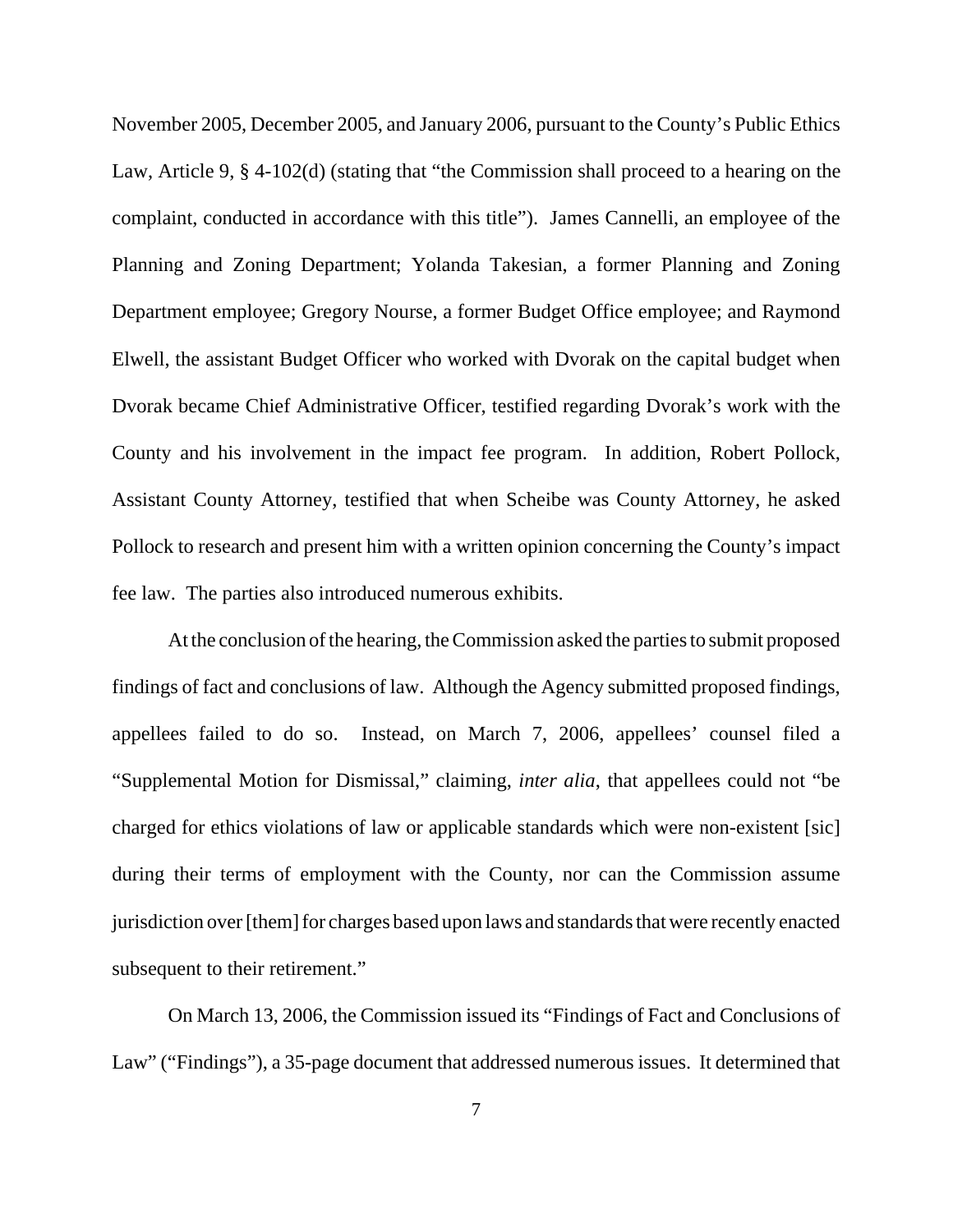it had jurisdiction to consider whether appellees' involvement in the *Halle* litigation "violated any provision of the current Public Ethics Law, notwithstanding the fact that [appellees] left County employment before 2003...." Moreover, it found, *inter alia*, that appellees did not "establish any substantive differences between the law that was applicable to [appellees] prior to 2003 [i.e., § 9-3-109] and the law that is applicable to them afterwards [i.e., § 9-5- 105]" . . . because "[t]he 2003 amendments did not remove the restrictions placed on the [appellees'] post-employment activities by the earlier Public Ethics Law."8 The Commission reasoned:

The introductory language of prior § 3-109(a), "A former employee may not assist or represent a person in connection with a specific matter ..., was changed to "A former employee may not assist or represent a party other than the county in a case, contract, or other specific matter for compensation ...." **(**Emphasis added.) "Person" was merely clarified to mean "party other than the county," and . . . the addition of the terms "case" and "contract" provides more fact scenarios to which post-employment restrictions apply. By contrast the addition of "for compensation" narrows the overall applicability of the provision . . . for purposes of this proceeding the Commission finds these changes have no substantive effect on this case.<sup>[9]</sup>

In addition, the Commission found that Dvorak was a former employee of the County within the meaning of § 9-5-105, as well as former § 9-3-109, and that he had been paid "about \$2500 to date for his assistance in the [*Halle*] case." Further, it determined that Dvorak possessed knowledge of the County's impact fee program, gathered from his

<sup>&</sup>lt;sup>8</sup>The Chairman and six other members signed the Findings.

 $9$ In any event, the Commission ruled in the alternative, finding that appellees' conduct violated both § 9-5-105 *and* § 9-3-109.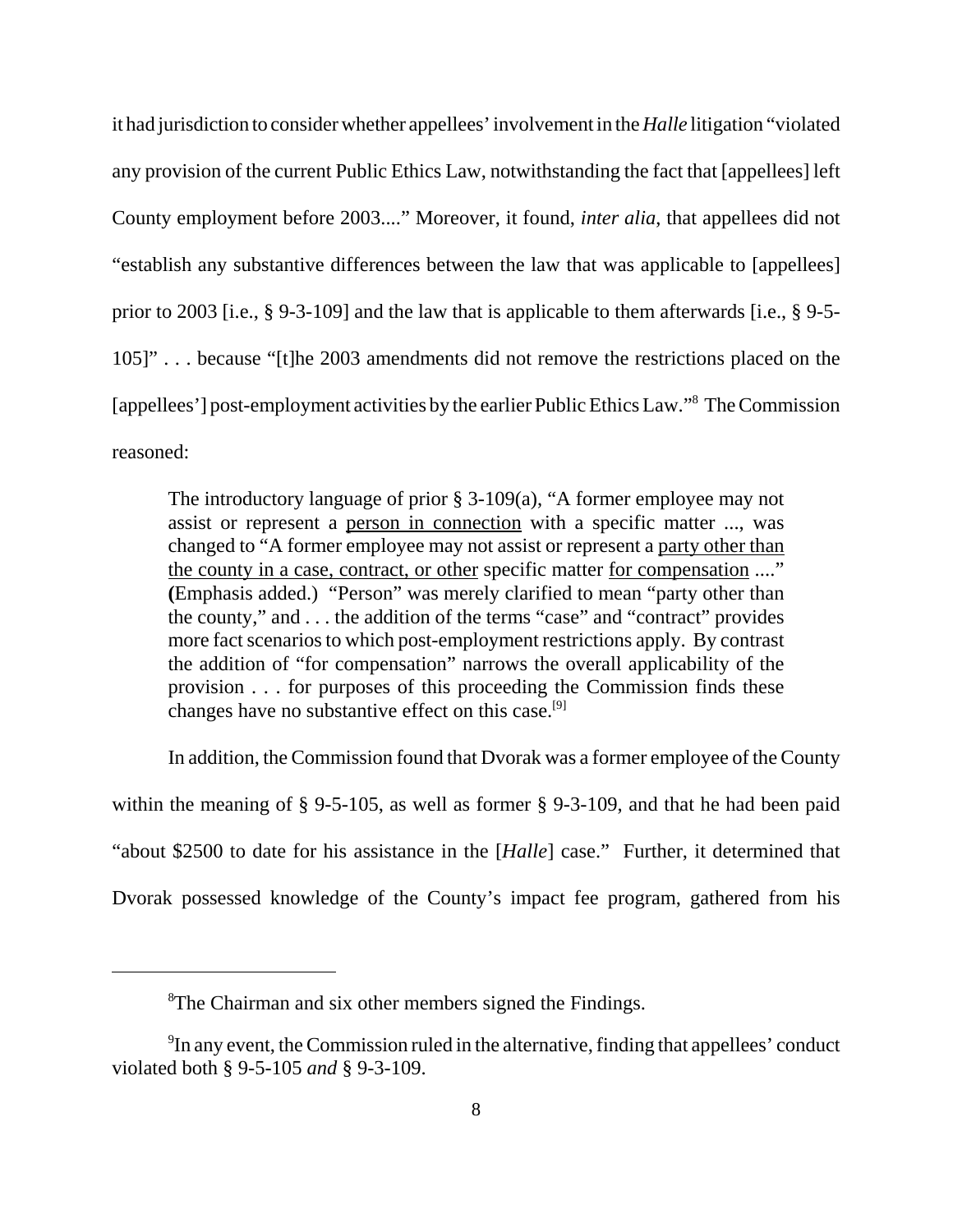"various capacities as the director of the Department of Inspections and Permits, the Planning and Zoning Officer, the Director of Planning and Code Enforcement, and as the Chief Administrative Officer of the County...." It also determined that, as a County employee, Dvorak had acquired information not available to the public, within the meaning of both § 9-5-105(a)(2) and former § 9-3-109(a)(2).<sup>10</sup> Thus, the Commission found that he "participated 'significantly in' (within the meaning of present § 5-105) and had 'substantial responsibility for' (within the meaning of former § 3-109) the specific matter at issue [in the *Halle* case], i.e., the County's administration of the impact fee program, while he was an employee of the County."

The Commission also stated:

In the present case, the factual findings support the conclusion that Mr. Dvorak significantly participated on a regular basis in the administration of the impact

If it were correct that only documentary evidence were relevant to an ethics violation under § 5-105(a) (or its predecessor), Respondents' argument that all documents are public records would imply that there exists no information that is *not* generally available to the public. In other words, the provision prohibiting former employees from using to the County's detriment information not generally available to the public would be meaningless . . . .

 $10$ As to the possession of "information not generally available to the public," the Commission commented:

Information not generally available to the public certainly includes confidential documents that are exempt from public disclosure under the Public Information Act, but it also includes the verbal communications, thought processes, or mental impressions of county officials that simply cannot be assessed through a document file search . . . Modern technology notwithstanding, the information that a person has stored in his or her memory is not generally available to the public.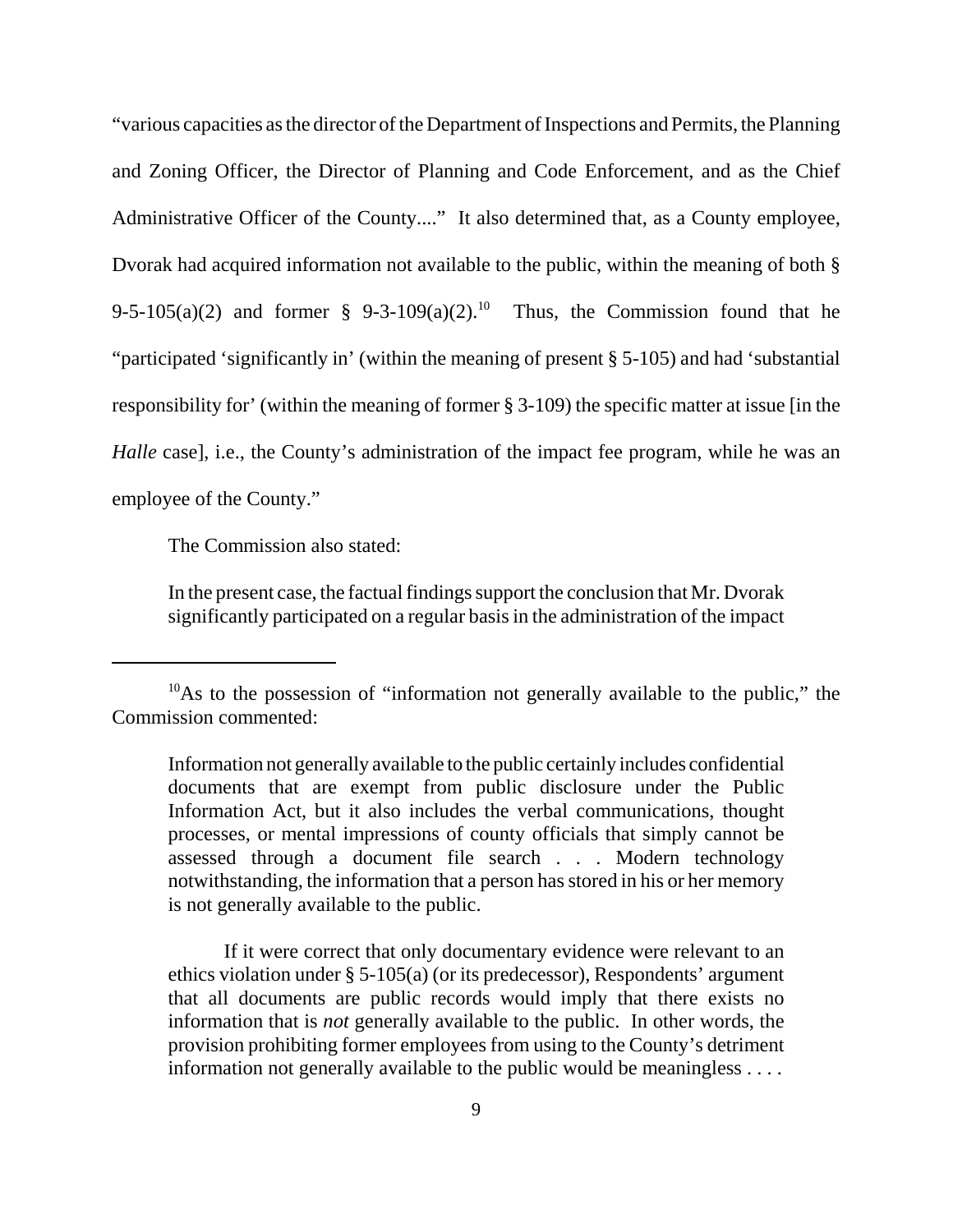fee program. His participation involved precisely the same matters that are involved in the [*Halle*] case. . . . Mr. Dvorak's participation in the administration of the impact fee program encompassed several years of regular managerial decision-making . . . .

As to Scheibe, the Commission found that when he was the County Attorney, he asked Assistant County Attorney Robert Pollock to "review the County's impact fee law to determine if in fact the County could use impact fees . . . for renovation of existing facilities in the County's existing school buildings." Mr. Pollock submitted a written opinion to Scheibe on the subject. Based on this testimony, the Commission determined that "Mr. Scheibe participated 'significantly in' (within the meaning of present § 5-105) and had 'substantial responsibility for' (within the meaning of former § 3-109) the specific matter, i.e., the County's administration of impact fees, as an employee of the county." It said:

Mr. Scheibe's participation was more limited [than that of Mr. Dvorak], but equally significant. Mr. Scheibe's solicitation of a legal opinion from Mr. Pollock effectively constituted a review of an important legal issue in the [*Halle*] case. While Mr. Scheibe claims that his involvement was at best "inaction," the legal conclusion of the memo provided "assistance" in the formulation of the allegations in the [*Halle*] complaint that the County misused impact fee money for renovation and remodeling.

The Commission also found that appellees

were in positions of responsibility with the County, they were decision makers with access to other decision makers, and they both participated in the resolution of impact fees issues. They had information, albeit not necessarily documentary, that was not generally available to the public when, in 2002, they undertook to assist and represent the plaintiffs in [the *Halle* litigation] . . . As long-time, experienced County employees, Mr. Dvorak and Mr. Scheibe should have been aware of the post-employment restrictions and other provisions of the Public Ethics Law, part of the County Code that they were obliged to uphold.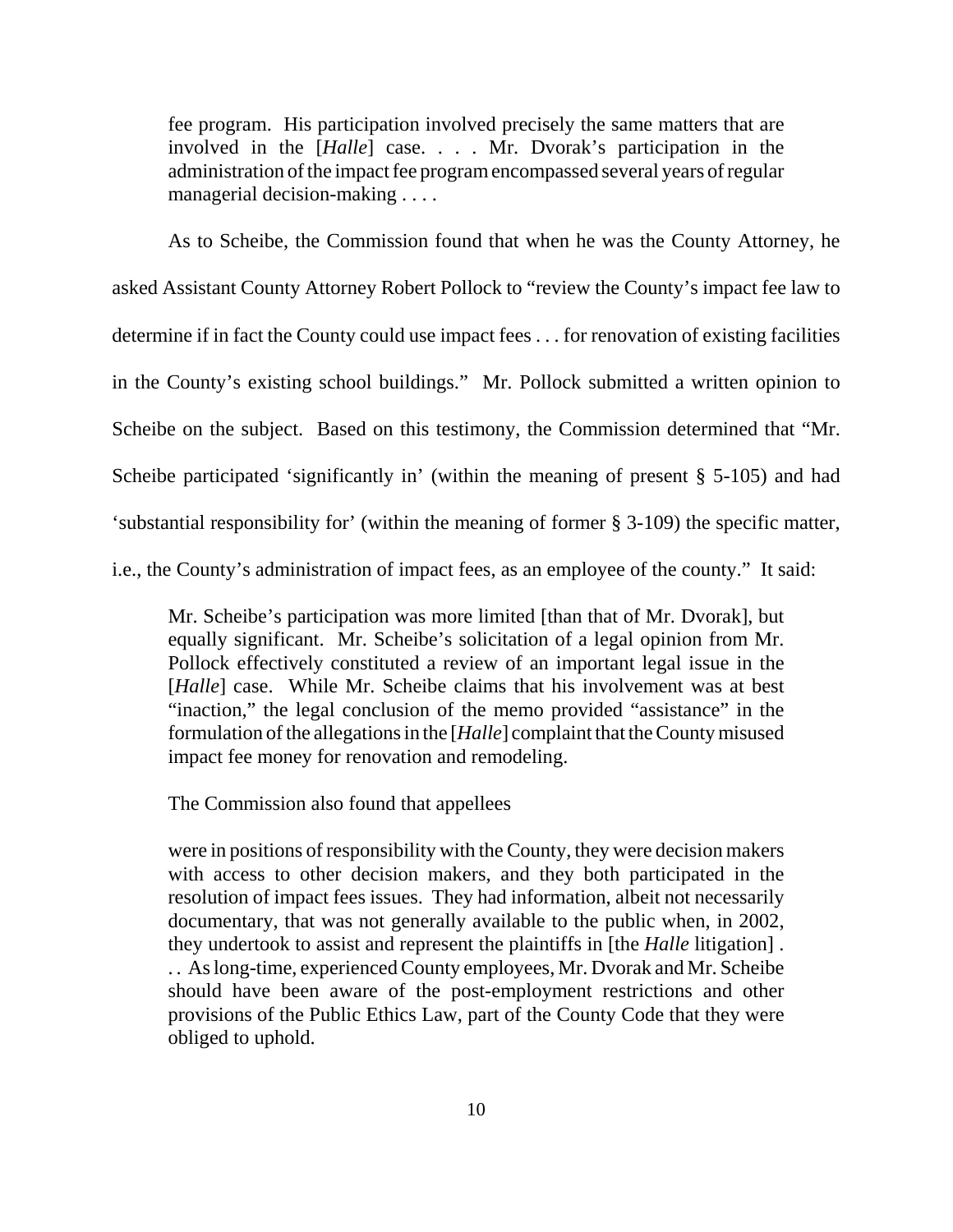The Commission concluded that appellees "violated § 5-105 of the Public Ethics Law with regard to their participation and assistance rendered in the [*Halle*] case." Notably, it also said: "To the extent it may be applicable here to actions prior to 2003, we reach the same conclusion under former § 3-109." On the same date (March 13, 2006), the Commission issued an "Order of Compliance." It directed Scheibe "to terminate his participation and assistance to the plaintiffs" in the *Halle* litigation, and "to accept no further compensation for the assistance he has already provided to the plaintiffs . . . ." As to Dvorak, the Commission recognized that he "may have concluded the bulk of his assistance to the plaintiffs," but ordered him "to terminate his participation and assistance to the plaintiffs," and not to accept any further compensation.

Scheibe and Dvorak subsequently sought judicial review of the Commission's Findings and Order, pursuant to Code, § 7-4-105. They argued that the Commission lacked jurisdiction because § 9-5-105 was not in effect during their employment with the County, and the Agency "failed to produce sufficient evidence to demonstrate the existence of possible violations of the Anne Arundel County Ethics laws."11 In their "Memorandum Pursuant to Rule 7-207," appellees asked the circuit court to reverse the Commission's

<sup>&</sup>lt;sup>11</sup>On or about April 21, 2006, appellees filed a "Motion to Stay Order of Compliance." Following a hearing on August 2, 2006, the circuit court granted that motion. Appellant contends that the Stay remained in effect from August 2, 2006, through July 31, 2007 -- the date on which the Court of Appeals filed *Dvorak v. Anne Arundel County Ethics Commission*, 400 Md. 446 (2007), dismissing appellees' appeal of the circuit court's decision of August 30, 2006, and affirming the Commission. Appellant did not ask the circuit court to lift the stay.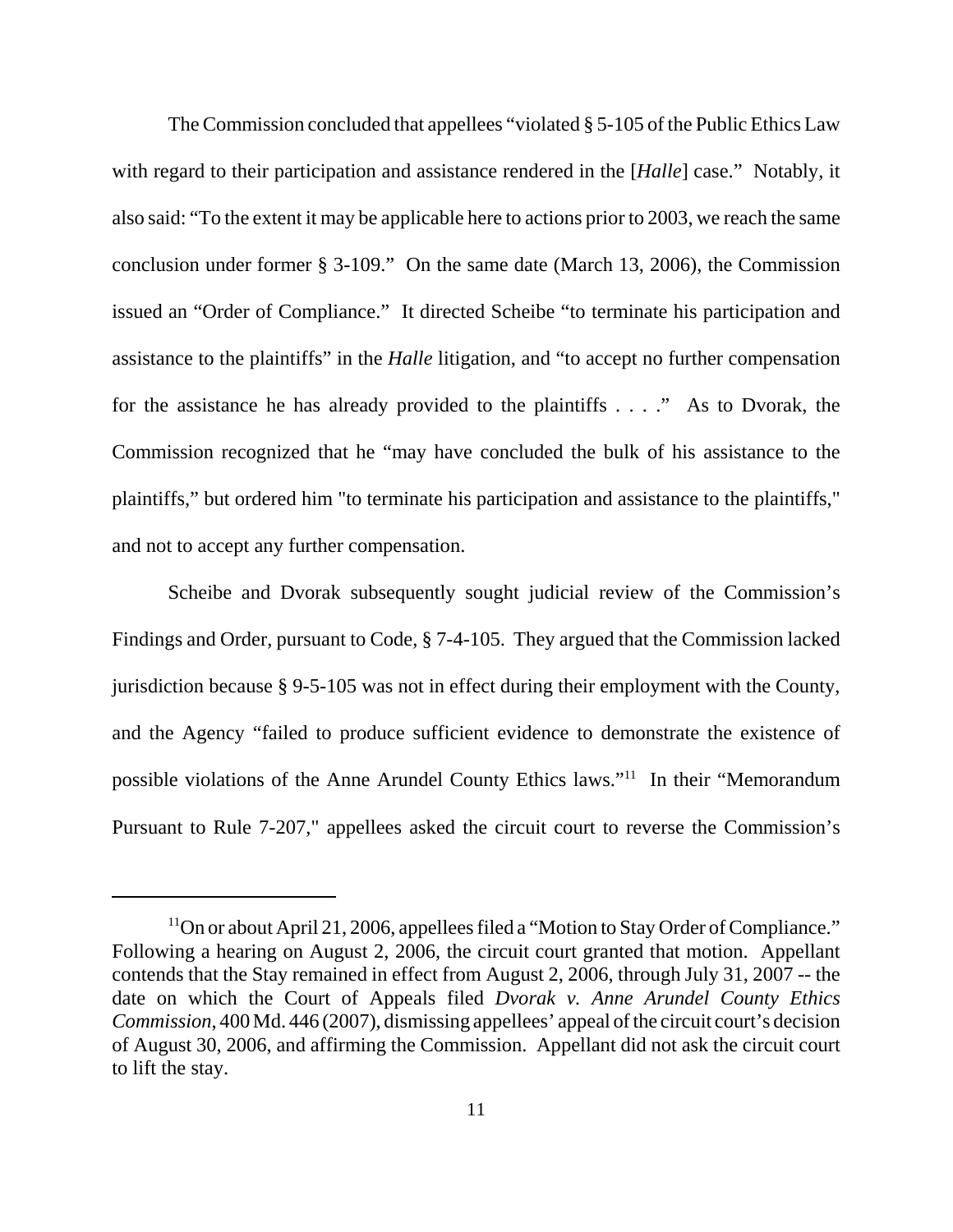"Findings." They argued that counsel for the County in the *Halle* case, Linda Schuett, admitted at the hearing before the Commission that, "from day one,"she knew of appellees' "alleged prior involvement in impact fees" and yet "brought no such evidence" to the attention of the court during the class certification hearing in 2003 (Davis-Loomis, J.). As a result of Ms. Schuett's "inaction," claimed appellees, the Commission was foreclosed by waiver. Further, appellees averred that they were not afforded due process because the County Executive, who initiated the ethics Complaint, appointed the members of the Commission and asked them to resolve a dispute in which the County Executive had a vested interest.

In its response, the Agency argued, *inter alia*, that the Commission had jurisdiction over appellees under both § 9-5-105 and its predecessor, § 9-3-109, and that, in any event, any changes in the law were "purely stylistic" and "insubstantial." If anything, claimed the Agency, the current provision "imposes a more onerous burden of proof on complainants." The Agency also insisted that appellees "could not have relied *in good faith* on the inactivity of the County in pursuing ethical misconduct" because, as cabinet level officers in County government, knowledge of the ethics law was imputed to them.

In the meantime, on May 8, 2006 (almost two months after the Commission issued its Order of March 13, 2006, and while the judicial review action was pending), the County filed in the *Halle* litigation a "Motion to Disqualify" Scheibe and his law firm as counsel for the plaintiffs, pursuant to the Maryland Lawyers' Rules of Professional Conduct ("MRPC"). *See* MRPC 1.9, "Duties to Former Clients"; MRPC 1.11, "Special Conflicts of Interest For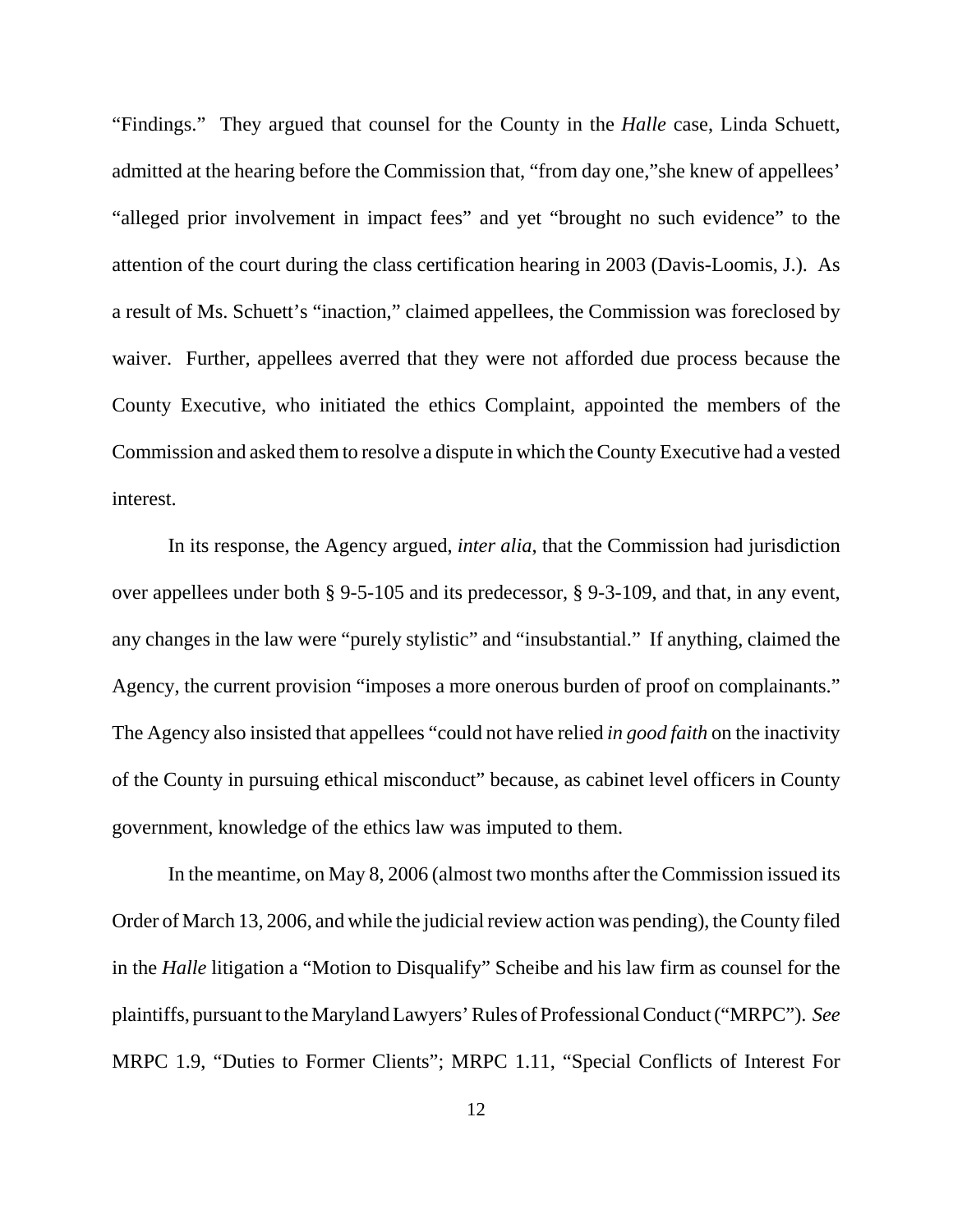Former and Current Government Officers and Employees."12 In opposition, Scheibe argued that the County had waived any right to disqualification because of its inordinate delay, measured from the institution of suit in 2001 to the filing of the motion to disqualify in 2006.

The circuit court heard the motion to disqualify *before* it ruled on appellee's petition for judicial review of the Commission's Order of March 13, 2006. Because the appeal of the Commission's Order had not yet been decided, the County did not ask the judge in the impact fee matter "to apply the Commission's Order." *Anne Arundel County v. Halle, supra*, No. 2552, slip op. at 33.

On June 5, 2006, in the *Halle* case, the circuit court (Caroom, J.) denied the County's motion to disqualify Scheibe and his law firm. The court reasoned:

[T]he County chose to delay this filing more than five years until 2006. The Ethics Commission investigation and opinion added little to the motion's factual basis. Even if the Ethics Commission investigation were construed as an appropriate and necessary first step for the filing of the motion, there is no sufficient explanation of why that investigation was delayed for three years

. . . This Court finds that the County waived its right to ask for the removal of Plaintiff's [sic] counsel due to the inordinate delay in seeking this drastic remedy [of disqualifying counsel].

The court also noted that it had to "consider additional factors embodied in the Rules and case law which were not considered by the Ethics Commission" and that appellees "may contest the Commission's fact finding in that separate litigation."

As noted, the circuit court awarded a judgment of \$4,719,359 against the County in

the *Halle* litigation, as well as attorneys' fees to counsel for the plaintiffs. In its appeal from

 $12$ The Record Extract does not contain the motion to disqualify.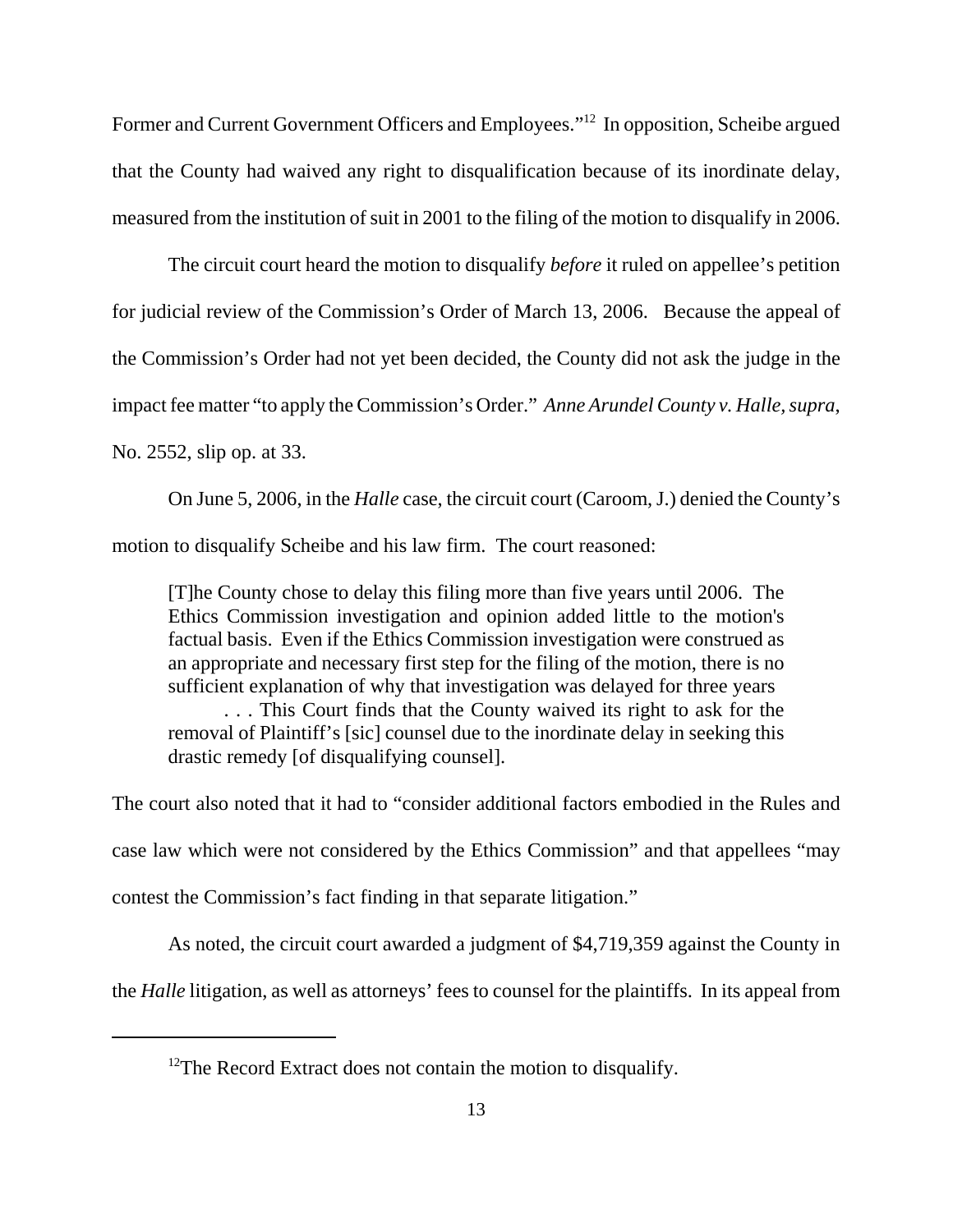that judgment, the County challenged, *inter alia*, the circuit court's denial of its motion to disqualify Scheibe. In an unreported opinion, a panel of this Court stated: "We find no reversible error on the part of the circuit court in its denial of disqualification . . . ."13 *See Anne Arundel County v. Halle*, No. 2552, *supra*, slip op. at 37. Writing for the panel, Judge

Rodowsky explained, *id.* at 36:

 [T]he circuit court focused on the acknowledgment by the County Attorney in her affidavit that she was aware that the files in her office contained documents relating to impact fees that had been addressed to Scheibe or on which he was copied. It found no explanation why the County had not earlier initiated its investigation by examining its own files or by interviewing holdover staff. In addition, the circuit court placed heavy emphasis on the factor of prejudice to Owners. It said: "There can be no question that, as this case draws nearer to its conclusion, after dozens of dispositive motions, thousands of pages of transcripts, two interlocutory appeals, etc., that obtaining new Plaintiffs' counsel for this class action would be difficult, costly, and very time consuming." Based on its consideration of all of the factors stated above, the court found that, due to inordinate delay on its part, the County had waived its right to seek disqualification.

The panel reasoned, slip op*.* at 37:

We find no reversible error on the part of the circuit court in its denial of disqualification sought under the MPPCs. First, we do not interpret the court's reference to ruling as a matter of law to mean that the court believed that it lacked discretion to grant the motion. Indeed, in a footnote to its opinion, the circuit court observed that if the motion had been filed promptly in 2001 "the result likely would have been the opposite." . . . We hold . . . that the procedure followed by the trial court was, in effect, governed by Maryland Rule  $2-502$ .<sup>[]</sup> Disqualification was a separate issue that was decided under Rule 2-502, which permits the court to draw inferences from the facts

<sup>&</sup>lt;sup>13</sup>The Court of Special Appeals considered numerous issues, and the Court of Appeals affirmed on the issues included in its grant of certiorari. The Court of Appeals did not address the disqualification issue. *See Anne Arundel County v. Halle Development, Inc., supra*, 408 Md. 539.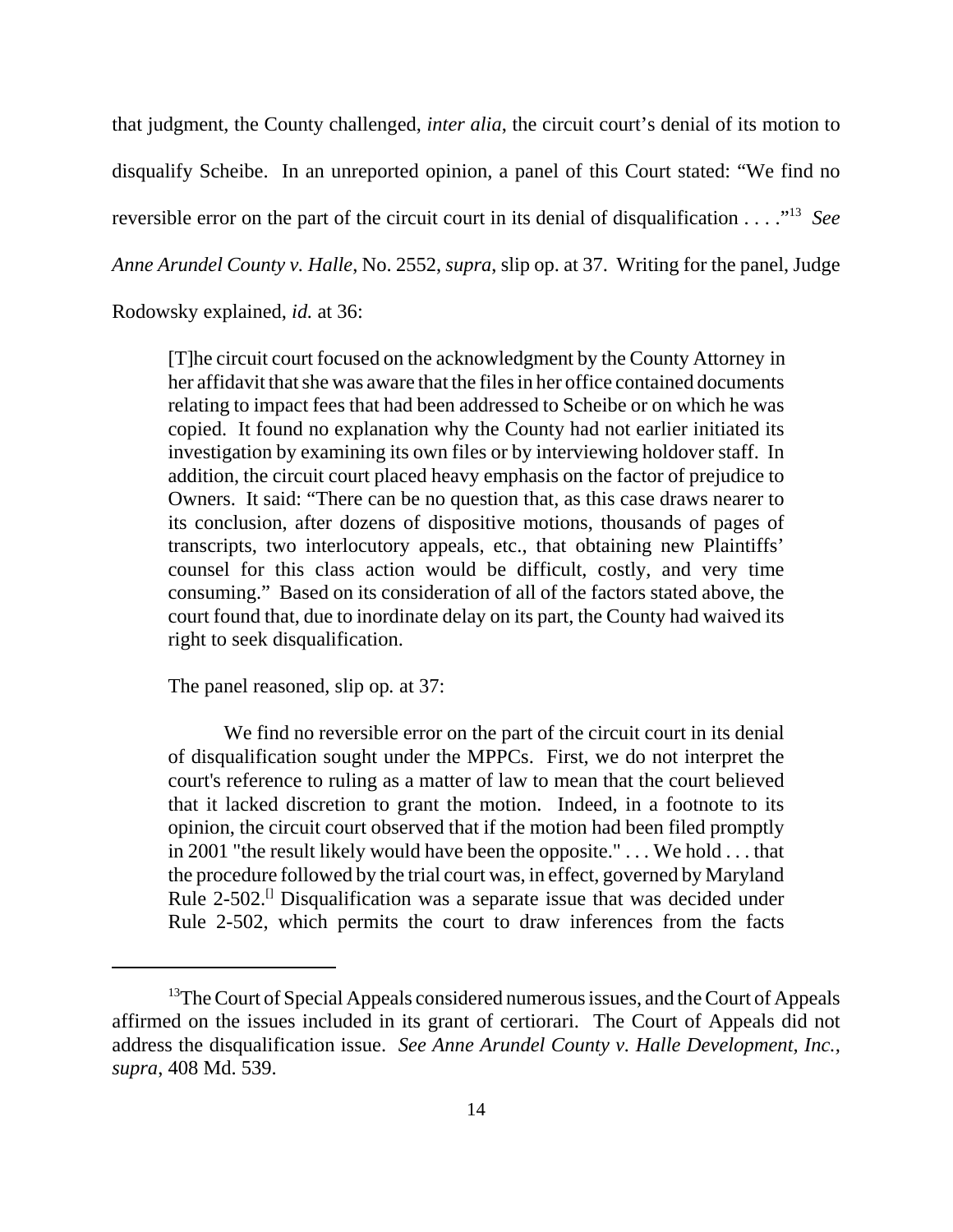presented. The finding of inordinate delay was not clearly erroneous. Substitution of new counsel for Owners, in litigation that has been pending for almost seven years, that has produced eight file boxes of court records, undoubtedly even more volume for the files of Counsel, and 6,568 pages of record extract, would have extended the delay in the resolution of this matter, increased expense, and further reduced the fund to be distributed to Owners. Any violation by Counsel . . . of the MRPCs can be addressed by Bar  $Comsel.$ <sup>[14]</sup>

 *With respect to enforcement of the Commission's order, however, the above analysis is inapplicable. The Commission ordered Scheibe to terminate representation of Owners and to accept no further compensation. Scheibe's unsuccessful efforts to overturn that order have been exhausted. To the extent that Scheibe continued to participate in this litigation after that order was entered, he took the risk that there would be no reversal [of the Commission's Order]. The circuit court had no discretion or power to decline to enforce, on waiver grounds, the Commission's order.* Accordingly, on remand, the circuit court must reconsider its award of counsel fees. On remand, the circuit court may hear argument and, if it so chooses, take testimony on the question of an appropriate manner of enforcing the Commission's order. (Emphasis added. $)$ <sup>[15]</sup>

<sup>14</sup>On January 21, 2009, Bar Counsel submitted a Statement of Charges to the Attorney Grievance Commission ("AGC") alleging that Scheibe's participation in the *Halle* litigation violated MRPC 1.9 ("Duties to Former Clients.") and MRPC 1.11 ("Special Conflicts of Interest for Former and Current Government Officers and Employees.") By letter dated February 28, 2009, the AGC notified Scheibe that a complaint had been filed against him "citing possible disciplinary matters based upon an anonymous correspondence which contained a copy of Judge Rodowsky's opinion [in the *Halle* litigation] of February 7, 2008." On March 31, 2009, the AGC Peer Review Panel held a hearing and issued a "Peer Review Panel Report," dismissing the matter. It said: "No violations of MRCP 1.9 & 1.11. Based upon evidence presented to the panel, attorney Scheibe was NOT personally & substantially involved in the matter at issue and the prior matter was different."

<sup>15</sup>Notably, Judge Rodowsky also said:

We disagree that the appropriate period for determining waiver includes the period when the County's complaint was pending before the Commission. The circuit court, acting under the Maryland Lawyers' Rules of Professional Conduct (MRPC), would have no basis for addressing Dvorak's conflict of

(continued...)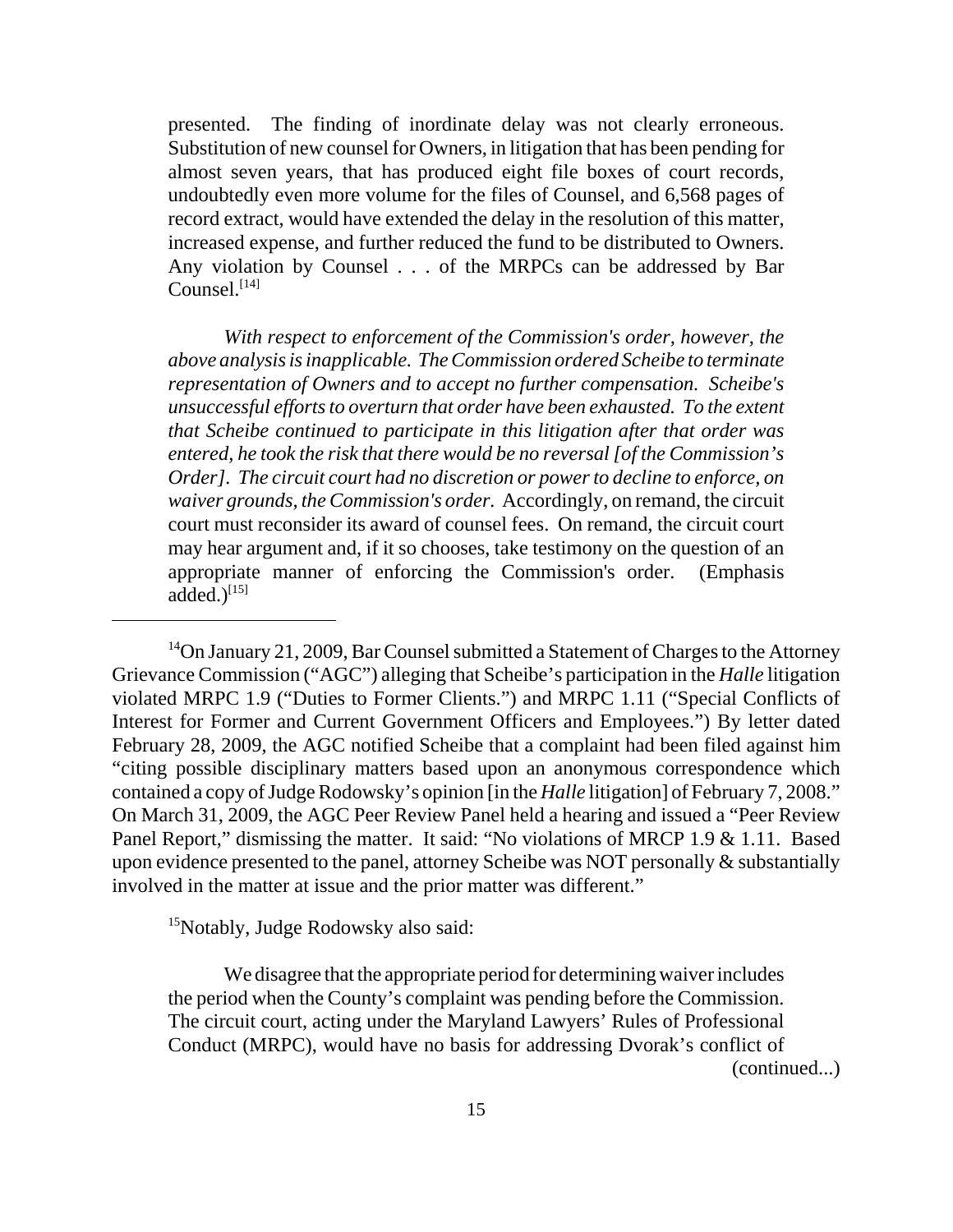Of import here, Judge Rodowsky also said: "[T]he reasonableness of legal fees is a question for the court." *Id.*, slip op. at 51. In connection with the remand, the Court said: "The [circuit] court then, in its discretion, should consider, in light of this opinion and its further findings, whether to adjust, up or down, the provisional fee to Counsel, without reflecting Scheibe's disqualification." The panel also suggested application of a formula that the Court included at the end of the opinion, "as a possible method of implementing our holding on disqualification . . . ." *Id.*, slip op. at 52.

Thereafter, in the ethics litigation, the circuit court (Harris, Jr., J.) issued an "Opinion and Order" on August 30, 2006 (filed September 6, 2006), affirming the Commission's Findings of March 13, 2006. Noting that appellees had the burden to "show by clear and satisfactory evidence that the Commission's decision is illegal or unreasonable," Judge Harris said: "It is not this court's role to substitute its judgment for the expertise of the [Commission] in reviewing the Commission's Findings . . . ." On September 11, 2006, appellees filed a "Motion to Alter, Amend" the Order of August 30, 2006, arguing that the court failed to consider numerous issues that they had raised in their May 25, 2006 memorandum. The court denied the motion on October 4, 2006.

Appellees appealed the circuit court's ruling in the ethics case to this Court on

 $15$ (...continued)

interest, and the complaints against both Dvorak and Scheibe were sufficiently interrelated for economies of time to dictate consolidation in one proceeding. Further, Scheibe is not entitled to benefit from the delay occasioned by his violation of the Commission's order and by his contemptuous violation of the circuit court's order.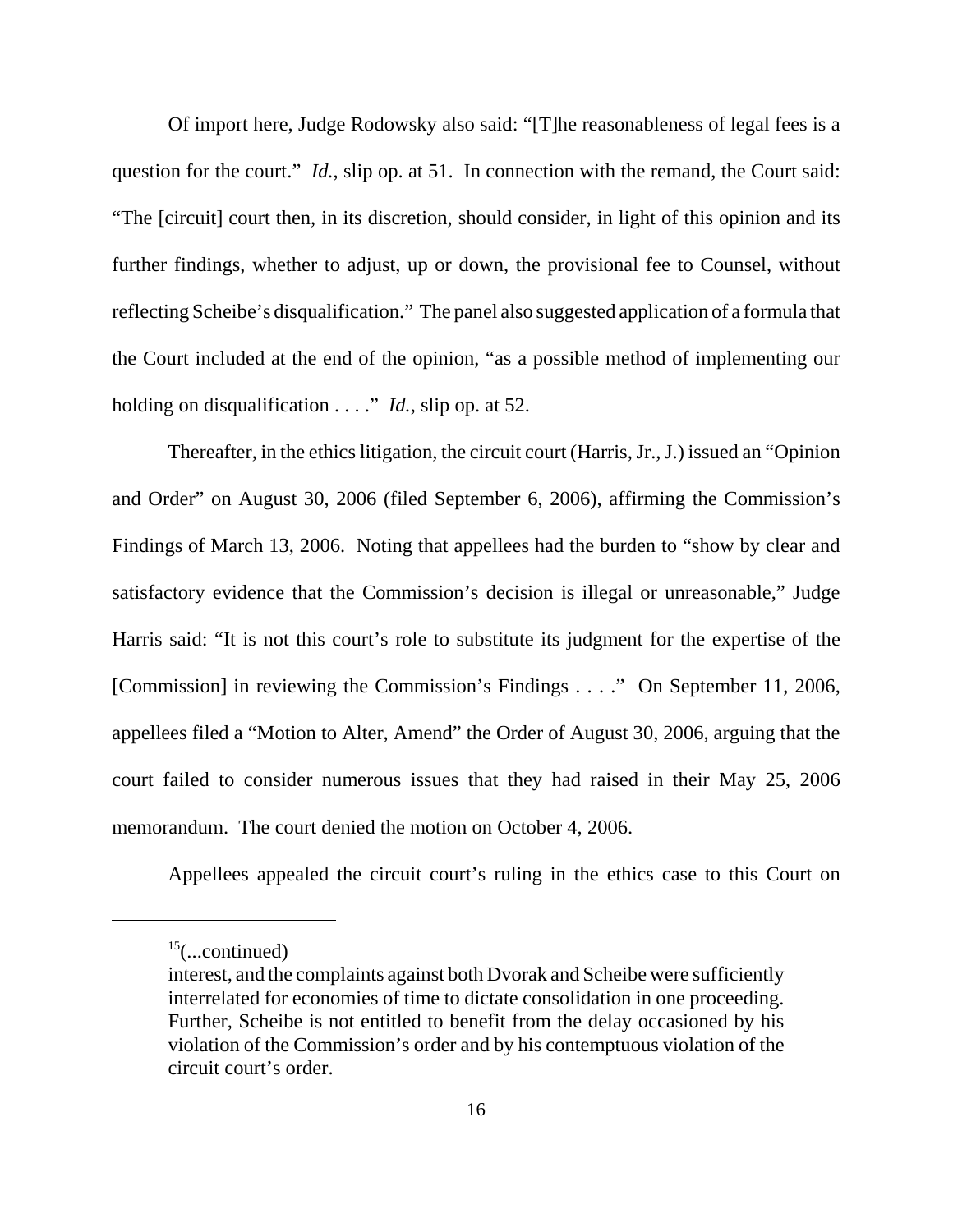October 16, 2006. Before this Court considered the matter, the Court of Appeals granted certiorari, 397 Md. 396 (2007). But, the Court subsequently dismissed the appeal, for lack of appellate jurisdiction. *See Dvorak*, *supra*, 400 Md. 446. In its opinion of July 31, 2007, the Court of Appeals pointed to Md. Code (2006 Repl. Vol.), § 12-302(a) of the Courts and Judicial Proceedings Article, which states: "Unless a right to appeal is expressly granted by law, § 12-301 of this subtitle does not permit an appeal from a final judgment of a court entered . . . in reviewing the decision of the District Court, an administrative agency, or a local legislative body." The Court explained that there is "no provision of Anne Arundel County law that confers a right of appeal to the Court of Special Appeals in this kind of case ...." *Id.* at 459. Moreover, it stated that Dvorak and Scheibe "failed to raise any question"... concerning the Circuit Court's jurisdiction 'to sit in review of such a judgment. . . .'" *Id.* at 459 (citation omitted).

On September 10, 2007, pursuant to County Code  $\S$  7-8-101 and  $\S$  7-8-102,<sup>16</sup> the

§ 8-102. Judicial relief.

(a) **Compelling compliance.** The court may compel compliance with the Commission's order by issuing an order to cease and desist from the violation or by granting other injunctive relief.

## (b) **Additional remedies.**

(1) In addition, the court may:

(continued...)

<sup>&</sup>lt;sup>16</sup>§ 8-101. Petition by Commission.

To compel compliance with an order or to seek other relief authorized by this title, the Ethics Commission may file a petition in a circuit court with venue over the proceeding.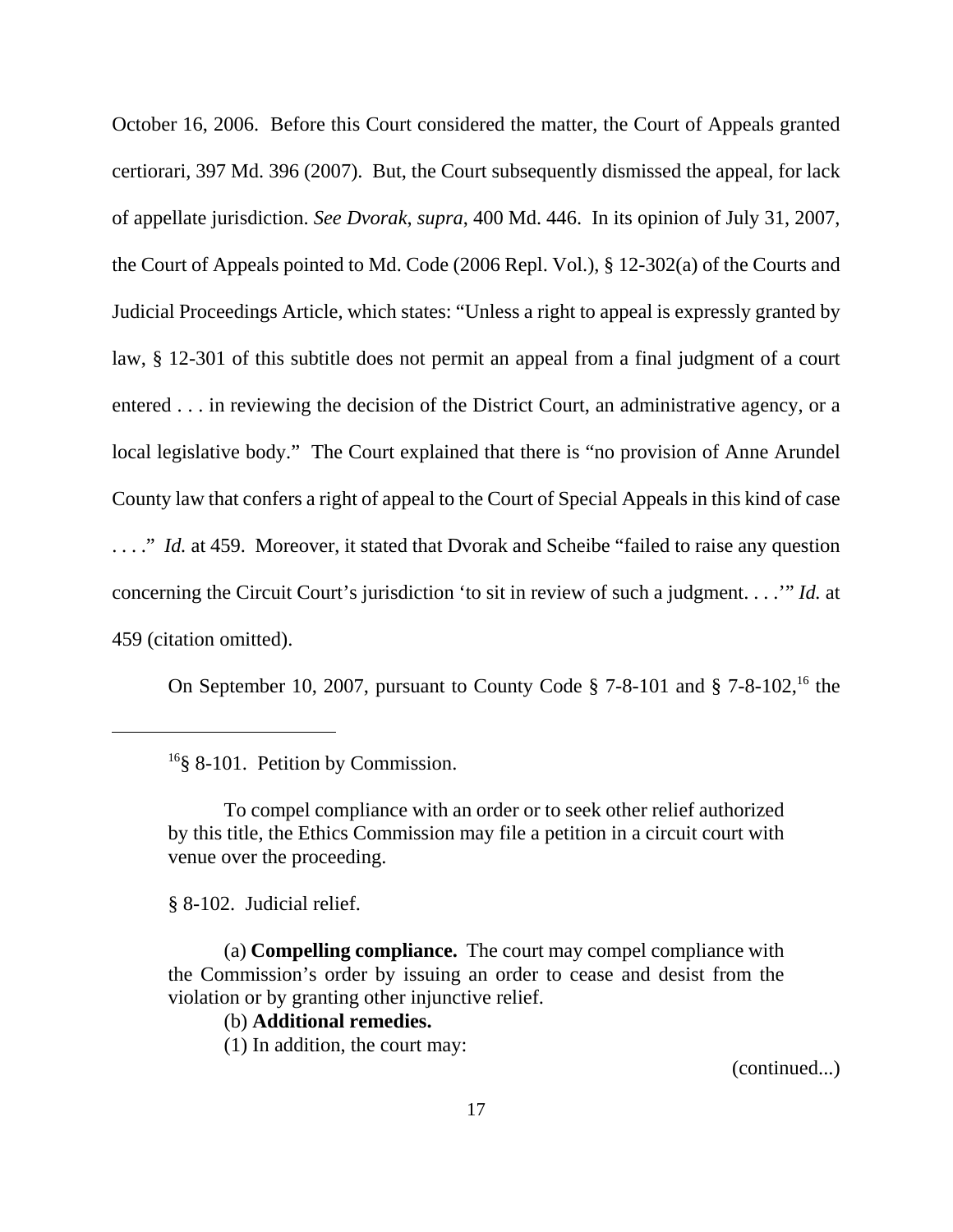Agency filed in circuit court a "Petition for Permanent Injunctive Relief, Imposition of Fines, and Other Appropriate Relief" (the "Petition"), to "compel compliance" with the Commission's Order of March 13, 2006. In its Petition, the Agency averred:

Dvorak and Scheibe have been in violation of the ethics law on a continuous basis beginning on February 1, 2001 and continuing through the present time, for a minimum total of approximately 2040 days, with each day constituting a separate violation of the law. . . The [appellees] are continuing to assist and represent the plaintiffs in the *Halle* case as evidenced by [an] affidavit . . . and [other] accompanying documents.

The Agency asked the court to permanently enjoin appellees "from continuing to assist and/or represent the plaintiffs in the *Halle* case"; enjoin them from accepting any compensation from or on behalf of the plaintiffs; require them to "disgorge any and all compensation received to date" from the *Halle* case; and to impose a civil fine of an "appropriate amount up to \$1,000.00 for each day the violation occurred."

Appellees moved to dismiss the Petition on September 24, 2007. They argued, *inter alia,* that the court lacked subject matter and personal jurisdiction, and claimed that the request violated Articles 17, 19, and 24 of the Maryland Declaration of Rights. Appellees also claimed that the Commission's Order of March 13, 2006, was "barred under the

 $16$ (...continued)

<sup>(</sup>i) impose a fine not exceeding \$1,000 for a violation of this article, with each day that the violation occurs being a separate offense.

<sup>\*\*\*</sup>

 <sup>(</sup>c) **Relief granted**. After hearing the case, the court may grant all or part of the relief sought.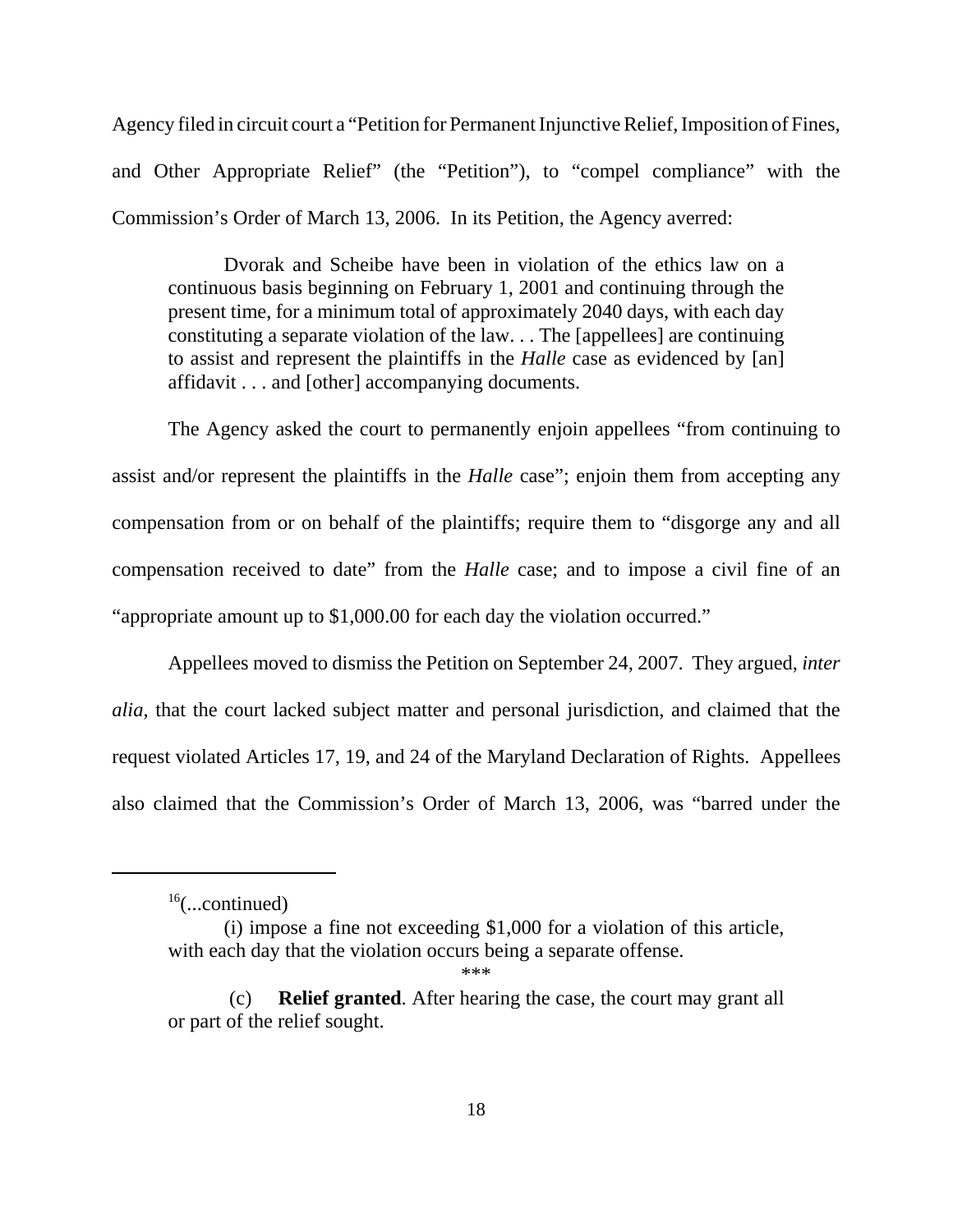doctrines of waiver, judicial estoppel, and preclusion," and was "mooted" by Judge Caroom's

Order of June 5, 2006, denying the County's motion to disqualify Scheibe.

On December 18, 2007, the circuit court (Harris, Jr., J.) held a motion hearing. The

following colloquy is pertinent:

THE COURT: [B]ecause the County was so long in filing to get this whole thing started Judge Caroom, I believe, ruled that it would be prejudicial to the Plaintiffs [in the *Halle* litigation] to toss their attorneys out 80 percent into the case.

[APPELLANT'S COUNSEL]: Yes, Your Honor, but what he said was that the County had waived its right to pursue any conflict of interest. We are not the County. We were not party to the case. We had no chance to argue that case. The ethics law was not a question in that case. The ethics law was not even involved in that case. We weren't party to that case.

\* \* \*

THE COURT: [H]ere is the problem I am having. If I were to go ahead and grant your injunction, which you may be entitled to, quite frankly because this [ethics] case has run its course. It went up [to] the Appellate Court . . . it went to the highest Appellate Court and they said that the appeal was dismissed. So my decision stands in that regard, but if I were to grant your injunction, wouldn't that undermine what Judge Caroom already has in the works?

[APPELLANT'S COUNSEL]: No, Your Honor, because Judge Caroom's decision [to deny the motion to disqualify] was based on waiver and waiver only applies to the government when it's a corporate decision.

Appellant's counsel acknowledged that "after four years it doesn't seem to have much

value to impose an injunction . . . it doesn't have any practical purpose . . . The [*Halle*] case

is almost over." She indicated that appellant's primary concern was that appellees "aren't

unjustly enriched because of this egregious violation," asserting:

Now they have, knowing since 2004 that this was a problem, continued to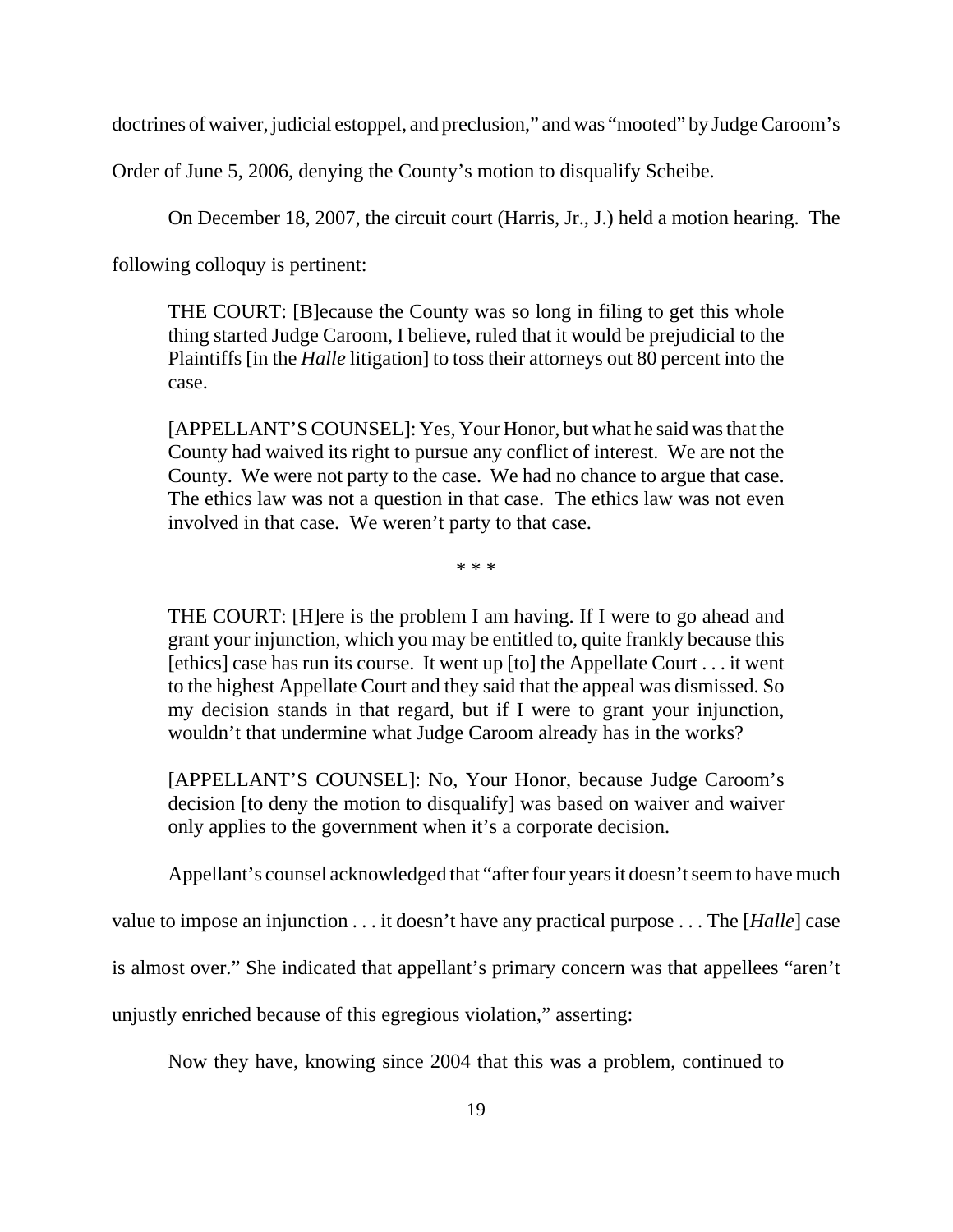participate in this case. To me, if they are getting attorney's fees and expert witness fees, it would be totally inappropriate. They have violated the ethics law. If you look at the findings of fact and conclusions of law, which you affirmed, those violations are egregious, absolutely phenomenally so. For them to receive profit as a result of those actions, would absolutely make the ethics law worthless.

The court asked if appellant meant for it to be an "all-or-nothing proposition," by

which appellees would get no compensation for their work on the *Halle* litigation.

Appellant's counsel responded:

That's right and they should not have started this work. I daresay Mr. Scheibe, having been a former County attorney and Mr. Dvorak, having been a cabinet member should have known darn well that they were not legally permitted to get involved in this kind of situation.

Now the fact that they chose to ignore the law and they chose to fight us for the last four years, does not mean that it is okay for them now, because they have worked so hard, to get their attorney's fees and their witness fees for this. They have been perpetuating the wrong that they have started in – that Mr. Scheibe and Mr. Dvorak got involved in less than two years after they left the County government. They knew what they were getting into and they have been wrong from the get go.

Appearing *pro se*, Scheibe argued, in part:

I don't believe this Court has the right to grant the [appellant's] request for relief and there are two salient reasons in particular as to why this request for permanent injunctive relief must be denied.

The first centers on the legal effect of Judge Caroom's opinion and order of June the 5th of 2006, which if the relief sought is granted would effectively render Judge Caroom's opinion and order null and void.

Anne Arundel County, the government of Anne Arundel County, elected in the *Halle* class action litigation to file a motion to disqualify counsel for participating in the litigation based exclusively upon the Ethics Commission's administrative findings. There were no other facts. . . .

[O]f course you know the Court rejected that. The [appellant] now argues they are not bound by the doctrines of res judicata or judicial estoppel or preclusion because the [appellant] is not a party to the *Halle* case, but if it may please the Court, how is it possible that they are not a party to the *Halle*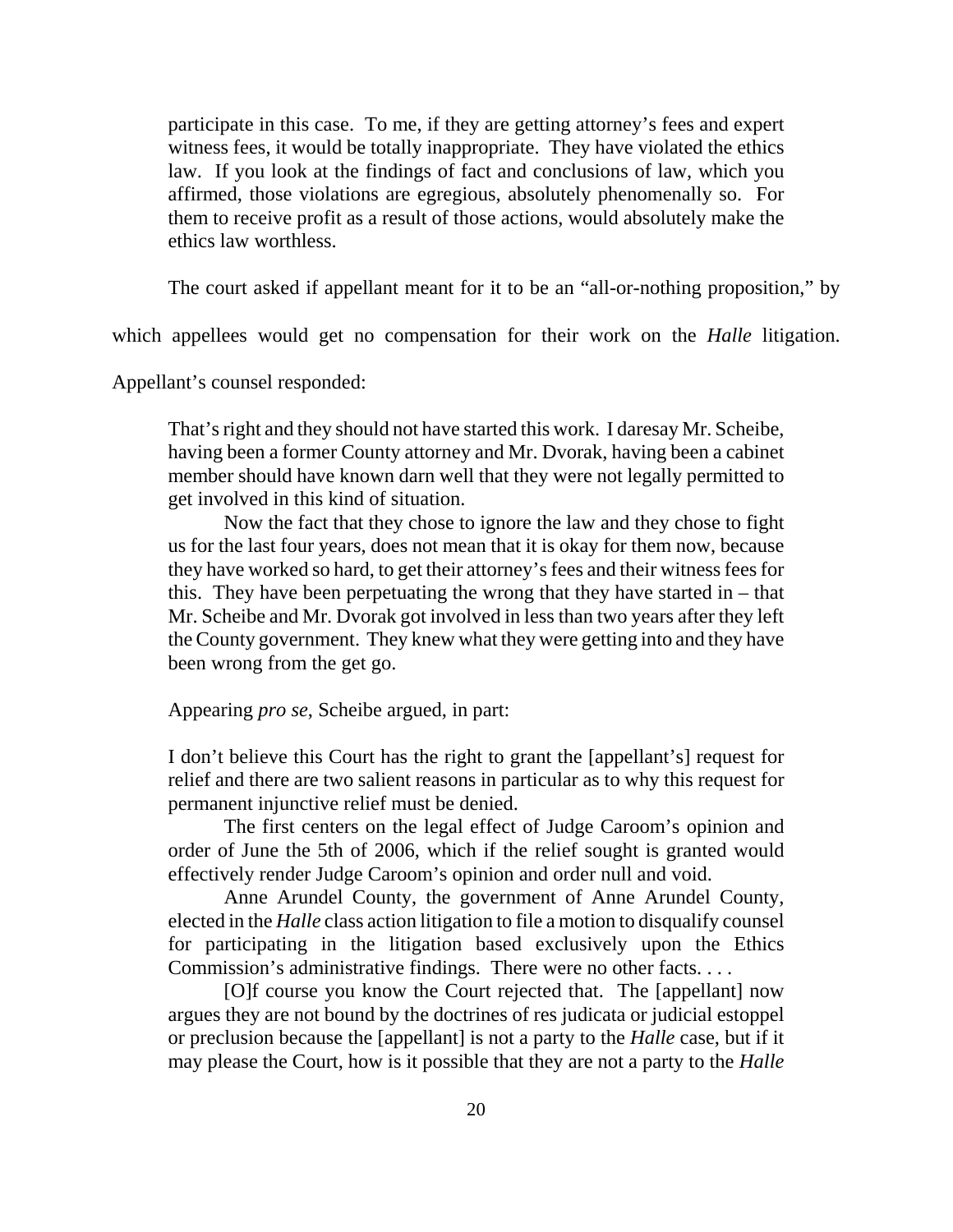case? Isn't the Anne Arundel County Ethics Commission a part of the Anne Arundel County government? Isn't the *Halle* class action case against the same County government?

\*\*\*

The Ethics Commission is a political body that is appointed by the County executive and the County executive was Janet Owens and it was she who filed the ethics charges against the [appellees]. . . . She was filing ethics charges on behalf of the Anne Arundel County government, not anybody else ....

\*\*\*

So now the question before the Court is, can the Anne Arundel County's Ethics Commission administrative decision take precedence over Judge Caroom's order and opinion of June the 5th of 2006. Bear in mind, the Ethics Commission findings were dated March 13, 2006 . . . .

Secondly, under what theory of law may this Court claim it has the jurisdictional authority to grant injunctive relief which would effectively discipline an officer of this Court by preventing him from engaging in pending litigation, which has been granted by another Circuit Court judge.

Scheibe accused appellant's counsel of asking the court to "back door it" by having

Judge Harris tell Judge Caroom that appellees can no longer participate in the *Halle* case.

Scheibe also reiterated arguments advanced in his earlier submissions regarding jurisdiction,

ex post facto application of the County Code provisions, the availability of information to

the public, and the lack of due process.

Counsel for Dvorak stated, in part:

[W]hat we are looking at is the ability to file the Ethics complaint four years later, in July of 2004 unless they have waived that right and that is what Judge Caroom said. That is cutting to the chase. That is exactly what he said.

\*\*\*

We come back and on January of 2003 and 4, before another member of this bench there was a class action certification hearing. An amazing thing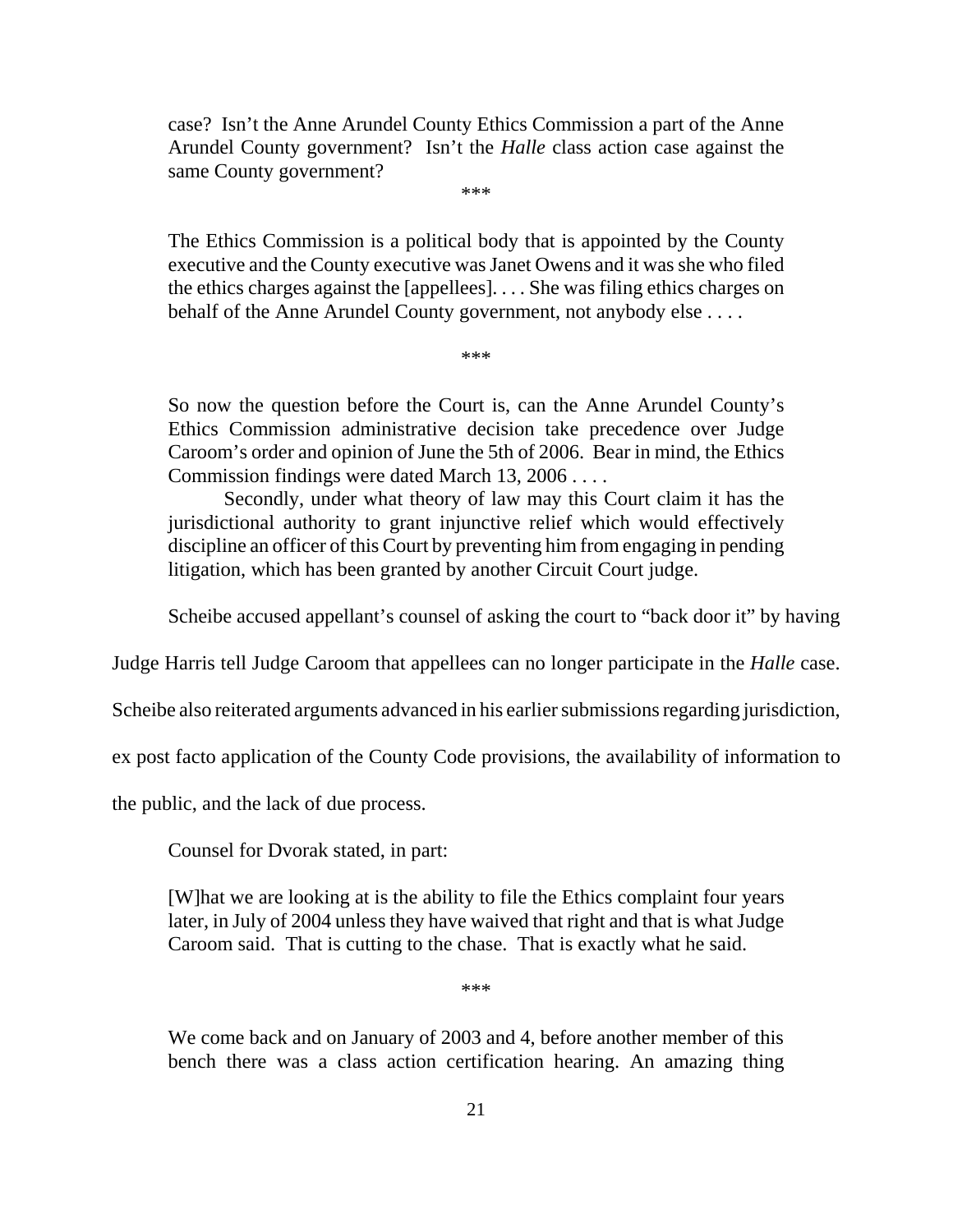occurred there, Mr. Scheibe voir dire [sic] and qualified Mr. Dvorak and the County was present, no objection. . . .

Did one of your counterparts, an associate Judge of this bench, Nancy Davis-Loomis address that issue? She sure did. In her opinion she said as follows, "The qualifications of Plaintiff's counsel are fully outlined in the motion for class certification and the subsequent response: they are more than adequate. The County does not dispute the ability or the experience of Plaintiff's attorneys." She said this too in the body of her opinion, "The Court is directed to look for an absence of conflict of interest as well as vigor, experience and diligence of counsel. No conflict of interest has been brought to the attention of this court."

Noting that the County Executive did not file her ethics Complaint until after the

circuit court ruled on the liability of the County in the *Halle* litigation,<sup>17</sup> Dvorak's counsel

argued:

They said, "Hey file an ethics complaint. We will bootstrap that to a later motion to disqualify and we will get rid of everybody," but they got sidetracked a little bit because Judge Caroom wouldn't buy that. He asked the same thing, "Why, when you had in your files from day one and you admit knowledge of day one, did you not look at it, did you not call somebody?"

\*\*\*

It is the Plaintiffs who suffer in [the *Halle*] case. Because of what? Because of the County's inability to bring this timely. They have waived it. They are estopped. Whether you look at an issue preclusion, judicial preclusion, they simply have no ability to bring the ethics complaint in the first instance.

<sup>&</sup>lt;sup>17</sup>As noted, the County Executive filed the ethics Complaint on June 4, 2004. On December 15, 2006, over two years later, the circuit court entered the \$4,715,359 judgment against the County.

Dvorak's counsel also challenged the Commission's right to seek a fine when appellees were "doing nothing more than practicing their professions and the County sitting idly by and letting them participate in a matter that they only see fit to argue is a conflict of interest after they are liable for tens of millions of dollars."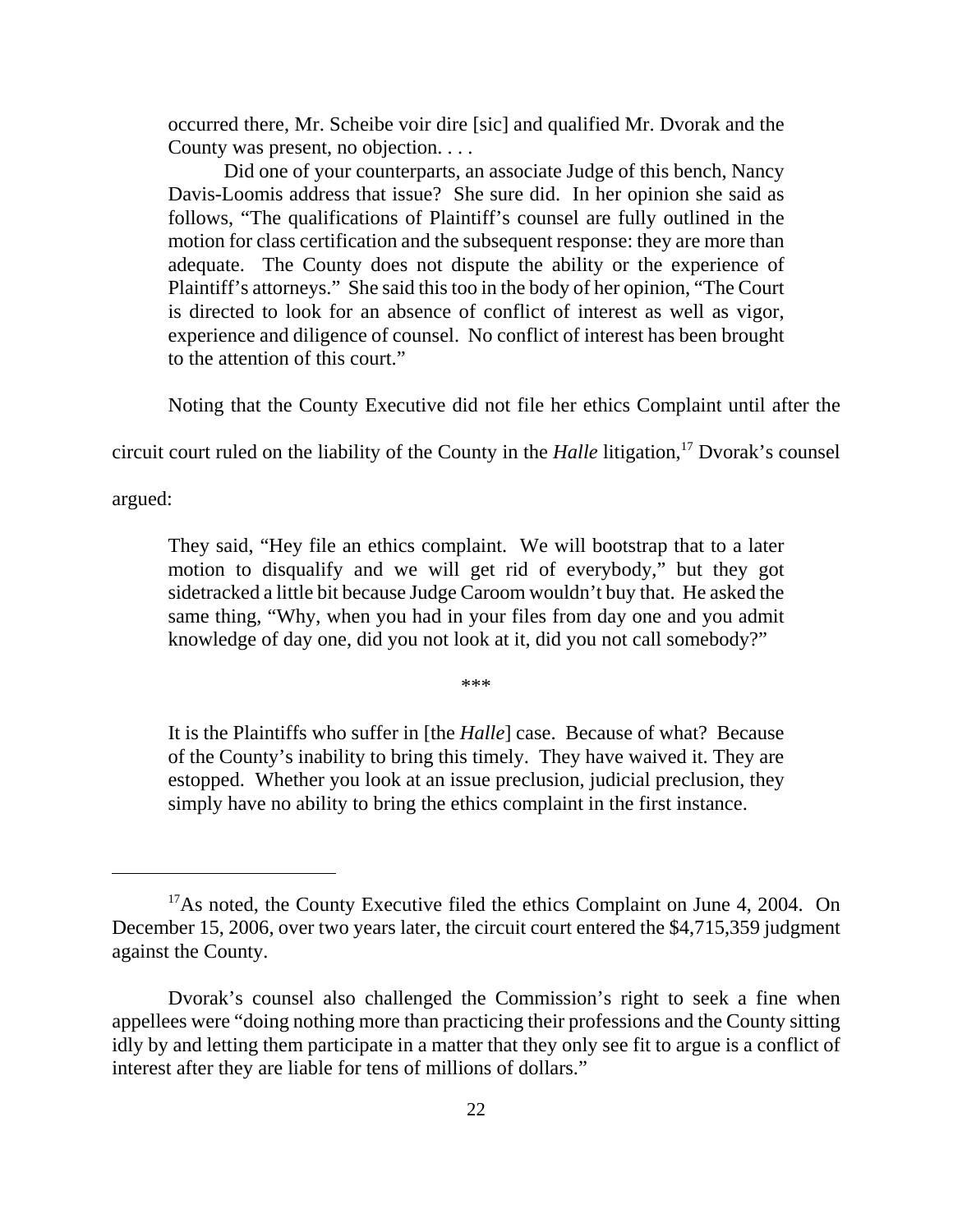Dvorak's counsel acknowledged the court's comment that perhaps Scheibe and Dvorak should have realized that their involvement in the *Halle* case might be problematic. But, he argued: "Why did not the County object when they first knew of their employment in that case? . . . You can't simply sit by, draw somebody in and after the liability hammer drops, come out and say 'We are now offended by your participation in the case.'"

In response, appellant's counsel maintained that the Commission is an independent body, separate from the County, pursuant to Article X, § 1001 of the Anne Arundel County Charter.18 She also averred that the Commission merely responded to a Complaint, stating:

The Ethics Commission received this complaint in 2004, which was scarcely two years after Mr. Scheibe says he entered his appearance for *Halle*. Under a statute of limitations that would be under three years. Under laches that would be less than three years. The Ethics Commission responded to a complaint it received. By law, that is all the Commission can do. It must take a complaint. It must investigate it and it must pursue it. That is what the Ethics Commission did.

The Ethics Commission was not a party to *Halle.* They were not sued by Mr. Scheibe or Mr. Dvorak. They were not privy to any of the pleadings filed in that case. The fact of the matter is the Ethics Commission did not know that case was going on. God help us if we are responsible to know every County action that is going on without being told.

In addition, appellant's counsel pointed out that Judge Harris had affirmed the

Commission's decision that appellees had "violated the ethics law, that they had participated

## **Sec. 1001. County Ethics Commission.**

- (a) (1) There is an Anne Arundel County Ethics Commission.
	- (2) The Commission is an independent agency.

<sup>&</sup>lt;sup>18</sup>Article X,  $\S$  1001 states, in part: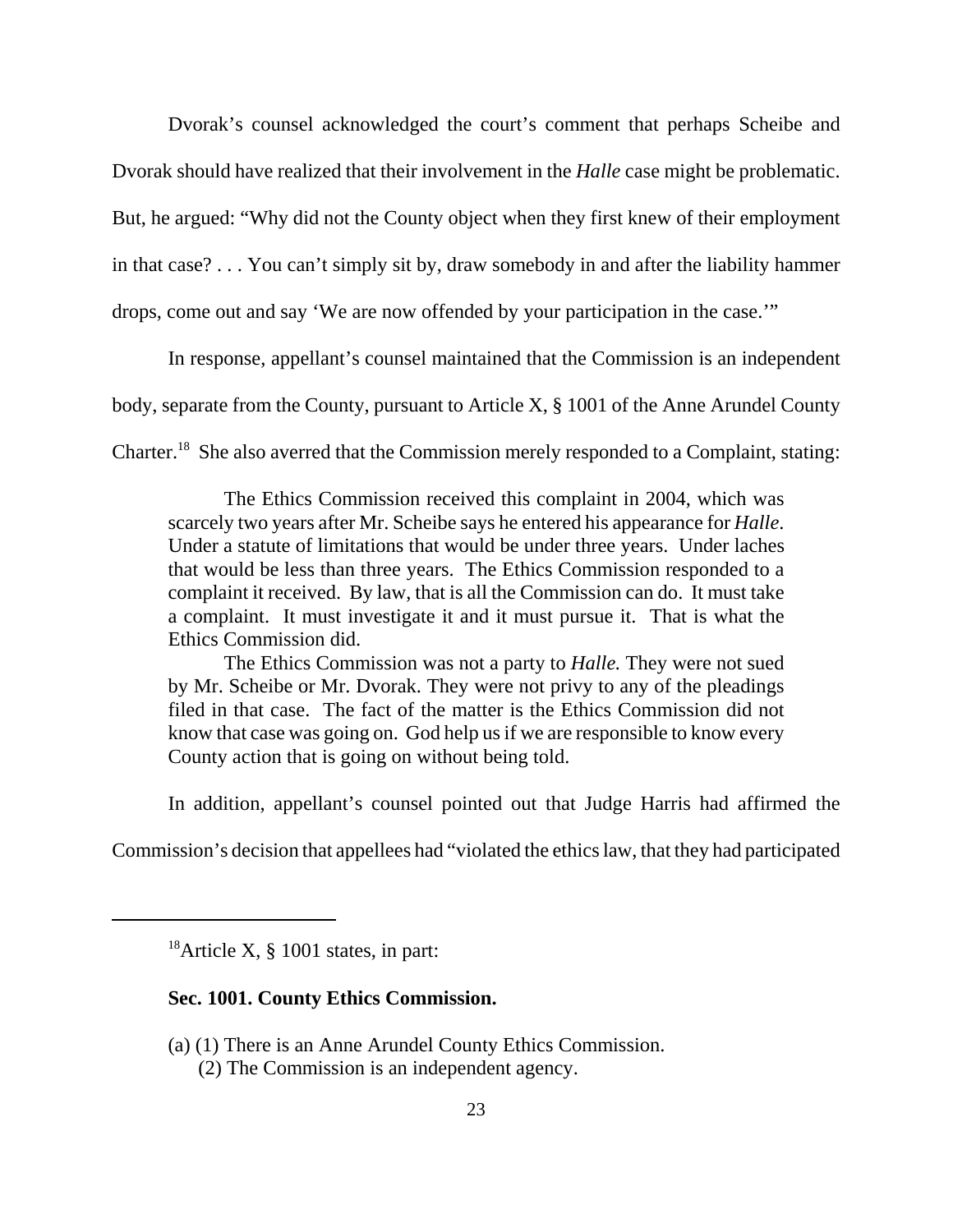significantly as employees, turned around and sued the County and that they had information not available to the public when they did so." Further, she argued that the Commission cannot go to the AGC and complain about Scheibe's conduct because the Commission's job is not to enforce the Professional Rules of Conduct. Rather, its job is to enforce the post-

employment provisions of the County's ethics law. The following ensued:

THE COURT: Think about who is going to be harmed by this.

[APPELLANT'S COUNSEL]: The citizens of the County Your Honor.

THE COURT: [The *Halle*] Plaintiffs, [appellees'] clients are going to be harmed by it.

[APPELLANT'S COUNSEL]: And so are the citizens of the County. If these Respondents receive their attorney's fees. If the citizens of this County are told "Well yeah, they violated the ethics law, but you know they have been working on this case so long they ought to get paid for it." What does that tell the County citizens? That's okay, charge them with an ethics law violation, but let's get real here, that doesn't matter . . . .

The following exchange is also noteworthy:

THE COURT: . . . When you calculated th[e] amount of days that you want me to sanction them on, are you going back to the period of time where they first started representing their clients in this case?

[APPELLANT'S COUNSEL]: Yes, I am.

THE COURT: [E]ven when your client was lax in pursuing this? That is like sitting back and waiting for someone to do all the work and then coming in at the last minute and pulling the rug out from under them. It makes no sense.

[APPELLANT'S COUNSEL]: The Anne Arundel County executive is not our client.

THE COURT: Well, who is your client?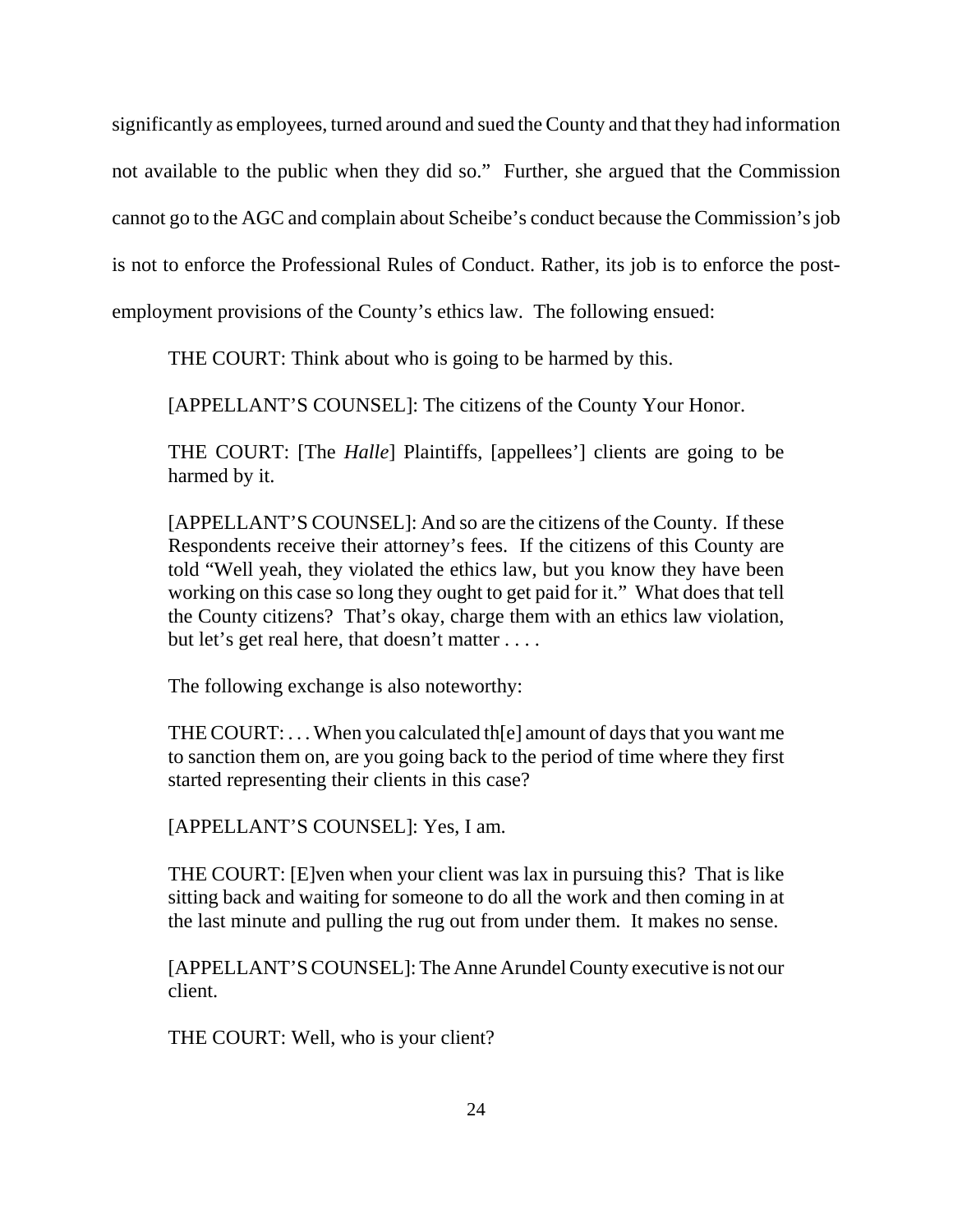[APPELLANT'S COUNSEL]: The people of Anne Arundel County, the citizens.

\* \* \*

THE COURT: There has already been a decision all of the way up the ladder that they are in violation. That's not –

[APPELLANT'S COUNSEL]: So what you are saying is that 'Yes, they have been working so long in this, you know, how can I deny them all of this money they earned even though they violated the ethics law clearly. You know that is no big deal.' That is what you will be saying if you don't sanction them in some significant way. You will be saying that their unethical conduct pales in comparison to the work they put into this lawsuit and the fees that they should be earning . . . . That certainly is not what the ethics law is about.

Dvorak's counsel asserted:

Again, to me the salient issue, if I were sitting in your position is, does her client, the County executive on behalf of the County have the ability to initiate the complaint and she clearly did not because Judge Caroom said: "You waived that right." You have to initiate your response from day one. You can't just sit idly by and wait to see how things shake down and that is exactly what they did.

At the close of the hearing, Judge Harris delivered an oral ruling, stating:

My involvement, I thought stopped at the point the Court of Appeals, the highest Appellate Court had basically dismissed the appeal. Now I am being asked today to, in effect, punish the Petitioners in this case and the punishment that the County or the Ethics Commission is asking is a rather Draconian punishment quite frankly, to make them forfeit all of their prior compensation that they may have earned.

I am sure this case was taken on some sort of a contingency fee. For them not to participate in the litigation while there is a case pending in our appellate courts right now and then the bitterness that has gone back and forth in this case between the people I am seeing today I think has compromised the true victims in this case and that is their clients, the litigants.

Whether it is Mr. Scheibe and Mr. Dvorak or another attorney and someone else pursuing this case, they, in all probability, would have prevailed but you are asking me to issue an injunction that quite frankly I am not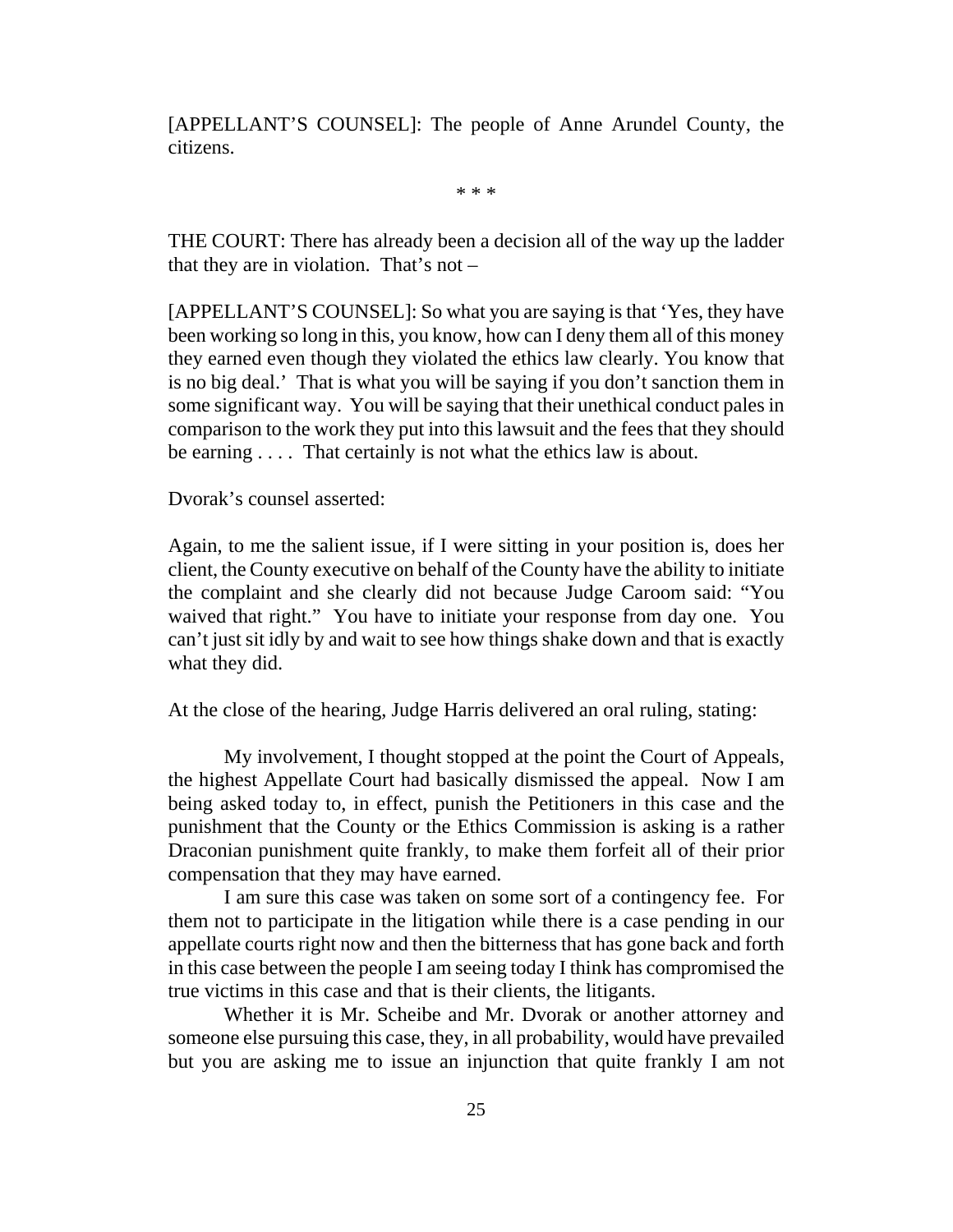inclined to do.

I am not inclined to do it for several reasons. . . . *I feel, that if I were to go ahead and grant your relief today that in effect I would be interfering with progress with Judge's Caroom's case because I think both of our orders would be in direct conflict with each other.* Maybe I would think differently if this case were just starting. You know, if this whole thing had – because I think timeliness is something that permeates this entire case. Everything that has happened of any significant consequence seems to have been done in an untimely fashion and that includes the involvement when the ethics complaint was first filed, but that is something that I don't have to concern myself with today. There are innocent litigants in this case and I think if I were to grant your relief and the injunction, it would undermine everything that has progressed up to this point.

I don't know whether Mr. Scheibe and Mr. Dvorak are going to eventually get paid in this case. *I don't know what other mechanism there would be to block their compensation*, but up until the last ten minutes of this argument, the whole thing has been going through my mind is the issue of the Attorney Grievance. (Emphasis added.)

The court also said: "The fines I think is [sic] a very unreasonable request when it is

in line with also asking them to forfeit their compensation that they may have already earned

in this case. . . . This is a Court of equity and I just don't think that is the right thing to do

under the circumstances and the totality of everything that I know about this case." The court

entered an Order denying the Petition on December 28, 2007.

We shall include additional facts in our discussion.

## **DISCUSSION**

#### **I.**

As noted, to "compel compliance" with the Commission's Order of March 13, 2006,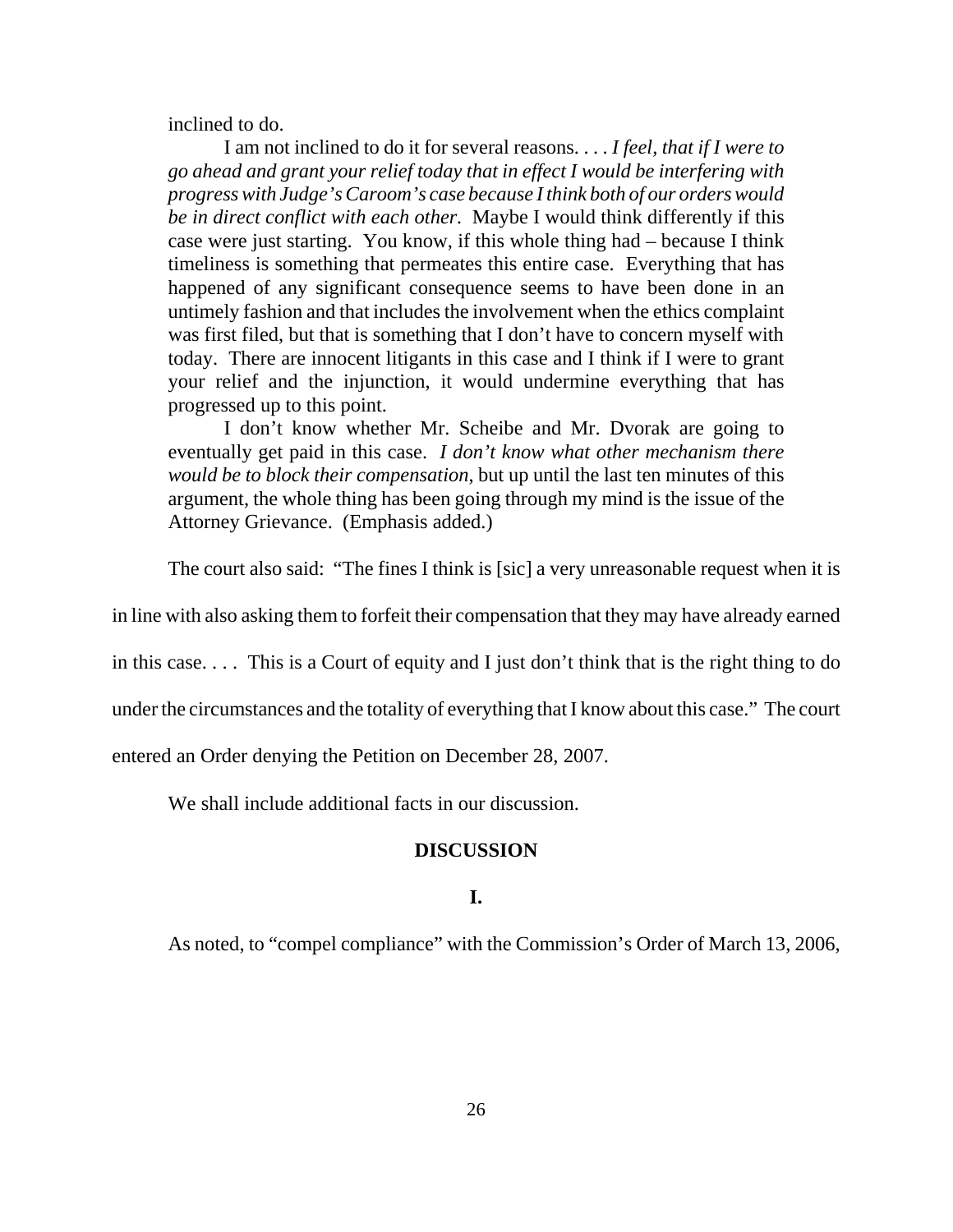appellant filed its Petition, in which it sought injunctive relief pursuant to  $\S$  7-8-102.<sup>19</sup> Appellant contends that, in denying the Petition, the circuit court erred by applying traditional equitable principles to a matter involving a statutory injunction. Although the Commission concedes that it "is generally true that a court sitting in equity has broad discretion to issue injunctive relief," it relies on *State Comm'n on Human Relations v. Talbot County Detention Ctr.,* 370 Md. 115 (2002), for the proposition that, "when injunctive relief is sought pursuant to statutory authority, the court's discretion to grant or deny relief is more limited." The Commission argues:

Judge Harris erred by failing to apply the appropriate statutory guidelines in rendering his decision. He failed to consider the public interest in ensuring the ethical conduct of government employees. He failed to consider the legislature's interest in proscribing and prohibiting unethical conduct. He failed to consider the legislature's mandate to enjoin unethical conduct. He failed to consider the irreparable harm that is inherent in a violation of a public ordinance and he failed to consider the Ethics Commission's inability to independently enforce the law.

Because the Commission's Order of March 13, 2006, was affirmed on judicial review, argues appellant, the Order "became valid and binding upon Scheibe and Dvorak." The Commission posits that "Judge Harris' refusal to grant injunctive relief means that there is *no* remedy available for Scheibe and Dvorak's violations of the ethics law. A violation of law without a remedy is the very definition of irreparable harm." In addition, appellant maintains that the Commission's "enforcement authority 'would be inherently limited'

<sup>19</sup>Section 7-8-102, *supra*, provides that the "court may compel compliance with the Commission's order by issuing an order to cease and desist from the violation or by granting other injunctive relief."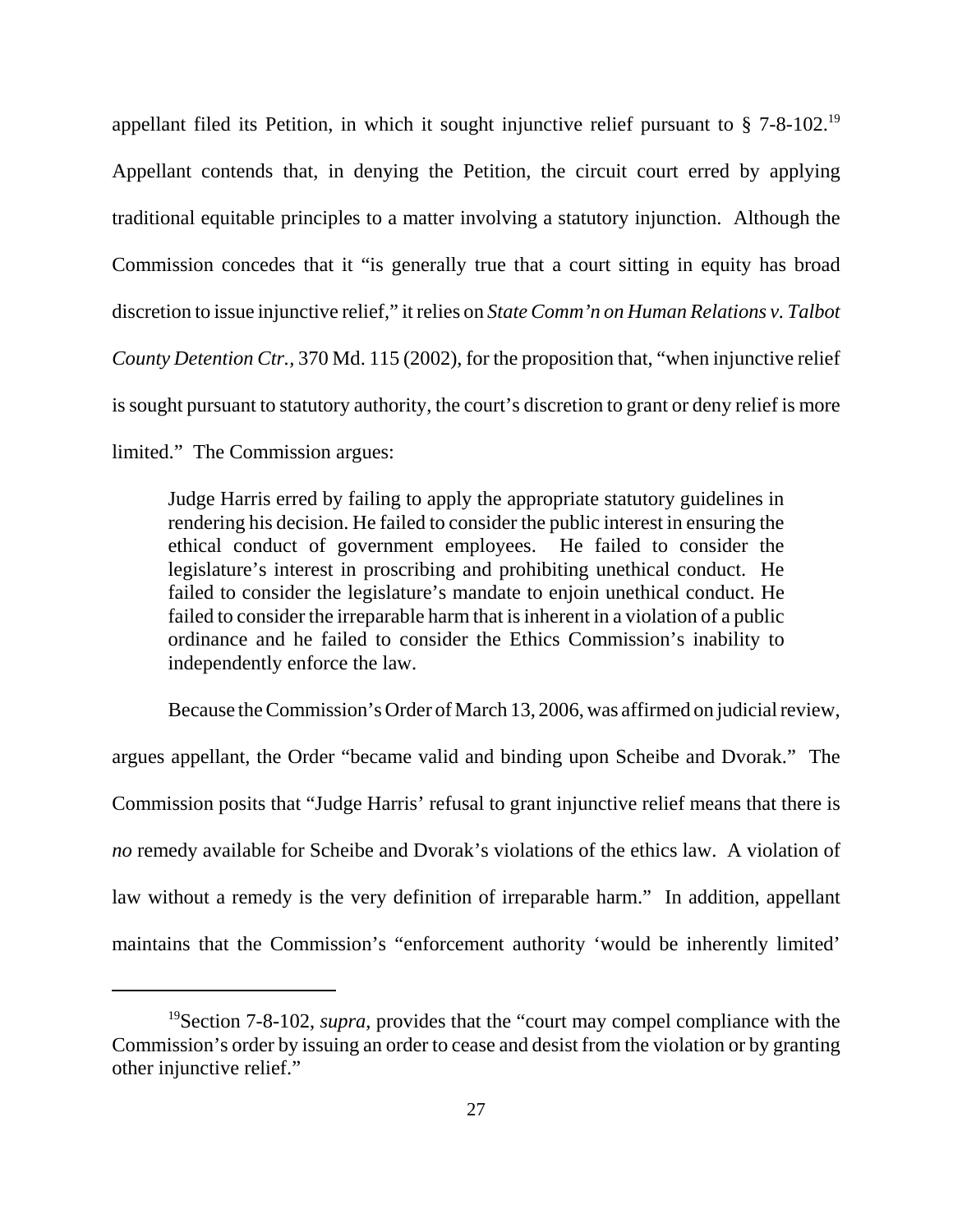without judicial action," and would enable appellees to "continue to violate the law and [become] unjustly enriched as a result of their misconduct."

Asserting that the "Legislature's interest in preventing and proscribing unethical conduct by government employees is . . . beyond dispute," appellant insists that it "established a violation of the ethics law," and that it sought an injunction to "protect the public interest." According to appellant, § 7-8-102 permits the circuit court to issue "an order to cease and desist" *or* "grant other injunctive relief," but the court "does not have the discretion to wholly disregard . . . the public interest in enforcement." It contends that, "without the benefit of judicial enforcement, its ability to compel compliance with the law is wholly non-existent [sic]."

Further, appellant argues that the court "improperly refused to grant injunctive relief on the erroneous assumption that the petition . . . is an attempt to 'punish' Scheibe and Dvorak." According to the Commission, the court's "distress over the effect on Scheibe and Dvorak" ultimately punish[es] the citizens - the real victims of this flagrant disregard of the Public Ethics Law." Appellant avers: "While [its requested] relief may effectively deprive Scheibe and Dvorak of ill-gotten gains (whether it is considered punishment or justice) [enforcing the Petition] is at the heart of the administrative responsibility imposed upon the Ethics Commission by the General Assembly and the Anne Arundel County Council."

## Appellees counter:

The lower courts of Maryland have always had the authority to exercise sound discretion in determining whether to grant or deny requests for injunctive relief. The Appellant does not assert the lower court abused its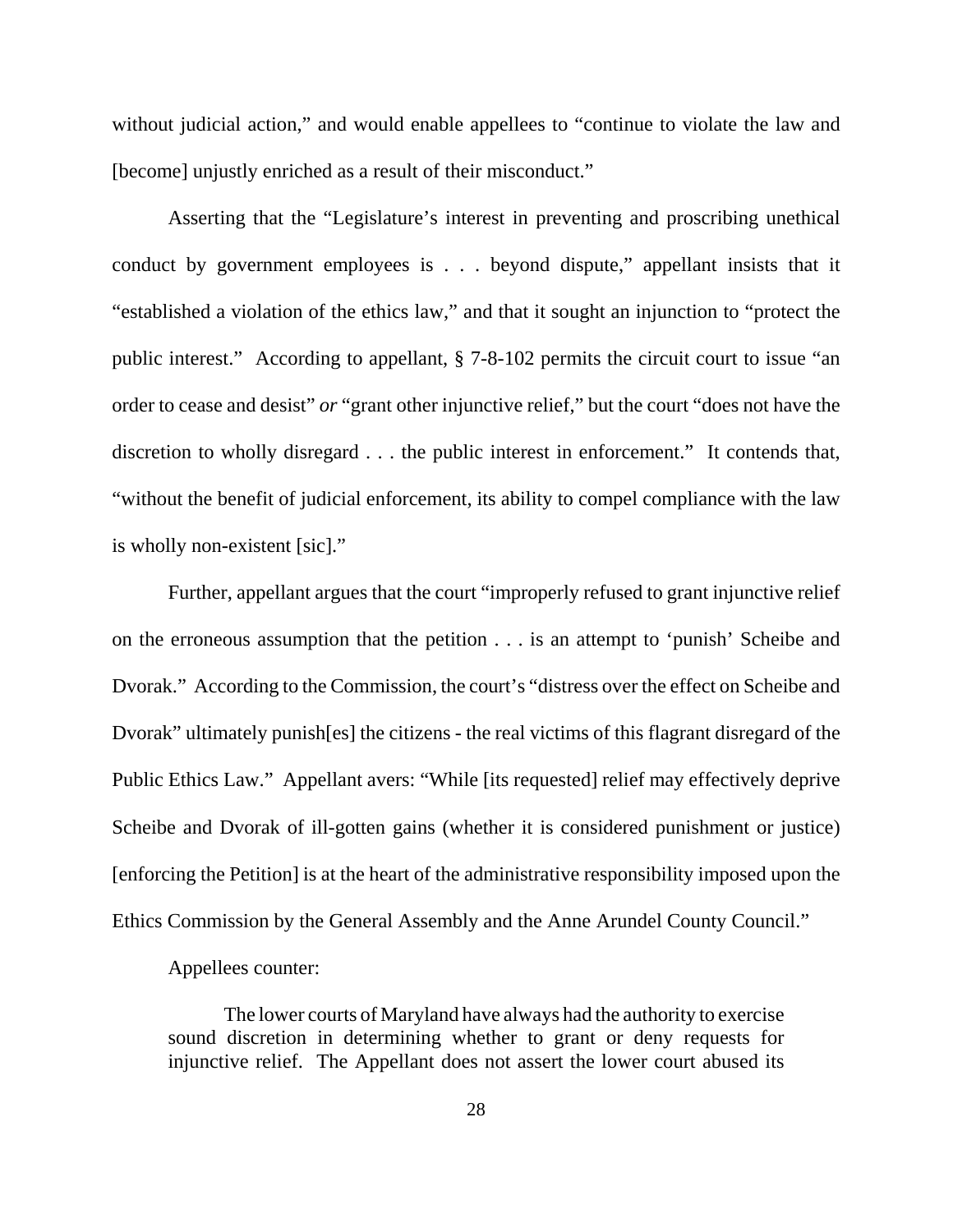inherent authority to exercise sound discretion, but more particularly proclaims, the lower court was simply without any such discretion whatsoever, and therefore, was duty bound to grant the injunctive relief sought.

According to appellees, appellant "would have this Court adopt the irrational legal concept that any violation of a statutory or constitutional provision thereby mandates granting permanent injunctive relief, without the court's freedom to make an independent assessment of the equities, its jurisdiction and other matters of public interest." They argue that, if we were to adopt appellant's position, "the court would serve no useful purpose, except merely 'rubber stamp' any request for permanent injunctive relief."

In our view, the Commission's decision, finding that appellees violated the County's public ethics law, is now cast in stone; it was upheld by the circuit court and the Court of Appeals subsequently dismissed the appeal of that ruling. But, the companion ruling in the related case, denying the County's motion to disqualify Scheibe, is also cast in stone; the denial of the disqualification was affirmed by a panel of this Court, and the panel's decision was later affirmed by the Court of Appeals.<sup>20</sup> Thus, principles of res judicata apply to both

(continued...)

<sup>&</sup>lt;sup>20</sup> "[T]he guiding principle in considering a motion to disqualify counsel is safeguarding the integrity of the court proceedings. Thus, this Court must not weigh the competing issues with hairsplitting nicety but, in the proper exercise of its supervisory power over the members of the bar and with a view of preventing an appearance of impropriety, this Court is to resolve all doubts in favor of disqualification."

*Stratagene v. Invitrogen Corp.,* 225 F.Supp. 2d 608, 610 (D. Md. 2002) (citations, quotation marks, and brackets omitted).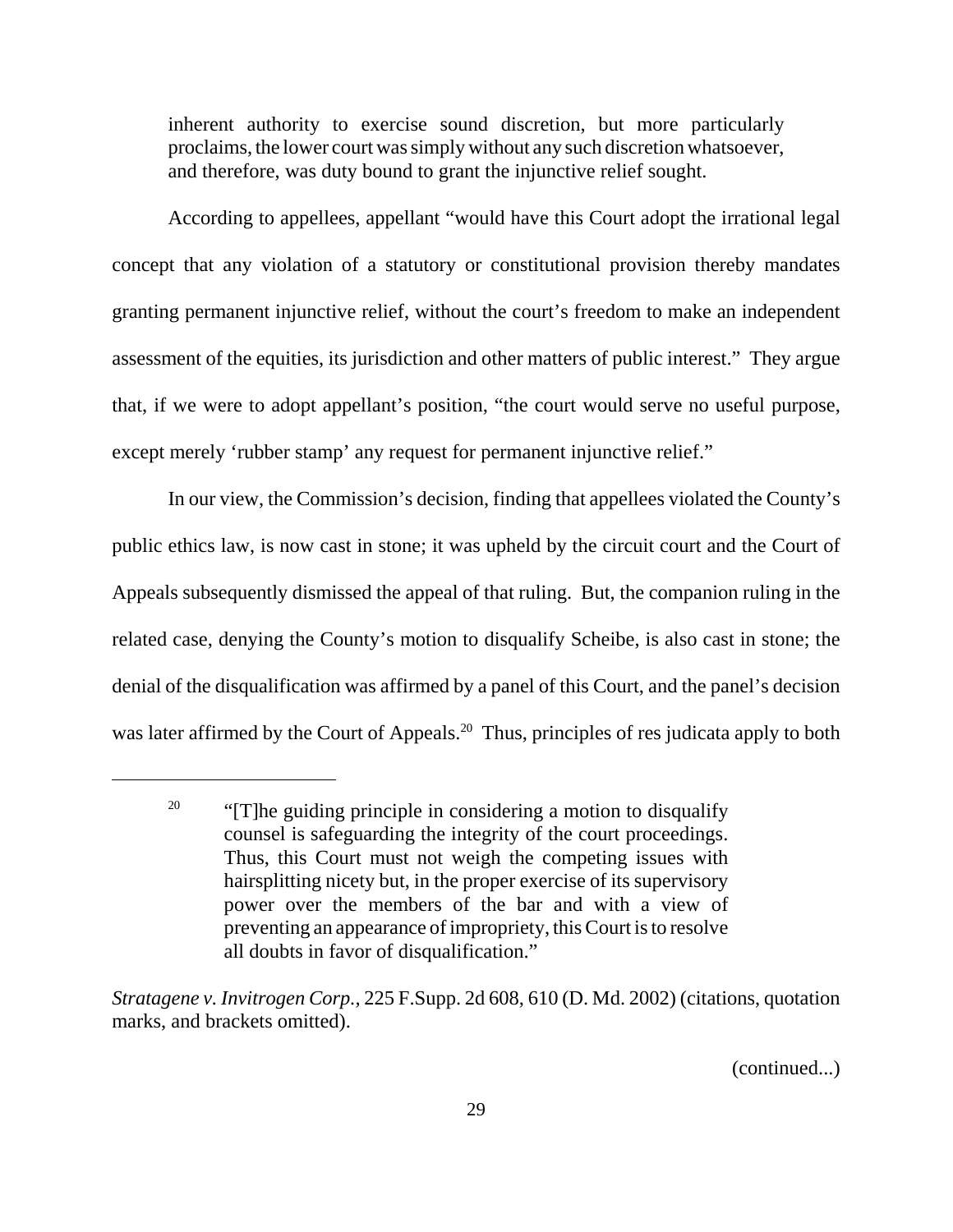rulings. *See R & D 2001 v. Rice*, 402 Md. 648, 663 (2008).

Therefore, we are satisfied that, in reaching its decision as to the Petition, the circuit court was entitled to consider the ruling of Judge Caroom in the parallel case. Nevertheless, to the extent that the circuit court focused on harm to appellees and the *Halle* plaintiffs, without considering the importance of the public interest in the enforcement of the public ethics laws, it erred or abused its discretion. Moreover, it erred or abused its discretion by failing to address an appropriate fee award or sanction for Scheibe and Dvorak. We explain.

At the outset, we note that the § 7-1-102 of the Public Ethics Law provides, in part, that the County Council recognizes that the County's "system of representative government is dependent upon the people maintaining the highest trust in County officials and employees. . . ." The County's ethics law derives from the analogous State statute. *See* S.G. § 15-101 *et. seq.* In enacting the State's Public Ethics Law, the General Assembly sought to ensure that "the people maintain[] the highest trust in their government officials and employees," and to assure the "impartiality and independent judgment of those officials and employees. . . ." S.G. § 15-101(a). *See Sugarloaf Citizens Ass'n, Inc. v. Gudis*, 319 Md. 558, 575 (1990) (stating that Montgomery County's ethics law, like the State's ethics law, "has been read as manifesting the 'General Assembly's strong desire to assure the impartiality and independent judgment of public officials'") (citation omitted). Further, the Legislature

 $20$ (...continued)

The party seeking to disqualify opposing counsel must identify a specific violation of a Maryland Rule of Professional Conduct. *See Klupt v. Krongard*, 126 Md. App. 179, 203 (1998), *cert. denied*, 355 Md. 612 (1999). If the court finds a violation has occurred, it may, in the exercise of its discretion, determine an appropriate sanction. *Id.*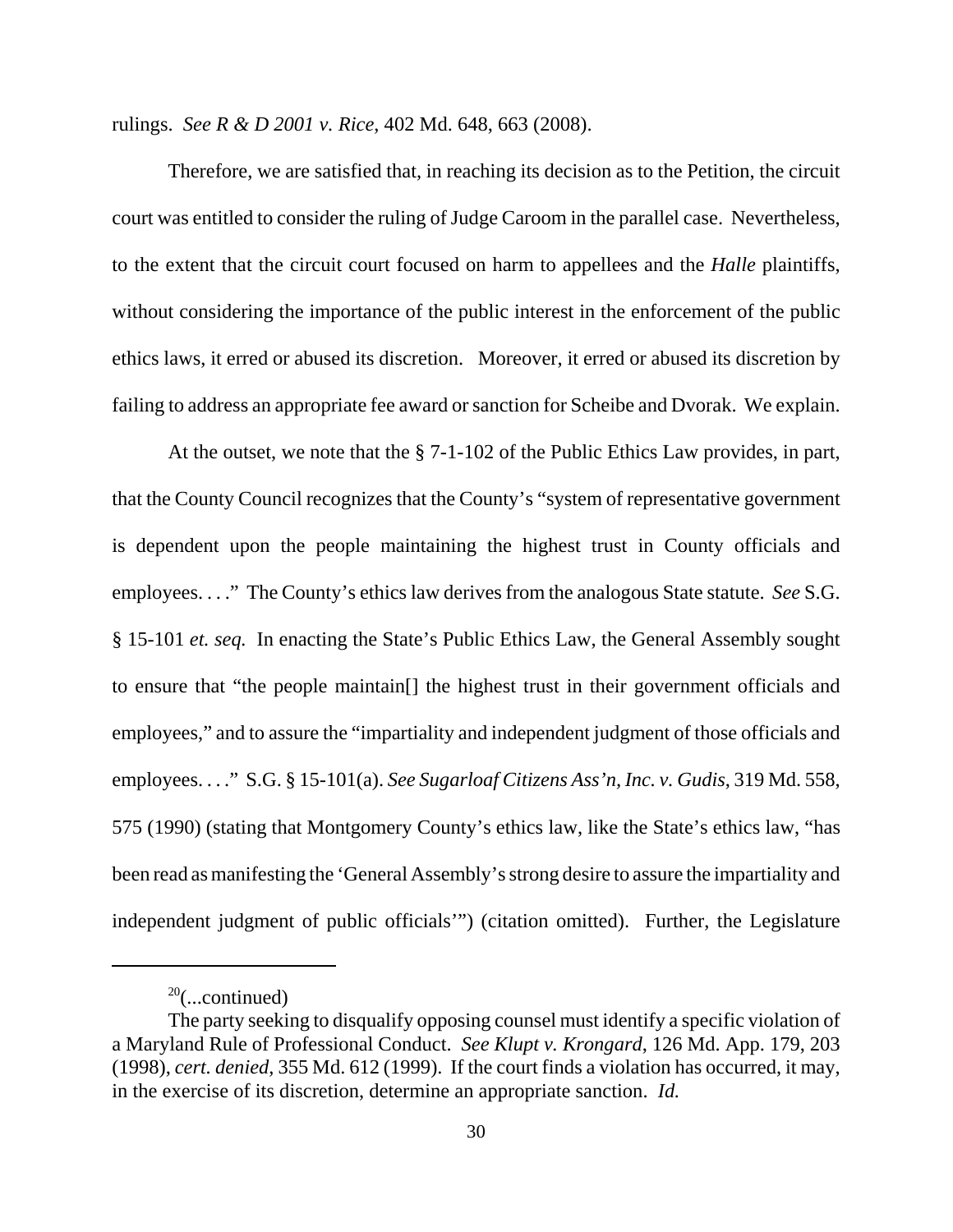intended that the ethics provisions be "liberally construed to accomplish this purpose." S.G. § 15-101(c). *See Carroll County Ethics Comm'n v. Lennon*, 119 Md. App. 49, 71 (1998). As this Court said in *Lennon*, 119 Md. App. at 64, "[i]t is almost axiomatic . . . that the Ethics Commission is an agency that 'represents the interests of the public and the State in carrying out [its] duties.'" *Id.* (quoting *Board of Liquor License Comm'rs v. Hollywood Prods.*, 344 Md. 2, 10 (1996)). Notably, "'[s]tatutes are to be interpreted in light of the goal, aim, or purpose for which they were enacted.'" *FOP, Montgomery County Lodge No. 35 v. Mehrling*, 343 Md. 155, 180 (1996) (quoting *MVA v. Gaddy*, 335 Md. 342, 346 (1994)).

Here, the Commission unsuccessfully sought to compel compliance with its Order of March 13, 2006. *Talbot*, *supra*, 370 Md. 115, provides guidance in regard to the circuit court's denial of the Petition.

In *Talbot*, the Maryland Commission on Human Relations ("MCHR") sought injunctive relief in the circuit court to preclude an employer's interference in the MCHR's investigation of two discrimination complaints. *Id.* at 121. Section 4 of Article 49B of the Maryland Code was at issue. It stated, in part:

 At any time after a complaint has been filed, if the Commission believes that appropriate civil action is necessary to preserve the status of the parties or to prevent irreparable harm from the time the complaint is filed until the time of its final disposition, the Commission may bring action to obtain a temporary injunction.

After the circuit court denied the request for injunction, the MCHR appealed. In reversing, the Court of Appeals recognized that the MCHR is "an independent agency" that is "charged with investigating complaints of discrimination in employment, housing and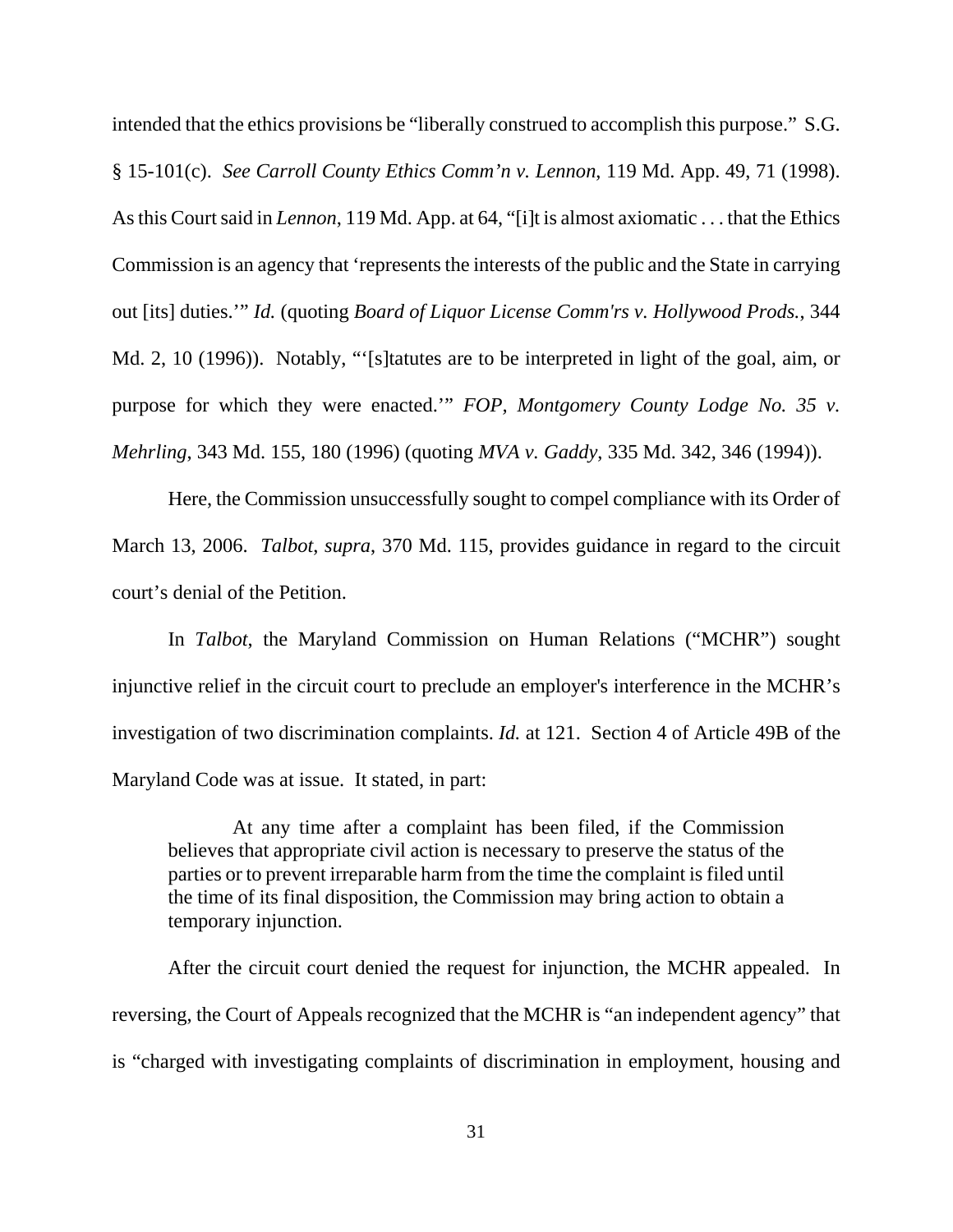public accommodations under Article 49B . . . and bringing legal and equitable actions pertaining to those violations." *Id.* at 122. We quote at length from the Court's analysis, *id.* at 128-29:

[T]he degree of discretionary authority a court maintains when considering injunctions sought pursuant to, and authorized by, a specific statute is a novel question, not explored by this Court to date. Federal jurisdictions, including the United States Supreme Court, have had the opportunity to consider the inherent differences that exist when a court is asked to issue injunctive relief under its equitable powers versus when the court entertains requests for injunctive relief pursuant to a specific statute and have outlined some considerations for determining whether equitable powers are usurped by statutory mandates. On one end of the spectrum, in *Tennessee Authority v. Hill*, 437 U.S. 153, 98 S. Ct. 2279, 57 L. Ed. 2d 117 (1978), the Supreme Court held that Congress, in the Endangered Species Act, clearly circumscribed the courts' jurisdiction in equity because the statute contained a blanket prohibition against "jeopardiz[ing] the continued existence of endangered species;" thus, upon a concession that the Tellico Dam would destroy the snail darter, the court was required to issue an injunction. *Id.* at 193-95, 98 S. Ct. 2301-02, 57 L. Ed. 2d at 146-47.

In other cases, however, the Supreme Court has refused to find that other statutes spawned an absolute duty upon courts to issue injunctive relief. Most recently, in *United States v. Oakland Cannibus Buyers Co-op*., [532 U.S. 483 (2001)], the Supreme Court emphasized that its ruling in *Hill* [*, supra,* 437 U.S. 153], i.e. that the District Court lacked discretion to deny an injunction, was based solely on the fact that an injunction in that case was the "only means of ensuring compliance" with the statute and the "order of priorities" established by Congress would otherwise be "deprived of effect." *Oakland Cannibus Buyers Co-op.,* 532 U.S. at 496-97, 121 S. Ct. 1721, 149 L. Ed. 2d at 735-36. *See also* [*Weinberger v.*] *Romero-Barcelo*, 456 U.S. [305,] 313, 102 S. Ct. [1798,] 1803, 72 L. Ed. 2d [91], 99 [(1982)] (stating that while "Congress may intervene and guide or control the exercise of the courts' discretion, . . . we do not lightly assume that Congress has intended to depart from established principles [of equitable jurisdiction]")(internal quotations omitted). As the Supreme Court pointed out in *Romero-Barcelo, supra*, "[t]he grant of jurisdiction to ensure compliance with a statute hardly suggests an absolute duty to do so under any and all circumstances, and a federal judge sitting as chancellor is not mechanically obligated to grant an injunction for every violation of law." 456 U.S. at 313, 102 S. Ct. at 1803, 72 L. Ed. 2d at 99.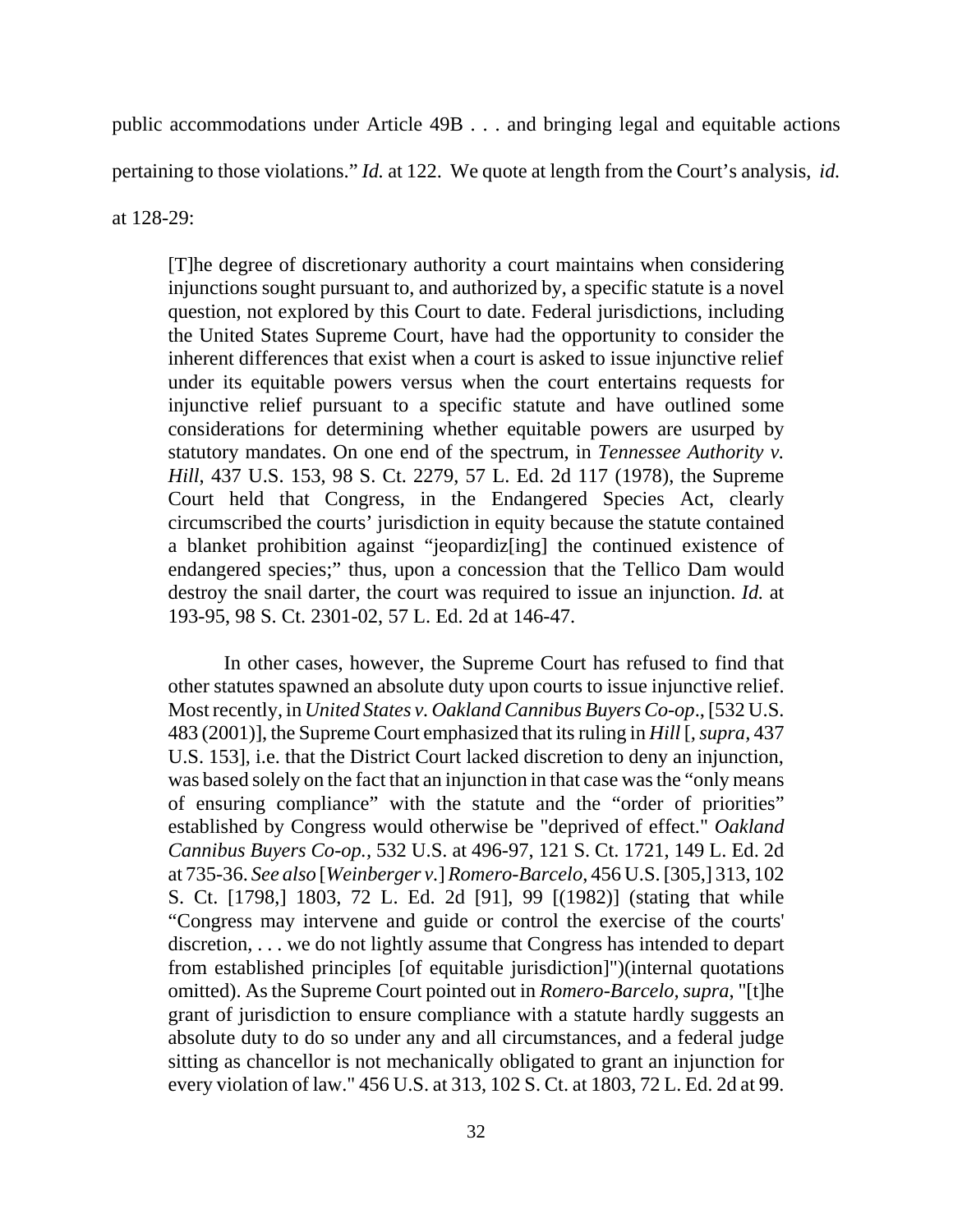In the case *sub judice*, we are not presented with requests to enjoin actions which violate the law; rather we are presented with requests to enjoin actions which arguably impede the Commission from performing a lawful task, i.e. conducting an uninhibited investigation, actions for which irreparable harm must be evidenced. Section 4 of Article 49B grants the Commission the power to bring a civil action for injunctive relief, outlines when and where such action can be brought, and further establishes the criteria under which an injunction may be sought and granted, i.e. "to preserve the status of the parties or to prevent irreparable harm."

The Court concluded that although Article 49B "does not expressly eliminate the circuit court's discretionary authority or expressly create an automatic injunction, it does, in a sense, 'narrow' the circuit court's discretionary authority by replacing the considerations in equity with the statutory criteria . . . ." *Id.* at 129-30. The Court considered "the propriety of the court's decision to deny injunctive relief with the understanding that the court's equitable discretion is limited to the extent that the Legislature articulated the applicable guidelines for injunctive relief." *Id.* at 130.

In an injunctive action of this type, when the legislation at issue is one that affects or pertains to the public interest, courts need not necessarily adhere to a traditional balancing of the equities. In *Fogle v. H & G Restaurant, Inc.*, 337 Md. 441 (1995), a class action lawsuit, businesses, trade associations and tobacco companies sought an interlocutory injunction delaying implementation of a Division of Labor and Industries regulation prohibiting smoking in an enclosed workplace. *Id.* at 451-52. The circuit court granted the injunction. On appeal, the Court recognized that the "subject regulation was promulgated by the Commissioner of the Division of Labor and Industry . . . for the purpose of protecting Maryland employees from the hazards associated with environmental tobacco smoke. . . ."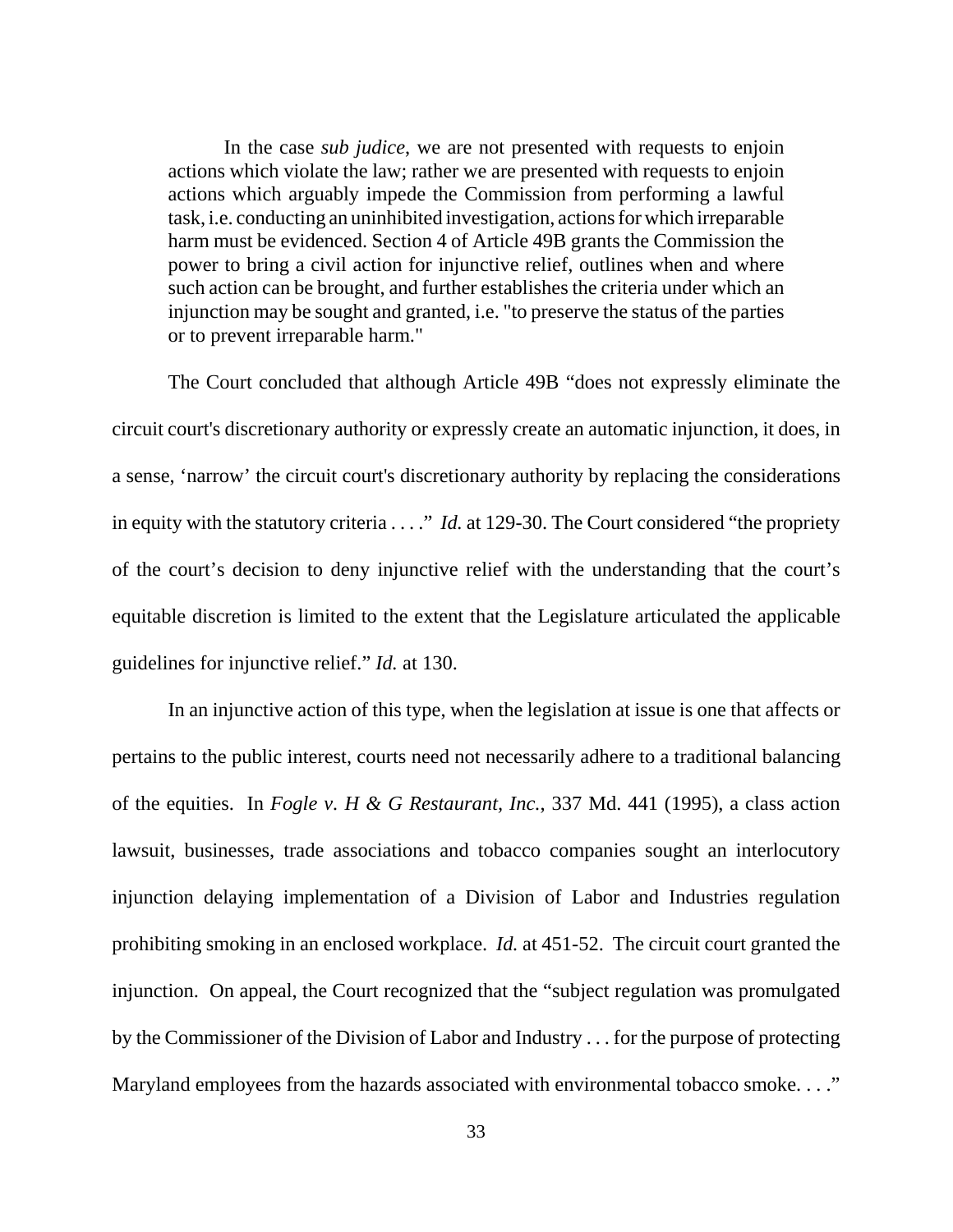*Id.* at 446-47. In connection with its discussion as to the propriety of an injunction, the Court stated, *id.* at 456 (citations omitted):

*[W]e have found that in litigation between governmental and private parties, or in cases in which injunctive relief directly impacts governmental interests, "the court is not bound by the strict requirements of traditional equity as developed in private litigation."* We have also acknowledged that "[c]ourts of equity may, and frequently do, go much farther both to give and withhold relief in furtherance of the public interest than they are accustomed to go when only private interests are involved." (Emphasis added.)

*See Schade v. Md. State Bd. of Elections*, 401 Md. 1, 37 (2007) (same); *Maloof v.*

*Dep't of the Env't*, 136 Md. App. 682, 693 (2001) (same); *see also Ackerman v. Tri-City Geriatric & Health Care, Inc.*, 378 N.E.2d 145, 148-49 (Ohio 1978) (stating that "it is the majority rule in federal courts and the law in a growing number of state jurisdictions that, where an injunction is authorized by a statute designed to provide a governmental agent with the means to enforce public policy, 'no balancing of equities is necessary.'") (citation omitted); *Oregon v. O.K. Transfer Co.*, 330 P.2d 510, 514 (Or. 1958) (stating that "injunctions can issue without the showing traditionally required in equity courts. This is especially true where a governmental agency is authorized to seek the injunction in protection of the public interest."); *Worthington v. Kenkel*, 684 N.W.2d 228, 233 (Iowa 2004) (finding that "the overall scheme of the statute establish[ed] a public policy" and that "injunctive relief expresses the importance of the policy by serving to enforce the law . . . .").

*Lennon*, *supra*, 119 Md. App. 49,while not on all fours with this case, underscores the importance of consideration of the public interest in matters such as this one. There, the Carroll County Ethics Commission found that an attorney who was engaged in private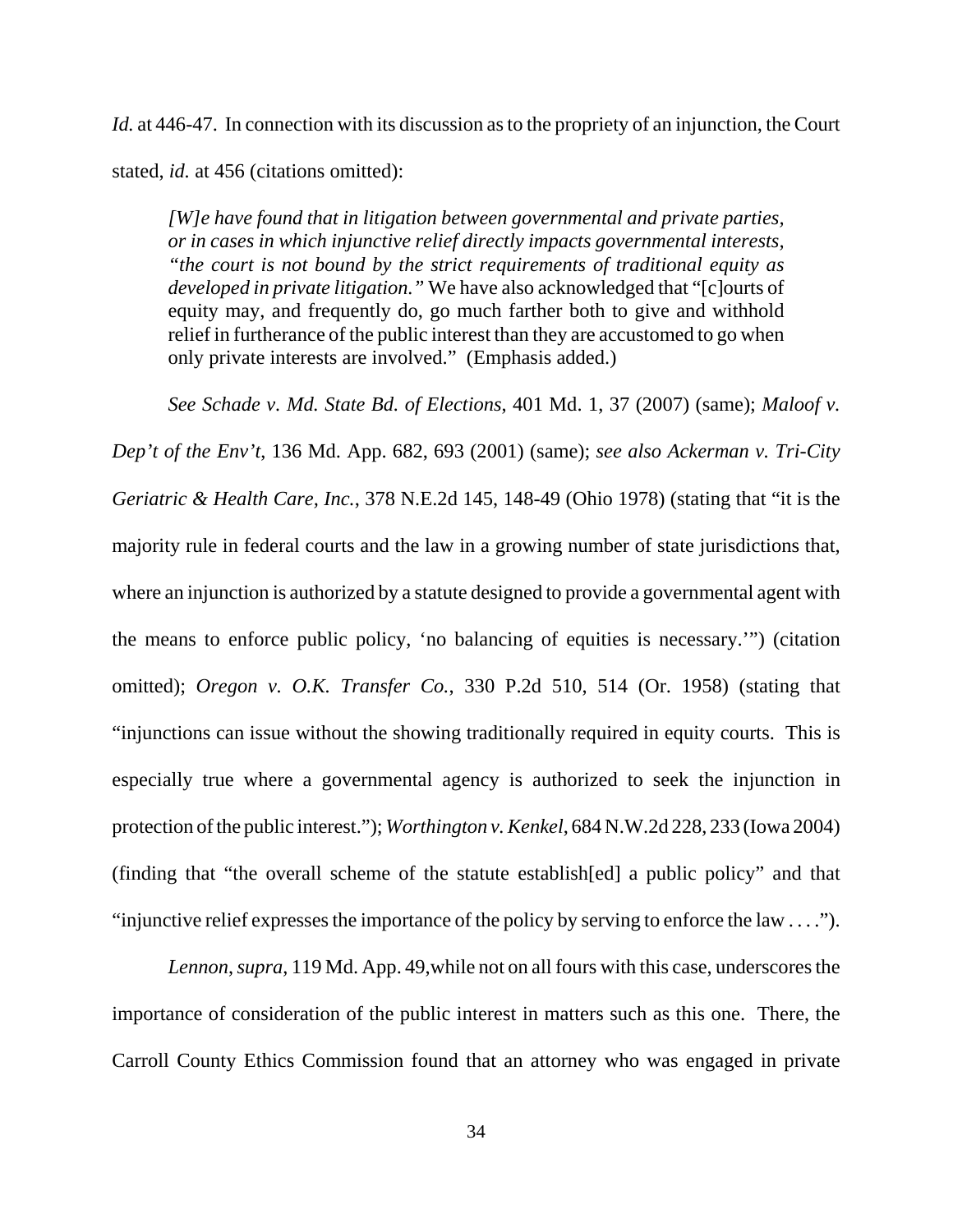practice and also sat as a County Official on the County's Planning and Zoning Commission violated the County's ethics laws by representing a client who was subject to regulation by the Zoning Commission. The Ethics Commission determined that Lennon's "actions constituted 'malfeasance in office'. . . ." *Id.* at 56. Lennon filed a complaint for injunctive relief in the circuit court, claiming, *inter alia*, that the Ethics Commission erred as a matter of law in its interpretation of the Ethics Ordinance. *Id.* at 52. The circuit court granted summary judgment in favor of the Ethics Commission. *Id.* After Lennon filed a motion for reconsideration, the court reversed itself and granted summary judgment in favor of Lennon, concluding that he did not violate the ethics law. *Id.*

The Commission appealed. Lennon argued that the case had become moot, because he had voluntarily resigned from the Zoning Commission. *Id.* at 57. Nonetheless, the Court reached the merits, because the case involved "'matters of public importance that are likely to recur if not decided now.'" *Id.* at 60 (citation omitted). The Court explained, *id.* at 61:

We can think of few issues more important than the public's confidence in government officials. In ferreting out alleged ethical violations, the Carroll County Ethics Commission performs an essential public function. The issue is perhaps even more acute when it occurs, as in this case, at the local government level, where the government and its citizens have greater contact with one another.

Turning to this case, § 7-8-102 does not articulate specific guidelines or criteria for the court's consideration with respect to a request for injunctive relief. Nor does it "directly eliminate a court's discretion by mandating a certain outcome." *Talbot*, 370 Md. at 130 (emphasis omitted). Put another way, § 7-8-102 enables the Commission to pursue compliance with ethics laws that promote the public interest, but the plain language of the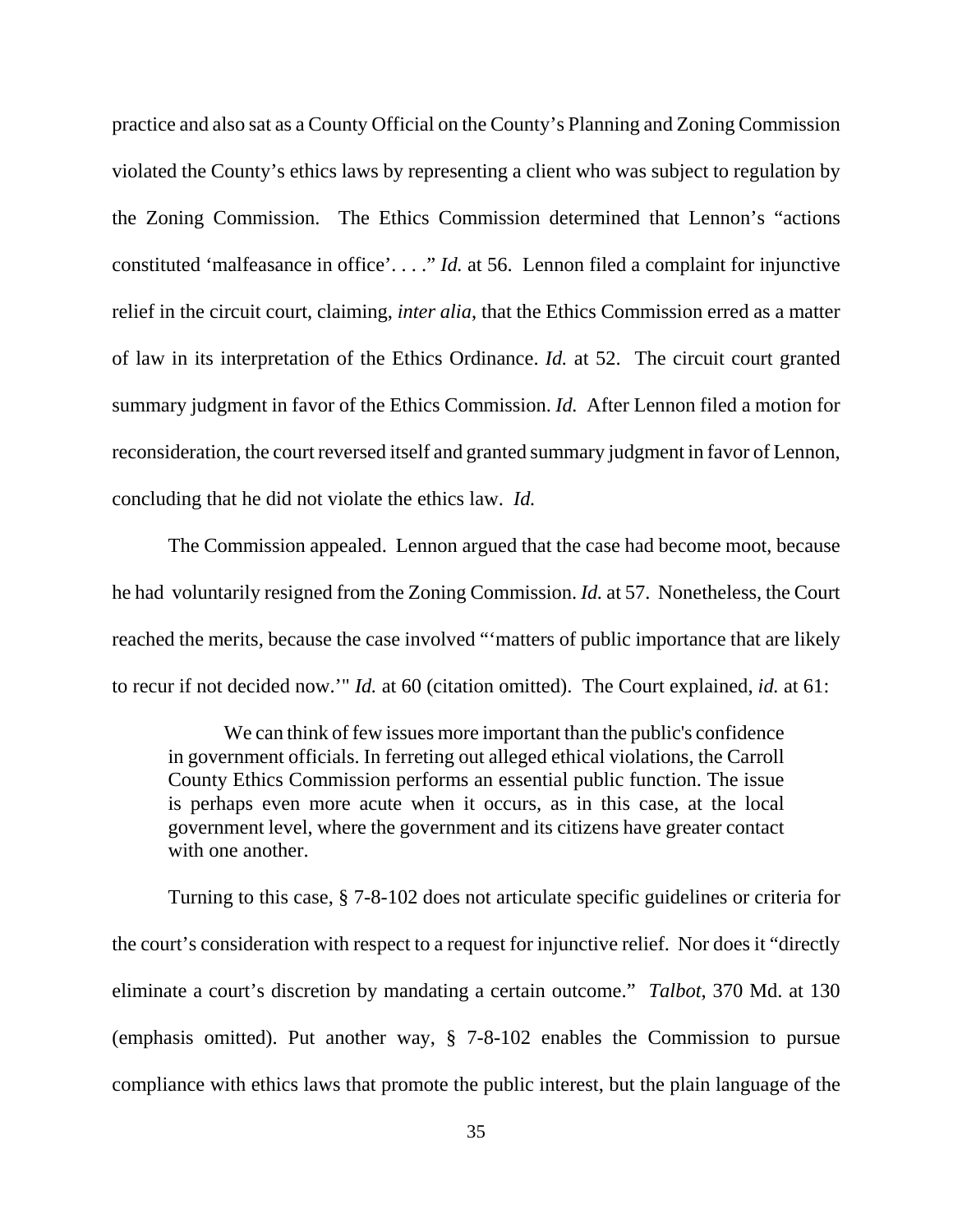provision does not *compel* such compliance. Rather, it states that a court "*may* compel compliance . . ." by providing certain remedies. As the Supreme Court stated in *United States v. Rodgers*, 461 U.S. 677, 706 (1983), "[t]he word 'may,' when used in a statute, usually implies some degree of discretion." *See also Spencer v. Md. State Bd. of Pharm.*, 380 Md. 515, 532 (2004) (construing the word "may" "to signal the ordinary meaning of permission unless the context or the purpose of the statute shows that it is meant to be imperative") (citing *Planning Comm'n v. Silkor Dev. Corp.*, 246 Md. 516, 522 (1967)); *United States v. Mass. Water Resources Auth.*, 256 F.3d 36, 51 (1st Cir. 2001) ("[I]t is 'eminently reasonable' to presume that the choice of verbiage is a deliberate one, and that, in the context of that statute, 'may' means may.") (citation omitted); *Flynn v. United States*, 786 F.2d 586, 591 (3d Cir. 1986) (finding that where statute states that the court "may" grant injunctive relief, the statute's use of the conditional "suggests that such relief is not mandatory in every case").

At the hearing on December 18, 2007, Judge Harris was understandably concerned that, if he were to grant the Petition, his ruling "would be in the direct conflict" with Judge Caroom's earlier decision, denying the County's motion to disqualify Scheibe. The circuit court also expressed its view that the *Halle* plaintiffs would suffer if the court were to enforce the Commission's Petition, and that a decision granting the requested injunctive relief would "punish" Scheibe and Dvorak. Yet, the court did not appear to consider the purpose of the County's ethics laws, which are intended to protect the citizens of Anne Arundel County.

Although the statutory language of § 7-8-102 does not require the court to grant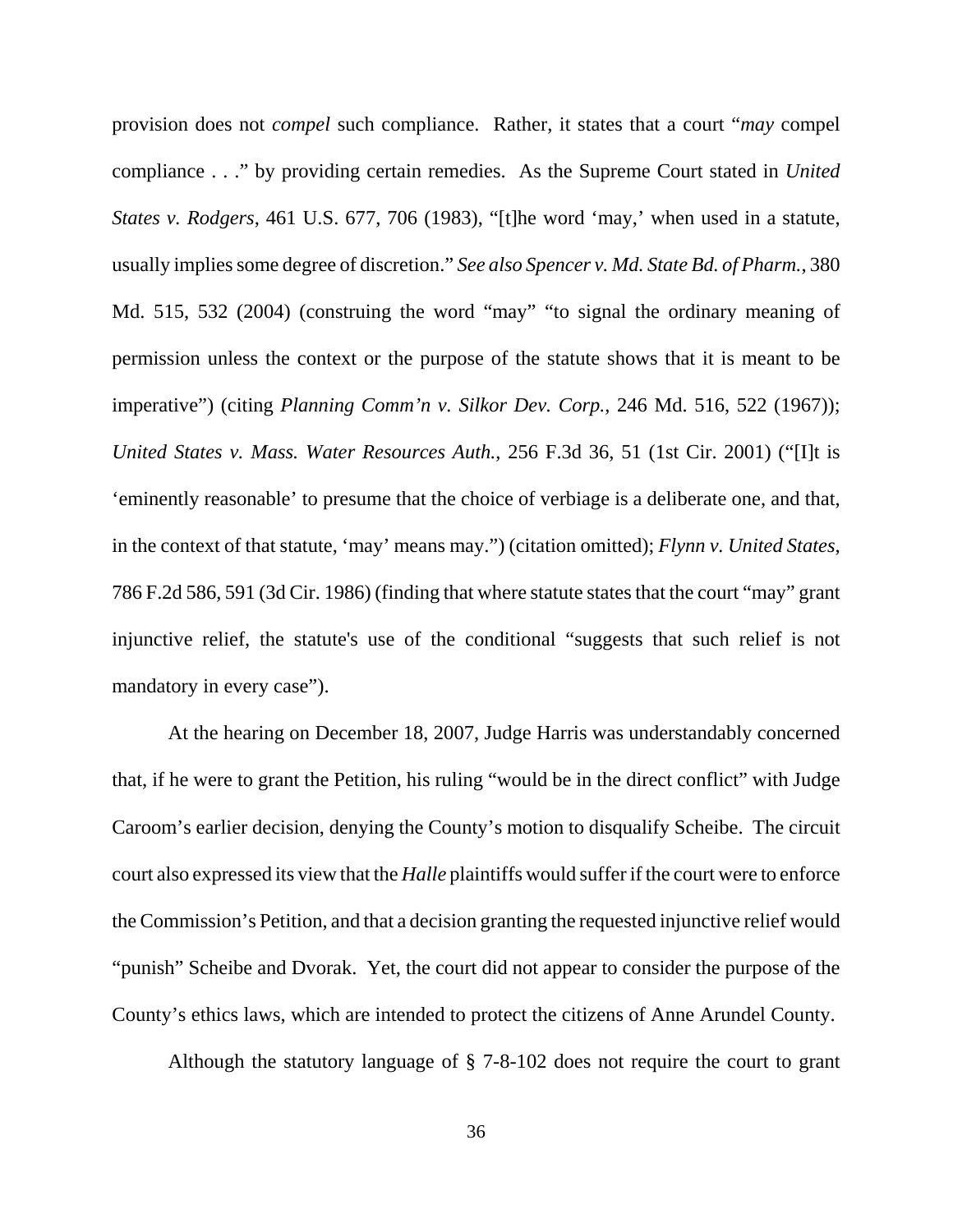injunctive relief upon a finding of a violation of the ethics laws, the court's decision must be based on a proper consideration of all the facts and circumstances. When a legislative body enacts a provision for the purpose of benefitting or protecting the public interest, the circuit court must consider the public interest.

As Judge Rodowsky observed in *Anne Arundel County v. Halle*, No. 2552, *supra*, slip op. at 38-39, "Scheibe's unsuccessful efforts to overturn that order [of the Commission] have been exhausted. . . . The Circuit Court had no discretion or power to decline to enforce, *on waiver grounds*, the Commission's Order." (Emphasis added.) Therefore, the court should have considered "an appropriate manner of enforcing the Commission's order," *id*. at 39, even if it did not enforce the precise terms of that Order.

Nor did Judge Harris explain how Judge Caroom's decision had any bearing on the enforcement of the Commission's Order as to Dvorak, who is not an attorney and was not subject to Judge Caroom's ruling. As to Dvorak, the circuit court erred because, in denying the Petition, it erroneously relied on Judge Caroom's ruling, denying the County's motion *to disqualify Scheibe*.

Notably, in his June 5, 2006 Opinion, Judge Caroom recognized that "the County's motion [to disqualify] cannot directly disqualify Robert Dvorak from being a witness as he does not act as an attorney or 'officer of the court.'" Moreover, Judge Caroom recognized that the *Halle* litigation and the ethics litigation are "separate actions with separate issues," and he observed that he had to "consider additional factors embodied in the Rules [of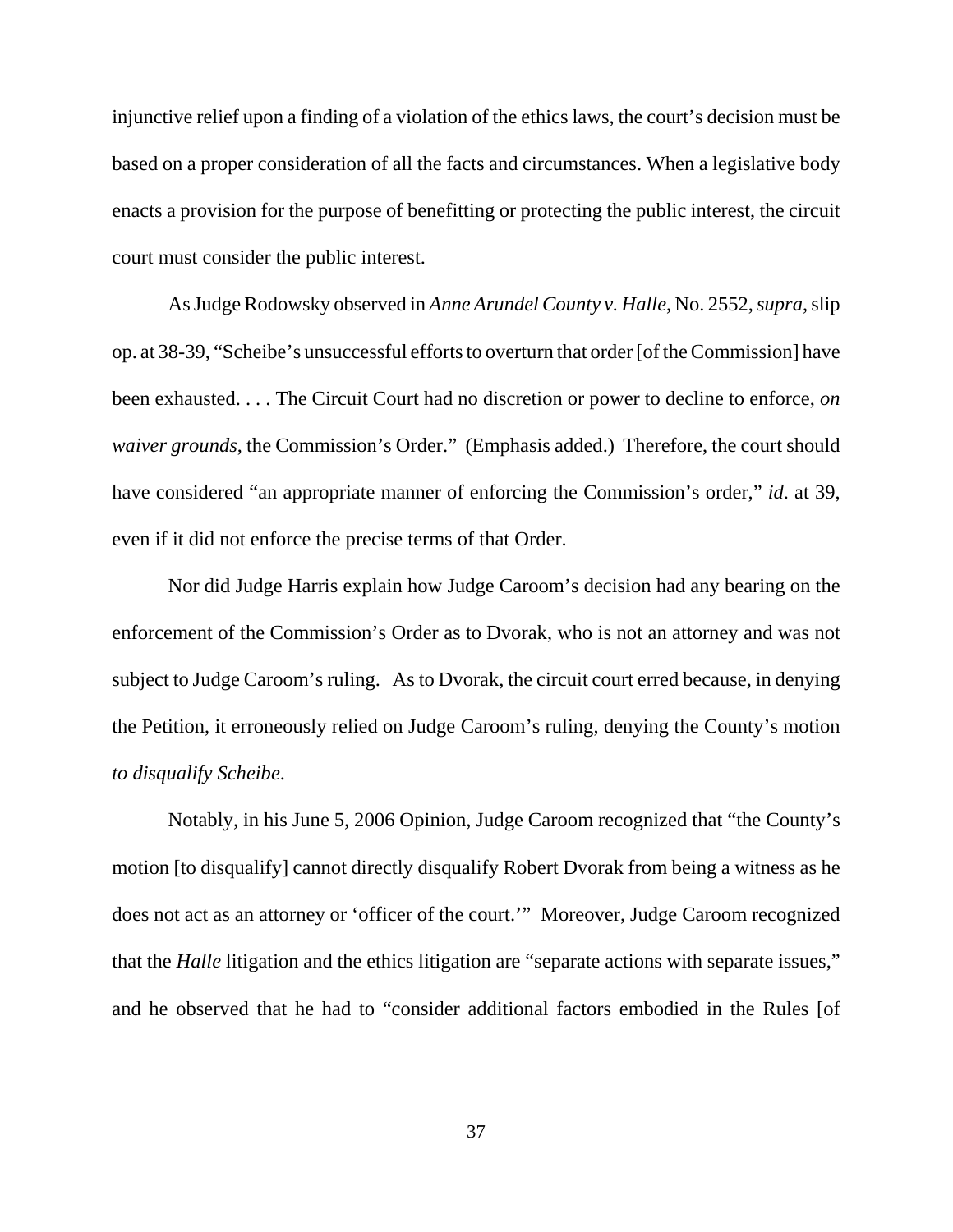Professional Conduct] and case law which were not considered by the Ethics Commission."<sup>21</sup> The Ethics Commission, an independent agency pursuant to Anne Arundel County Charter § 1001, was not a party in *Halle*, nor were the County's ethics laws at issue in that matter. And, as this Court pointed out in *Anne Arundel County*, No. 2552, slip op., at 34, "The circuit court, acting under the Maryland Lawyers' Rules of Professional Conduct . . . would have no basis for addressing Dvorak's conflict of interest . . . ."

In sum, we conclude that the circuit court erred in denying the Petition as to Dvorak, because it relied on the denial of the motion to disqualify, which pertained only to Scheibe. As to Dvorak, the Commission's Order of March 13, 2006, was in force, as it had been affirmed by the circuit court, and the Court of Appeals later ruled that it lacked jurisdiction to consider a challenge to it. Thus, there was no impediment to the entry of an injunction barring Dvorak's participation in the case and acceptance of compensation. Therefore, we shall reverse the circuit court's ruling as to Dvorak.<sup>22</sup>

With regard to Scheibe, we agree with the circuit court that it was entitled to consider Judge Caroom's decision, in which he did not disqualify Scheibe.<sup>23</sup> Nevertheless, the court should have considered an appropriate way to enforce the Commission's Findings, even if it was not coextensive with the sanctions set forth in the Commission's Order. We are

<sup>&</sup>lt;sup>21</sup>These other factors included "the diligence of the County as moving party and the potential prejudice on [Scheibe] as nonmoving party."

 $^{22}$ As to Dvorak, appellant is not entitled to any relief beyond the terms of the Order of March 13, 2006.

<sup>&</sup>lt;sup>23</sup>As noted, that decision was made before the circuit court upheld the Commission's Order of March 13, 2006.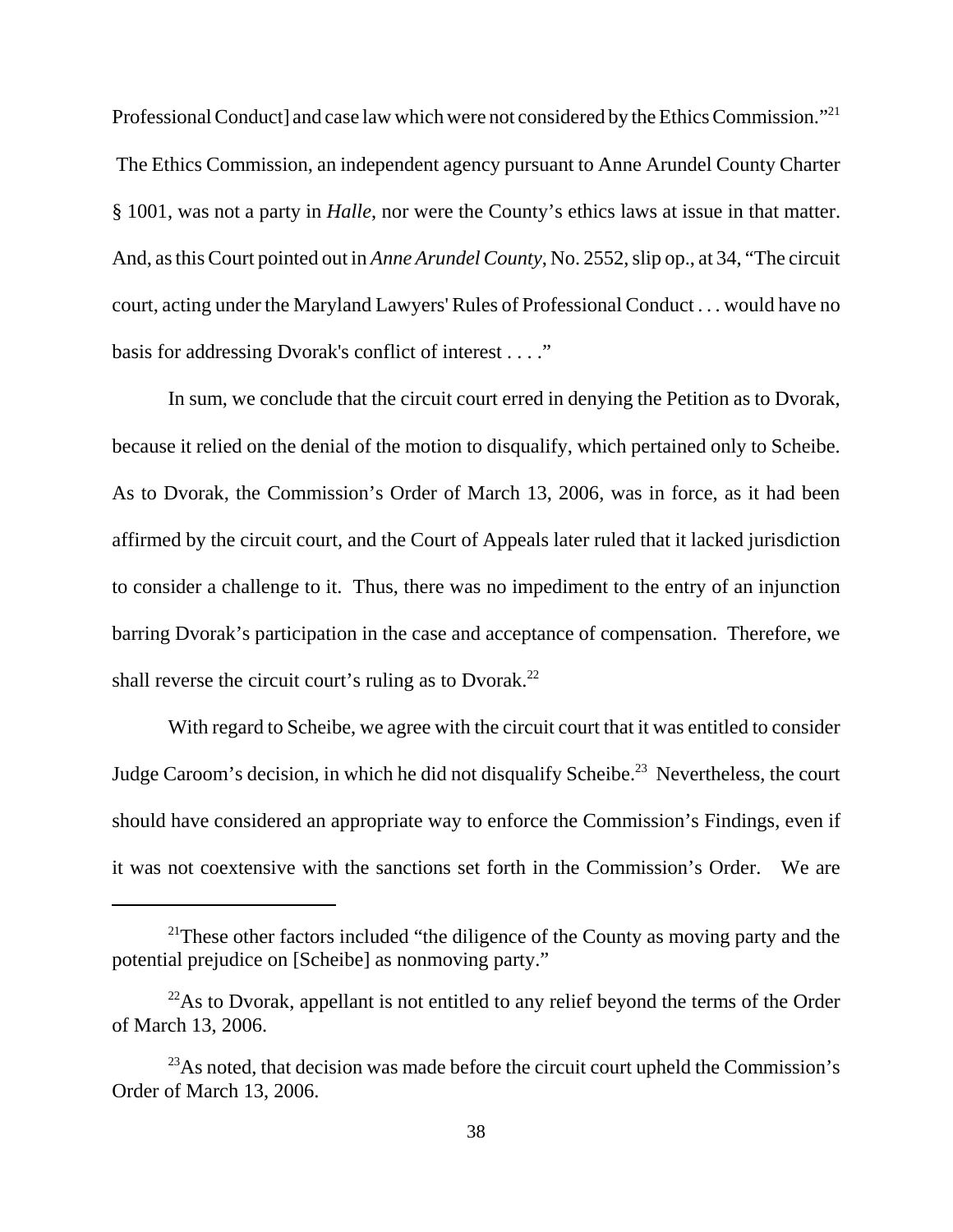confident that a sanction that includes adjustment of attorney's fees to Scheibe can be fashioned, which does not do indirectly what we have said cannot be done directly.

Accordingly, we shall reverse the circuit court's ruling as to Dvorak, vacate its ruling as to Scheibe, and remand for further proceedings.<sup>24</sup>

#### **II.**

The Commission also contends that the circuit court erred by considering issues that were "previously litigated and are barred by res judicata." According to appellant, the circuit court's affirmance of the Commission's Findings in its ruling of August 30, 2006, which became final on July 31, 2007, when the Court of Appeals dismissed appellees' appeal, "is now an absolute bar as to all matters that were litigated in that proceeding."

Appellant claims that the court "erred by reconsidering the timeliness (laches) of the Ethics Commission enforcement action . . . ." The Commission avers that this issue was "properly raised and rejected by Judge Harris during his judicial review of the Commission's Findings and Order," and it cannot be revisited.

In particular, appellant points out that appellees argued laches in their response to the Complaint; their "Motion to Strike Petition for Contempt"; their motion to dismiss the Complaint; their May 25, 2006 memorandum in support of their petition for judicial review of the Commission's Findings and Order of March 13, 2006; and in their "Motion to Alter/Amend" the circuit court's judgment of August 30, 2006, affirming the Commission's

 $24$ On remand, the circuit court may want to consider consolidating this case with the *Halle* case for the limited purpose of determining a proper sanction or fee award for Scheibe.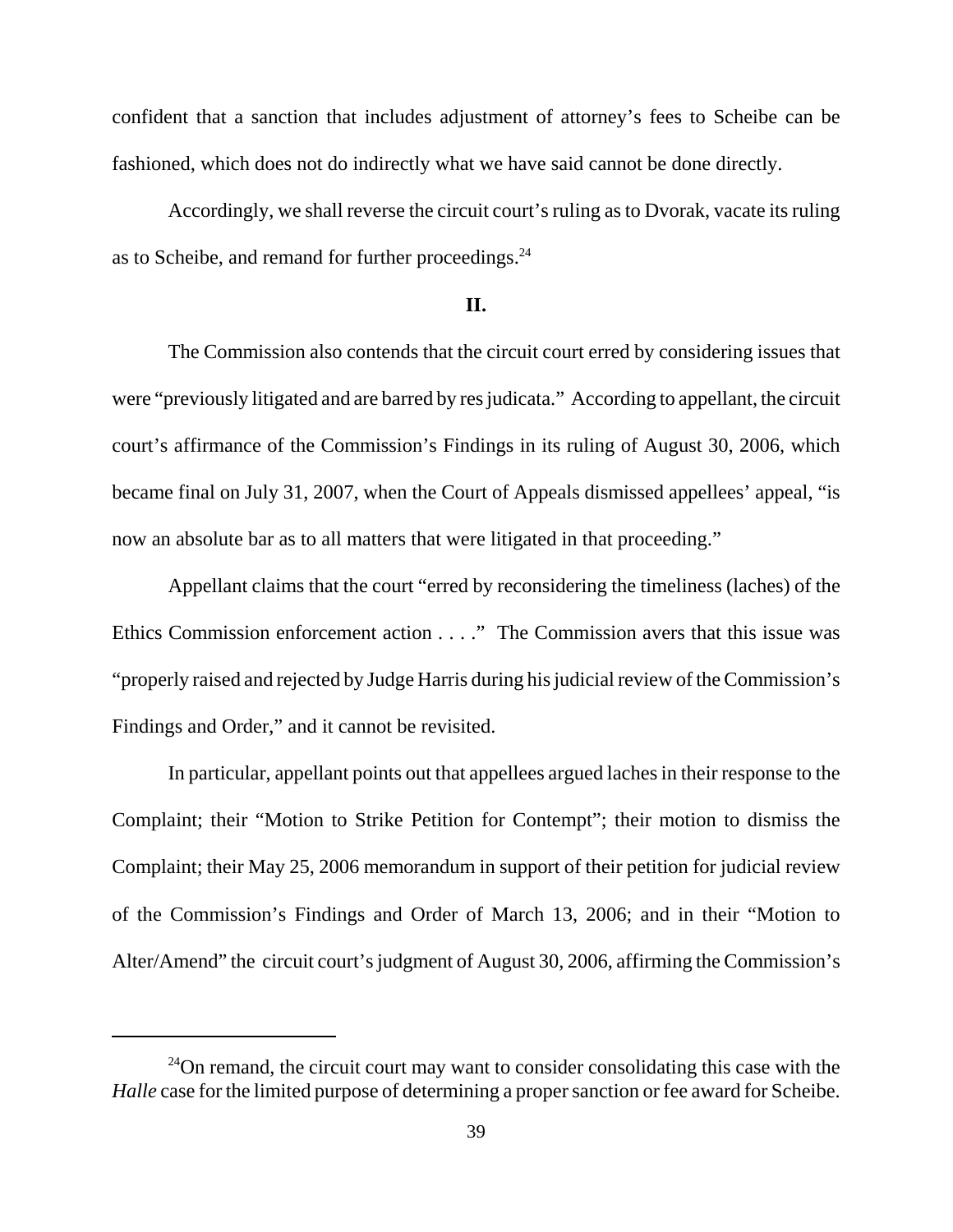Findings and Order of March 13, 2006. Despite Judge Caroom's finding that "the County had waived its right in the *Halle* proceeding to seek disqualification because of its delay in so doing," the Commission maintains that waiver based on delay is not applicable to the ethics proceedings. It states: "Because the issues of laches and equitable estoppel were already litigated and because rejecting this defense was 'essential to the judgment' affirming the Ethics Commission's Findings and Order, the issue is now conclusive in the present action on the judgment."

In their brief, appellees do not respond to appellant's contentions regarding *res judicata*. Instead, they reiterate many of the arguments that they advanced in earlier proceedings, and dispute the Commission's Findings.<sup>25</sup> We need not revisit any of these

<sup>&</sup>lt;sup>25</sup>For example, appellees characterize as "the acme of absurdity" appellant's continued assertion that "it is not bound by the past conduct of the County government or judicial determinations in the *Halle* class action case." They reiterate that the Commission lodged "bogus ethics charges" against appellees "3½ years after the commencement of class action litigation," which were "politically motivated for the specific purpose of derailing a multimillion dollar class action lawsuit against the County."

In addition, as to the Commission's Findings, appellees assert, once again, that in the ethics Complaint filed on June 4, 2004, "Appellant merely alleges by fiat" that the information in issue was "not generally available to the public"; appellant "failed to introduce a single document into evidence marked as privileged, confidential, or prohibited by law from disclosure to the public"; and that the information in issue was "**always . . . generally available to the public**," under the Maryland Public Information Act, Md. Code (2004 Repl. Vol., 2008 Supp.), §10-611 of the State Government Article and "County Charter provisions §§ 1004-1005."

Furthermore, appellees reiterate that the "Commission was without subject-matter jurisdiction for failing to acknowledge clear and un-controverted [sic] evidence of an independent source of information inapposite of it's [sic] claims the Appellees utilized (continued...)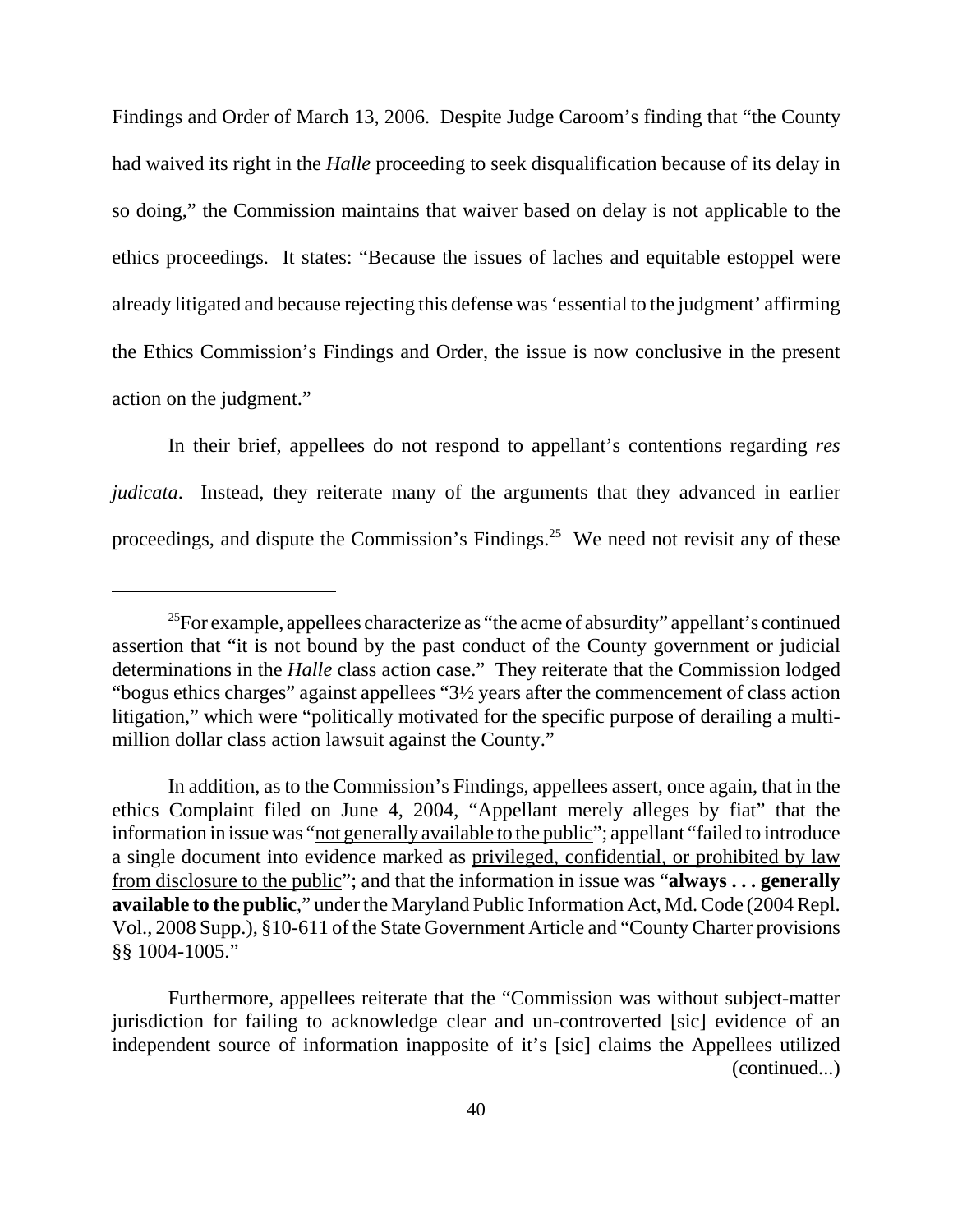arguments here, as we agree with appellant that they have already been litigated.

The Court of Appeals summarized the doctrine of *res judicata* in *R & D 2001, supra*,

402 Md. at 663:

The doctrine of claim preclusion, or *res judicata*, "bars the relitigation of a claim if there is a final judgment in a previous litigation where the parties, the subject matter and causes of action are identical or substantially identical as to issues actually litigated and as to those which could have or should have been raised in the previous litigation." *Board of Ed. v. Norville,* 390 Md. 93, 106, 887 A.2d 1029, 1037 (2005). *See also Alvey v. Alvey*, 225 Md. 386, 390, 171 A.2d 92, 94 (1961) and *Lizzi v. WMATA*, 384 Md. 199, 206-07, 862 A.2d 1017, 1022 (2004). The doctrine embodies three elements: (1) the parties in the present litigation are the same or in privity with the parties to the earlier litigation; (2) the claim presented in the current action is identical to that determined or that which could have been raised and determined in the prior litigation; and (3) there was a final judgment on the merits in the prior

Appellees also reassert that the Commission erred in retroactively applying County Code § 9-5-105, which "was *passed into law 2 years and 7 months* after the *Halle* lawsuit was filed, and years after the Appellees retired from government service." They characterize as "vaporous" appellant's argument that "the 'old law' and 'new law' represent no more than '*stylistic'* changes, and closely resemble one another." (In this regard, appellees overlook that the Commission found that they violated both the law in effect when they were County employees and the later enactment). In their view, "the Circuit Court had no authority to entertain an injunction which is based upon an unlawful enforcement of a statutory enactment passed years after the Appellees had retired from County employment, through means of an *ex post facto* application...."

 $25$ (...continued)

information that was 'not generally available to the public.'" Dvorak and Scheibe rely on a report dated May 1, 1996, which they introduced into evidence during the administrative proceedings. The report, according to appellees, "depicted a myriad of alleged unlawful expenditures of impact fees, dating back to a period of 1988-1996, as well as, alleged captured impact fees, which this report asserted were subject to refunds under the provisions of former Article 24, Title 7 of the Anne Arundel County Code." Scheibe and Dvorak argue that the Commission's decision not to consider the Report "as an outside source of information is tantamount to a tribunal refusing to give weight to exculpatory evidence, and rises to the level of a denial of due process. . . ."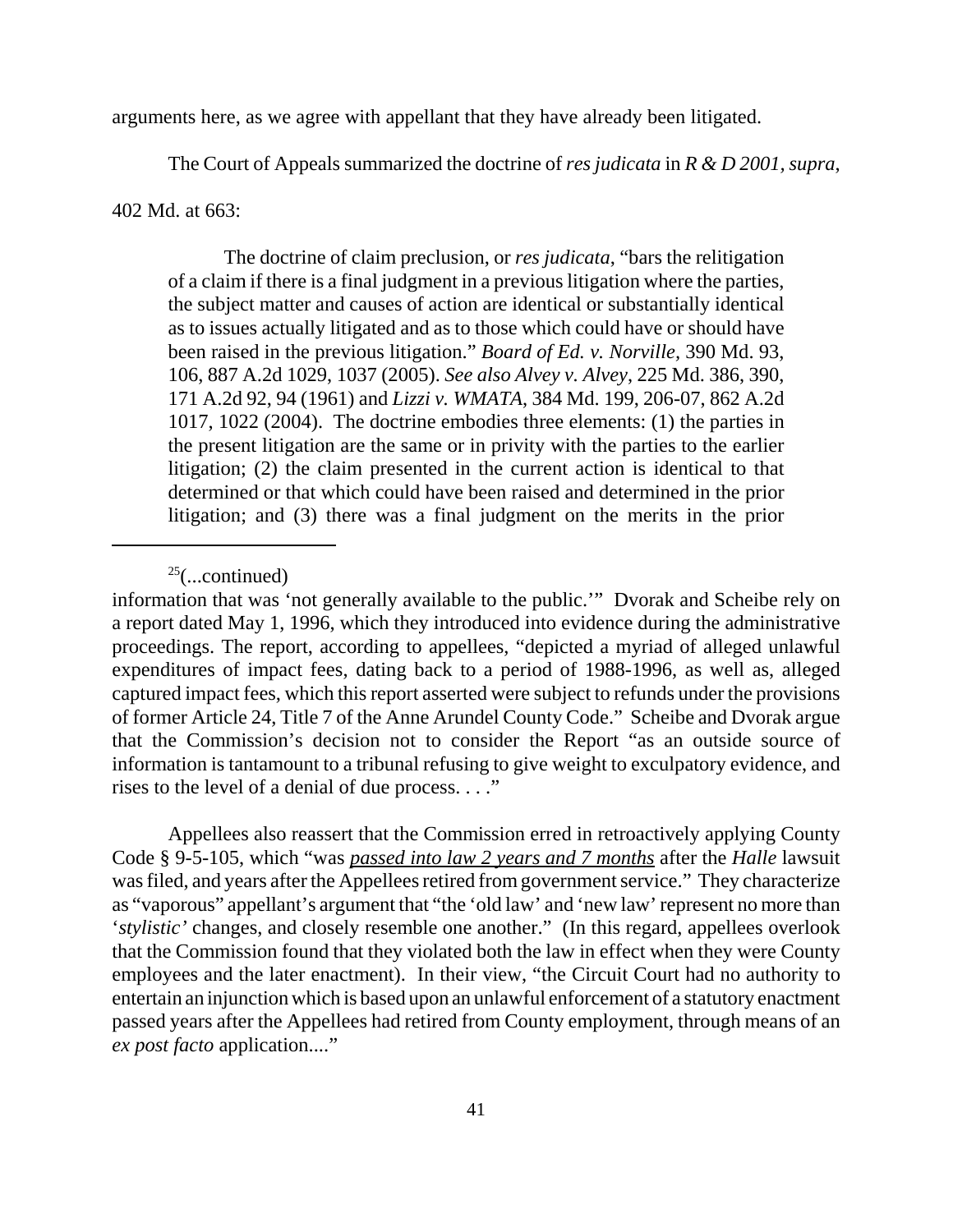litigation.

*See also Comptroller of Treasury v. Science Applications Intern. Corp.*, 405 Md. 185, 195-96 (2008) (same); *Lizzi v. Washington Metro. Area Transit Auth.*, 384 Md. 199, 206 (2004) ("*Res judicata* literally means 'a thing adjudicated,' and generally indicates '[a]n affirmative defense barring the same parties from litigating a second lawsuit on the same claim, or any other claim arising from the same transaction or series of transactions and that could have been – but was not – raised in the first suit.'") (citation omitted), *cert. denied*, 545 U.S. 1116 (2005); *Long v. Burson,* 182 Md. App. 1, 25 n.16 (2008) ("[I]f a judicial body has issued a final judgment on the merits of a claim, *res judicata* prevents a subsequent tribunal from deciding that issue or any other issue that could have been raised in the prior proceeding."); *Kim v. Council of Unit Owners for Collington Ctr. III Condo.,* 180 Md. App. 606, 615 (2008) ("*Res judicata* bars a lawsuit involving claims that have been litigated or should have been litigated in a prior proceeding between the same parties, or their privies."); *Boyd v. Bowen*, 145 Md. App. 635, 655 (2002) (stating that *res judicata* applies when the following conditions are met: "[T]he parties to a second suit are the same or in privity with the parties to a first suit; the first and second suits present the same claim or cause of action; and there was a final judgment rendered on the merits in the first suit, by a court of competent jurisdiction.")

In this case, Judge Harris signed an Order on August 30, 2006, affirming the Commission's Findings of Fact and Conclusions of Law. Subsequently, he denied appellees' "Motion to Alter, Amend" that judgment. Thereafter, appellees noted an appeal, which was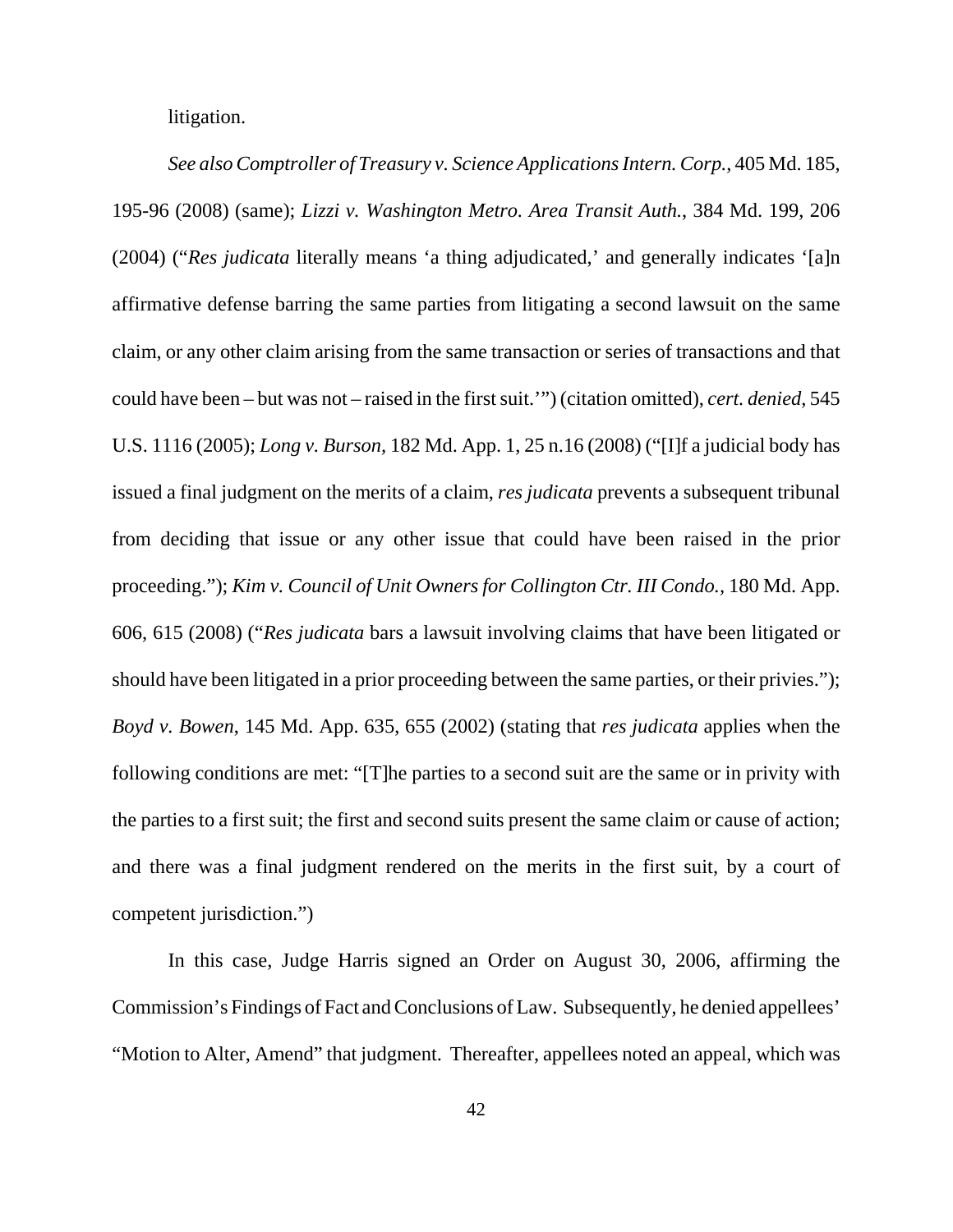dismissed by the Court of Appeals for lack of appellate jurisdiction. *See Dvorak, supra*, 400 Md. 446. Consequently, the matter has been fully and finally litigated; the Commission's finding of violations of the ethics laws cannot now be attacked. What remains for determination is the proper sanction to be enforced, given the limitation we have previously discussed.

It is not our role to review the administrative findings, as those were already reviewed by Judge Harris and affirmed in a final judgment. As the Court of Appeals said in *R & D 2001*, *supra*, 402 Md. at 663 (citation omitted): "'When an issue of fact or law is actually litigated and determined by a valid and final judgment . . . the determination is conclusive in a subsequent action between the parties, whether on the same or a different claim.'" *See Colandrea v. Wilde Lake Community Ass'n*, 361 Md. 371, 387 (2000); *Brown v. Mayor & City Council*, 167 Md. App. 306, 319-20, *cert. denied,* 393 Md. 243 (2006); *United Book Press, Inc. v. Maryland Composition Co.*, 141 Md. App. 460, 477 (2001).

Clearly, appellant's Petition was an action on a final judgment; the judgment was issued by the circuit court, affirming the Commission's finding that appellees violated the ethics law, and later reached the Court of Appeals. Therefore, issues decided by the circuit court, or essential to that judgment, such as the timeliness of the ethics Complaint or retroactivity, cannot be re-litigated.

> **JUDGMENT REVERSED IN PART, VACATED IN PART. CASE REMANDED TO THE CIRCUIT COURT FOR ANNE ARUNDEL COUNTY FOR FURTHER PROCEEDINGS CONSISTENT WITH**